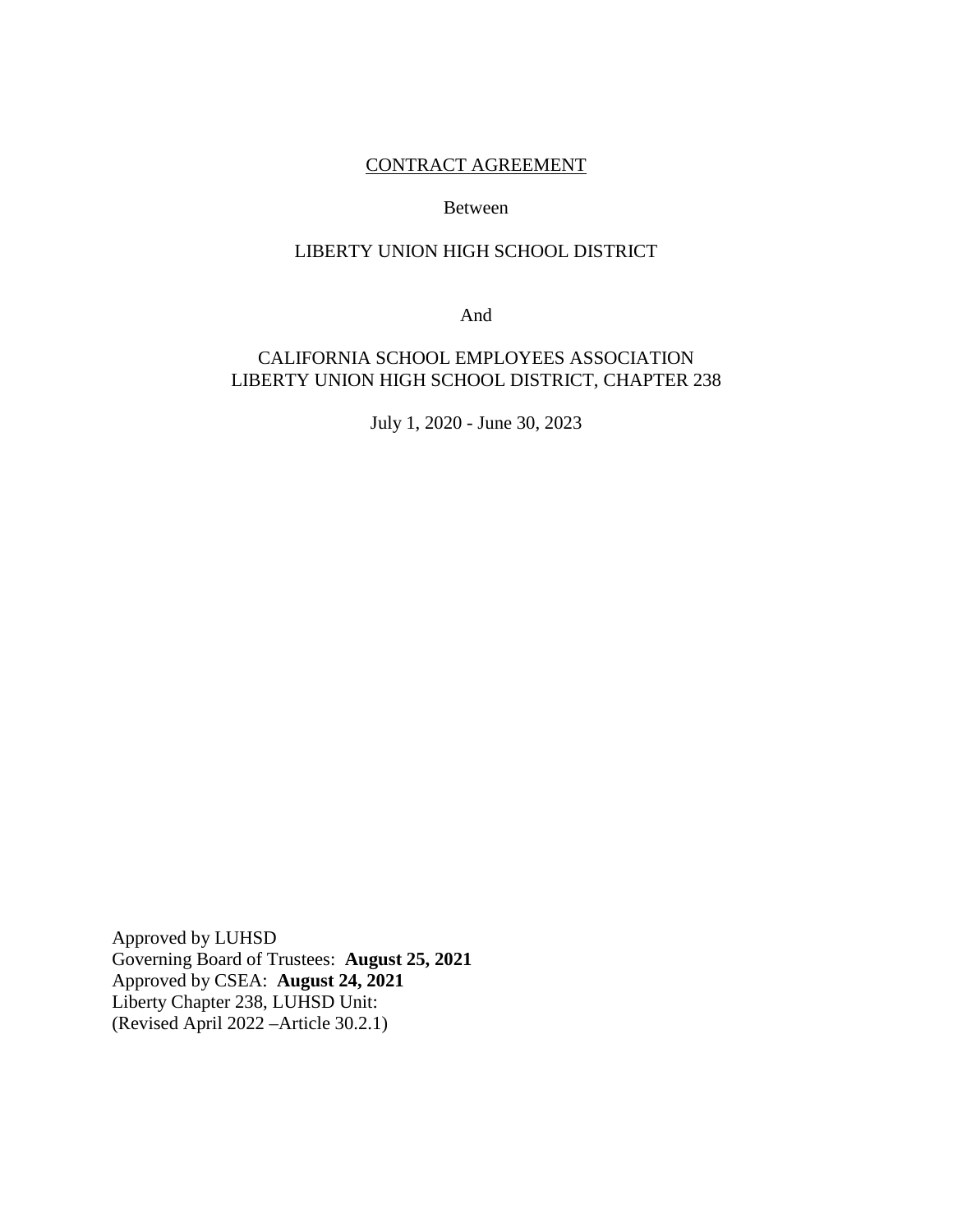## **LIBERTY UNION HIGH SCHOOL DISTRICT CSEA, LIBERTY CHAPTER 238**

# Table of Contents **ARTICLE 1:** AGREEMENT [....................................................................................................... 1](#page-3-0) **ARTICLE 2:** [RECOGNITION..................................................................................................... 2](#page-4-0) **ARTICLE 3:** [ORGANIZATIONAL SECURITY........................................................................ 3](#page-5-0) **ARTICLE 4:** CSEA RIGHTS [...................................................................................................... 5](#page-7-0) **ARTICLE 5:** [HOURS OF EMPLOYMENT................................................................................ 7](#page-9-0) **ARTICLE 6:** [WAGES ................................................................................................................ 11](#page-13-0) **ARTICLE 7:** [EMPLOYEE EXPENSES AND MATERIAL .................................................... 16](#page-18-0) **ARTICLE 8:** [HEALTH AND WELFARE BENEFITS ............................................................. 17](#page-19-0) **ARTICLE 9**[: HOLIDAYS .......................................................................................................... 19](#page-21-0) **ARTICLE 10:** [VACATION BENEFITS ................................................................................... 20](#page-22-0) **ARTICLE 11:** [SICK LEAVE – SICK LEAVE BENEFITS – FAMILY LEAVE –](#page-26-0)  [PARTNERSHIP LEAVE................................................................................... 24](#page-26-0) **ARTICLE 12:** [USE OF ACCUMULATED SICK LEAVE FOR PERSONAL NECESSITIES](#page-31-0) [............................................................................................................................ 29](#page-31-0) **ARTICLE 13:** [INDUSTRIAL ACCIDENT AND ILLNESS LEAVE ...................................... 32](#page-34-0) **ARTICLE 14:** [JURY DUTY OR WITNESS IN COURT OTHER THAN AS A LITIGANT . 34](#page-36-0) **ARTICLE 15:** [BEREAVEMENT LEAVE ................................................................................ 35](#page-37-0) **ARTICLE 16**[: MILITARY LEAVE........................................................................................... 36](#page-38-0) **ARTICLE 17:** [PREGNANCY/CHILD BIRTH LEAVE ........................................................... 37](#page-39-0) **ARTICLE 18:** [TRANSFERS AND PROMOTIONS ................................................................. 39](#page-41-0) **ARTICLE 19:** [GRIEVANCE PROCEDURE ............................................................................ 42](#page-44-0) **ARTICLE 20:** [SAFETY CONDITIONS OF EMPLOYMENT................................................. 46](#page-48-0) **ARTICLE 21:** [SEVERABILITY ............................................................................................... 47](#page-49-0) **ARTICLE 22:** [CONTRACT CLAUSES .................................................................................... 48](#page-50-0) **ARTICLE 23:** [MANAGEMENT RIGHTS AND RESPONSIBILITIES .................................. 49](#page-51-0) **ARTICLE 24**[: CONCERTED ACTIVITIES ............................................................................. 50](#page-52-0) **ARTICLE 25:** [NON-DISCRIMINATION ................................................................................. 51](#page-53-0) **ARTICLE 26:** [LAYOFF, REEMPLOYMENT AND CONTRACTING OUT BARGAINING](#page-54-0)  [UNIT WORK ..................................................................................................... 52](#page-54-0) **ARTICLE 27:** [DURATION ....................................................................................................... 54](#page-56-0) **ARTICLE 28:** [SUBSTITUTE/WORKLOAD COMMITTEE/TEMPORARY ......................... 55](#page-57-0) **ARTICLE 29:** [DISCIPLINARY ACTION ................................................................................ 56](#page-58-0) **ARTICLE 30:** [PERFORMANCE EVALUATION PROCESS ................................................. 60](#page-62-0)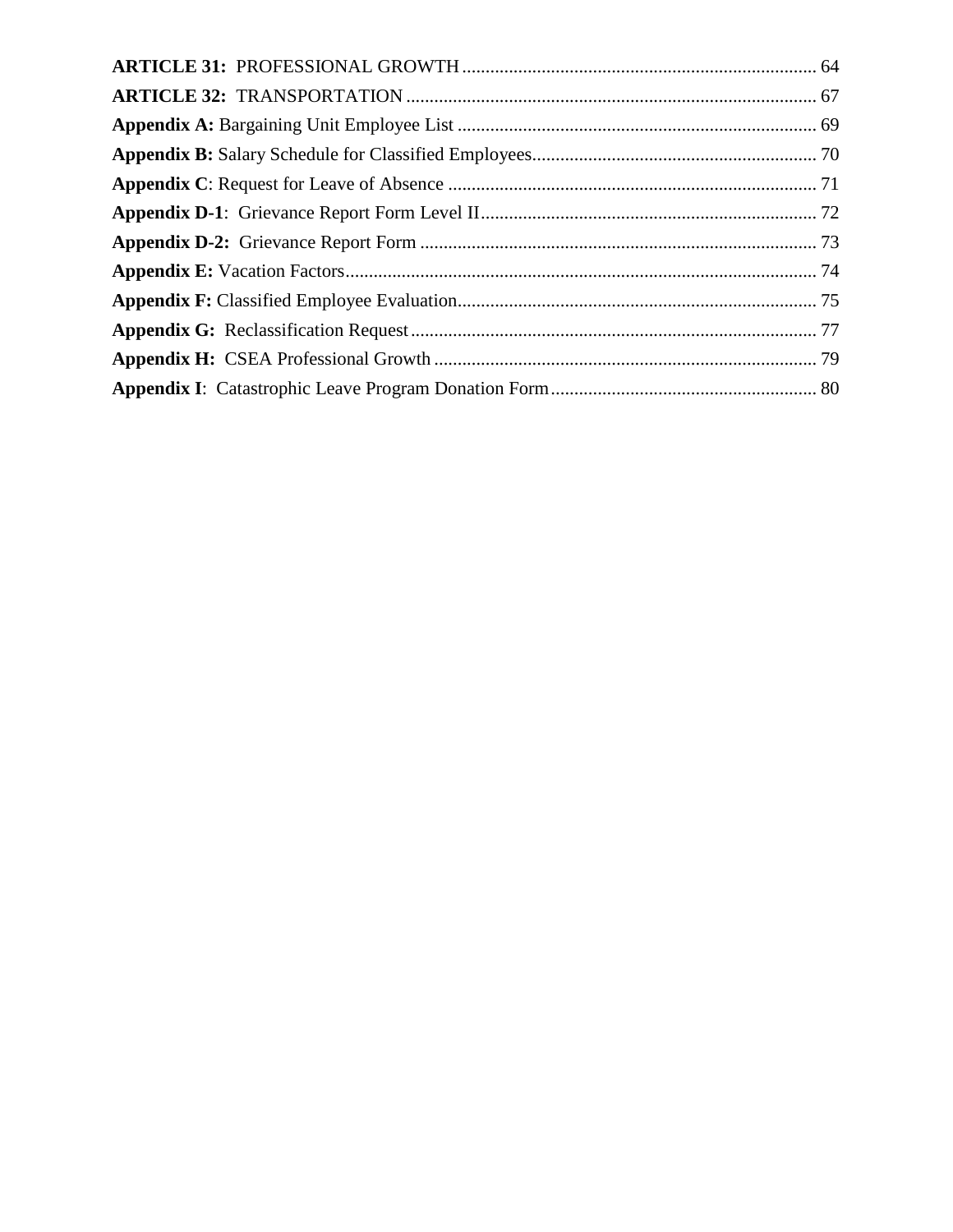# **ARTICLE 1:** AGREEMENT

<span id="page-3-0"></span>1.1 This Agreement is entered into by and between the Governing Board of Trustees of the Liberty Union High School District of Contra Costa County, California, hereinafter referred to as the Board, and the California School Employees Association and its Liberty Chapter 238 hereinafter referred to as the Association.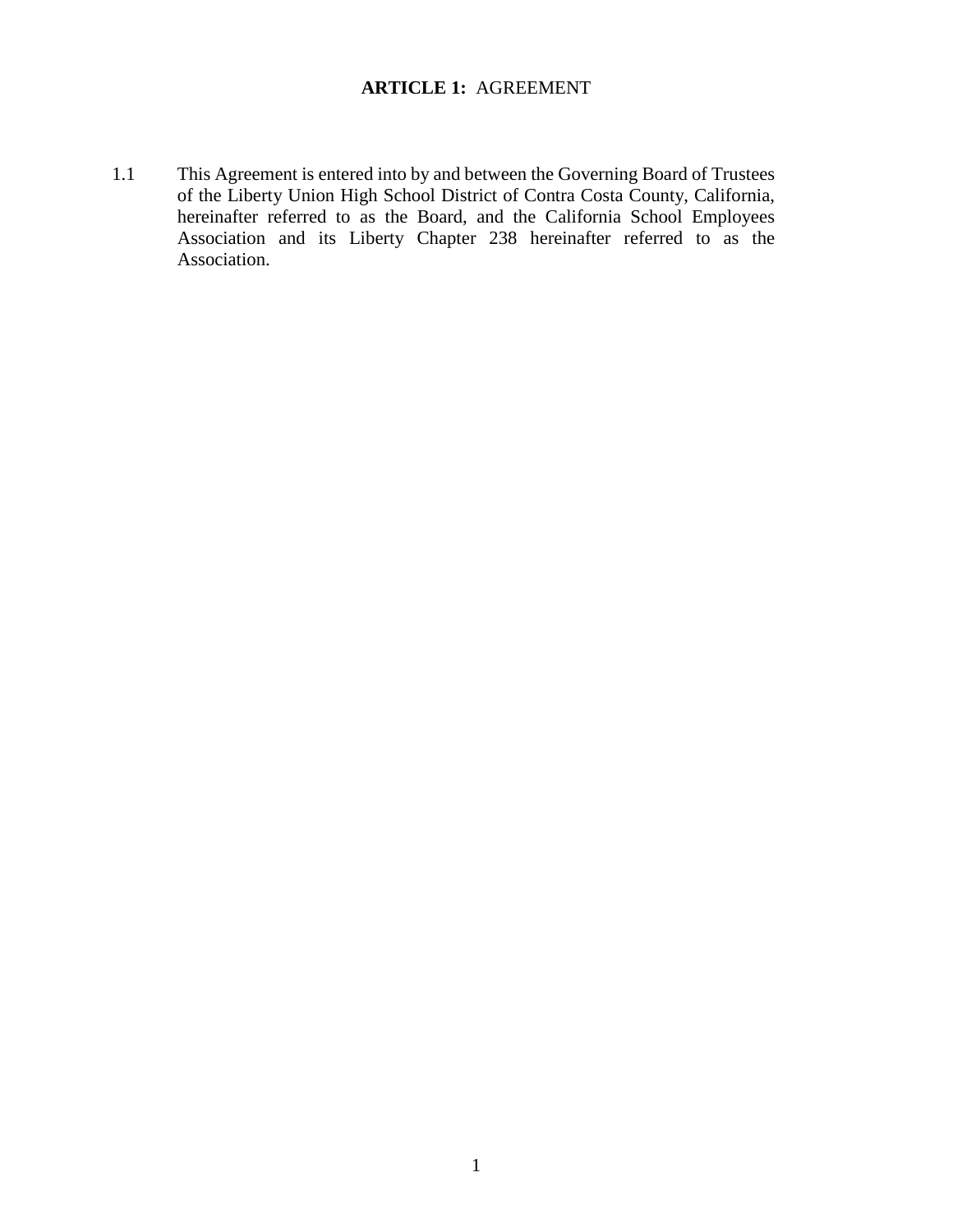# **ARTICLE 2:** RECOGNITION

- <span id="page-4-0"></span>2.1 Acknowledgment: The Board hereby acknowledges the Association as the exclusive bargaining representative for all classified employees holding those positions listed in Appendix A, attached hereto, and incorporated by reference as a part of this Agreement. The units exclude management, confidential, and supervisory employees, and all classes, groups, or individual employees not included in this section.
- 2.2 The Association, in turn, recognizes the Board as the duly elected representative of the people and agrees to negotiate exclusively with the Board or its representative through the provision of the Rodda Act. The Association further agrees that it, its members and agents shall not attempt to negotiate privately or individually with any Board Member.
- 2.3 New classifications created or positions added to classes shall be subject to negotiations between the Board and the Association to determine if they are to be included in the bargaining unit. Disputed cases shall be submitted to the PERB and shall not be subject to the grievance procedures contained in this contract.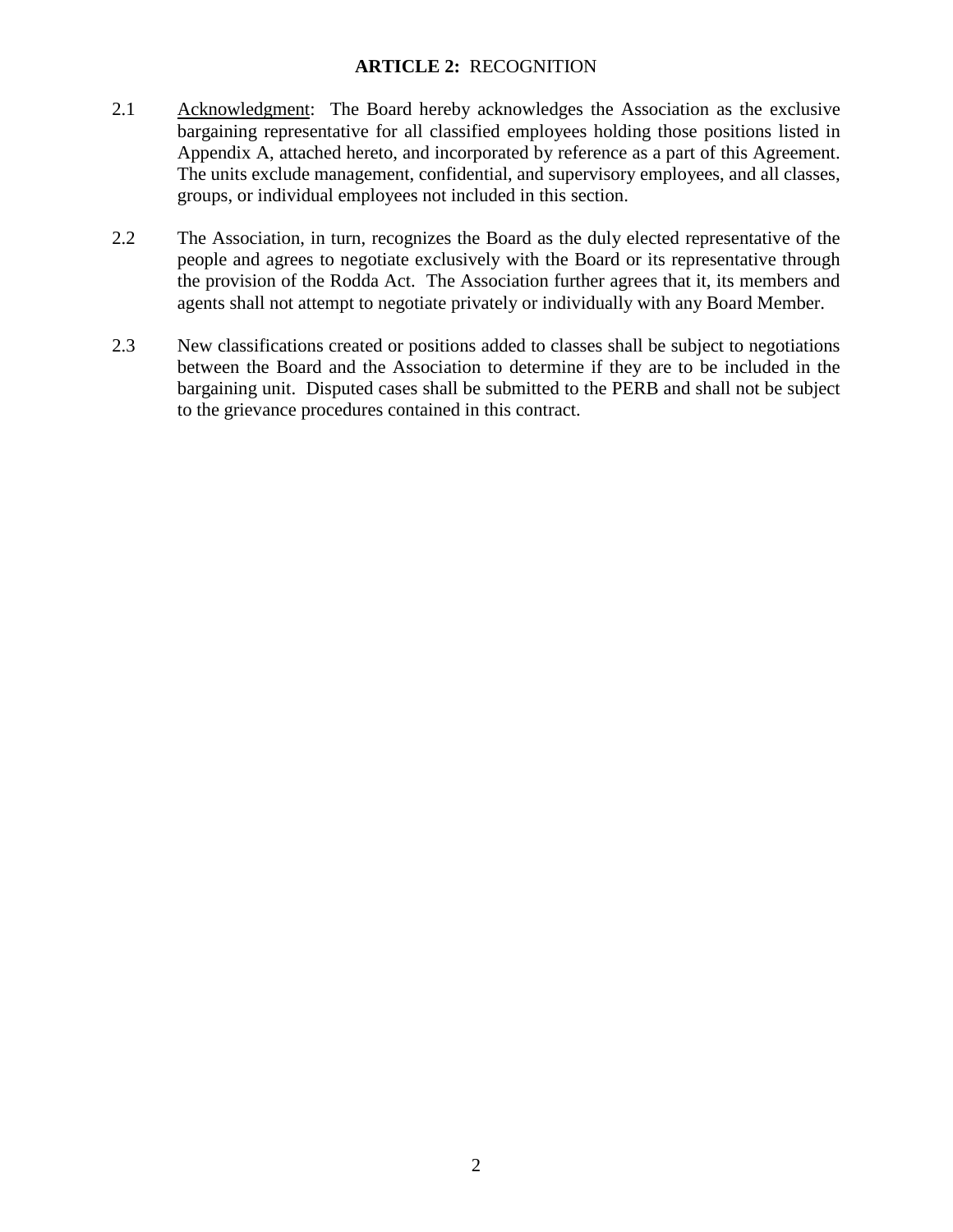## **ARTICLE 3:** ORGANIZATIONAL SECURITY

<span id="page-5-0"></span>3.1 Membership and Dues Deductions:

District shall distribute CSEA-supplied membership applications to new hires. District shall refer all employees' questions about CSEA or dues over to the CSEA Labor Relations Representative. CSEA shall defend and indemnify District for any claims arising from its compliance with this clause. This agreement shall satisfy District's duty to bargain effects of *Janus* decision

The District shall not interfere with the terms of any agreement between CSEA and the District's employee with regard to that employee's membership in CSEA, including but not limited to automatic renewal yearly unless the worker drops out during a specified window periods. The District need not keep track of this period, which shall be tracked by CSEA within its membership database. CSEA shall notify the District in writing of any changes in payroll deductions within a reasonable period of time.

CSEA shall have the sole and exclusive right to receive the payroll deduction for regular membership dues.

3.2 Dues Deductions

The District shall deduct, in accordance with the CSEA dues schedule, dues from the wages of all employees who are members of CSEA

The District's managers, supervisors and confidential employees' shall not interfere with employees' decisions to belong to an employee organization or participate in its activities. Managers, supervisor and confidential employees shall not instruct employees on the process to leave CSEA but instead refer any questions to the CSEA Labor Relations Representative.

The District shall only process payroll revocations requests received in writing from CSEA. The District shall not be obligated to put into effect any new or changed deductions until the pay period commencing thirty (30) days or more after such submission.

There shall be no charge by the District to CSEA for regular membership dues deductions.

#### 3.3 Membership Information

The District shall take all reasonable and lawful steps to safeguard the privacy of CSEA members' personal information, including but not limited to members Social Security Numbers, personal addresses, personal phone number, personal cellular phone number and status as a union member.

The District shall take all reasonable and lawful steps to protect employees personal information in response to Public Records Act requests.

The District shall use its best efforts to filter out outsiders' emails to work email address that interfere with and/or disrupt employees work.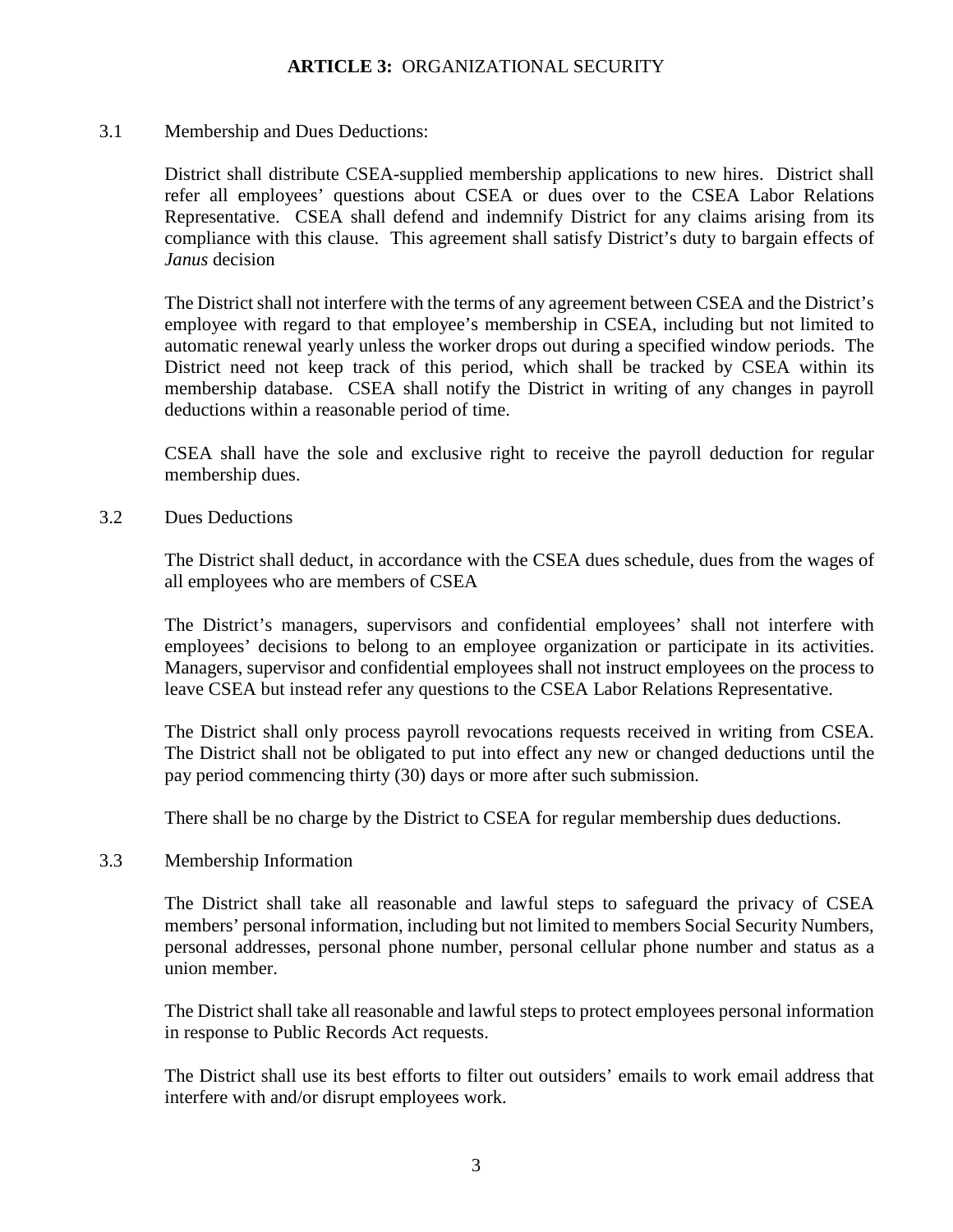#### 3.4 Hold Harmless Provisions:

CSEA shall defend and indemnify District for any claims arising from its compliance with this article, for any claims made by the employee for deductions made in reliance on information provided by CSEA to the District to cancel or change membership dues authorization. The District shall be required to promptly notify CSEA of any claims made by employees relating to dues authorization.

CSEA shall have the exclusive right to decide and determine whether any such action shall be compromised, resisted, defended, tried or appealed. Notwithstanding CSEA's determination, the District does not waive any right to pursue reimbursement from CSEA for any harm caused the District by CSEA's determination.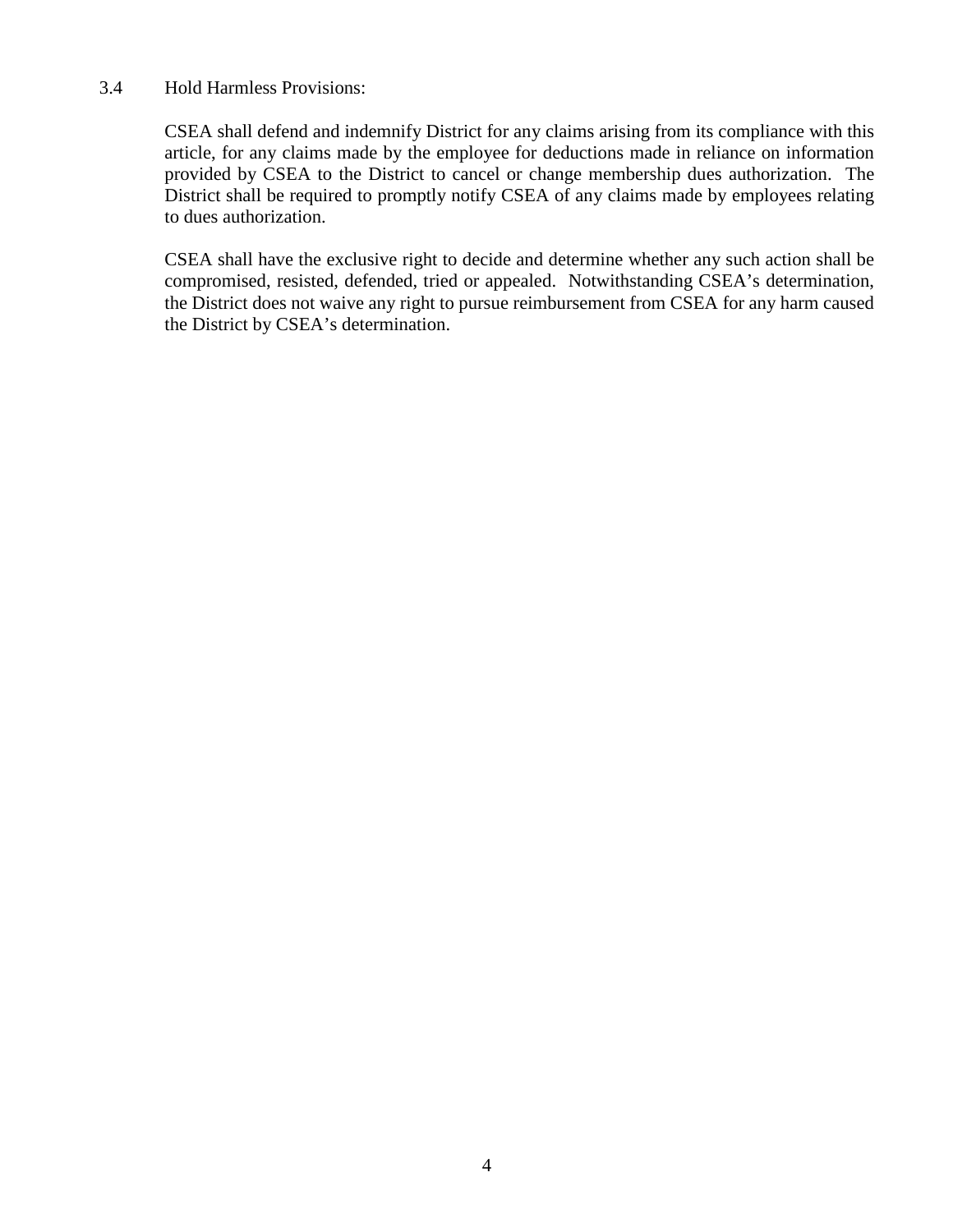# **ARTICLE 4:** CSEA RIGHTS

## <span id="page-7-0"></span>4.1 Right of Access

- 4.1.1 The Association shall have the right to reasonable use of buildings and facilities, without charge, and when not otherwise in use, subject to conditions governing the Civic Center Act usage. The immediate supervisor may grant the Association reasonable use of district equipment as long as the use of such equipment does not interfere with the normal instructional program or work production of the district, provided the Association pays for all costs, as set forth by the Board, for all materials and supplies incident to each use.
- 4.1.2 Authorized Association representatives shall, upon arriving at a school site or at the Administration offices, report initially to the office of the principal or superintendent or his/her designated representative to announce their presence and purpose. Such visits shall be scheduled only during the unit member's duty-free lunch or non-duty hours. Such visitation may be terminated by the principal or superintendent or his/her designated representative if the unit member's services are needed.

# 4.2 Bulletin Boards

4.2.1 The Association shall have a right to use, without charge, not more than one-fourth of the total area of at least one designated institutional bulletin board at each site where unit members work. The Association shall be entitled to use the designated employee bulletin boards for official communications directed to unit members. To qualify as an official communications, the material must be endorsed by showing the name of the Authorized Association representative. The Association shall be responsible for the content of all its information posted on district bulletin boards.

# 4.3 Daily Bulletin

4.3.1 Space shall be provided in the staff information portion of official school bulletins for brief announcements of meetings of the Association. Such announcements shall be limited to necessary factual data ...... time, date, and location.

# 4.4 School Mail and School Mailboxes

4.4.1 The Association may use the intra-district mail services, including Email, when materials emanate from the Association for communication to its unit members. Such use shall not interfere with the efficient operation of the District. The Association shall not distribute political materials in the employees' mailboxes or in the school district's internal mail system. The Association shall be responsible for the content of all information sent in the intra-district mail. A courtesy copy of non-confidential, generally distributed items, shall be given to the principal or superintendent or his/her designated representative at the approximate time of distribution.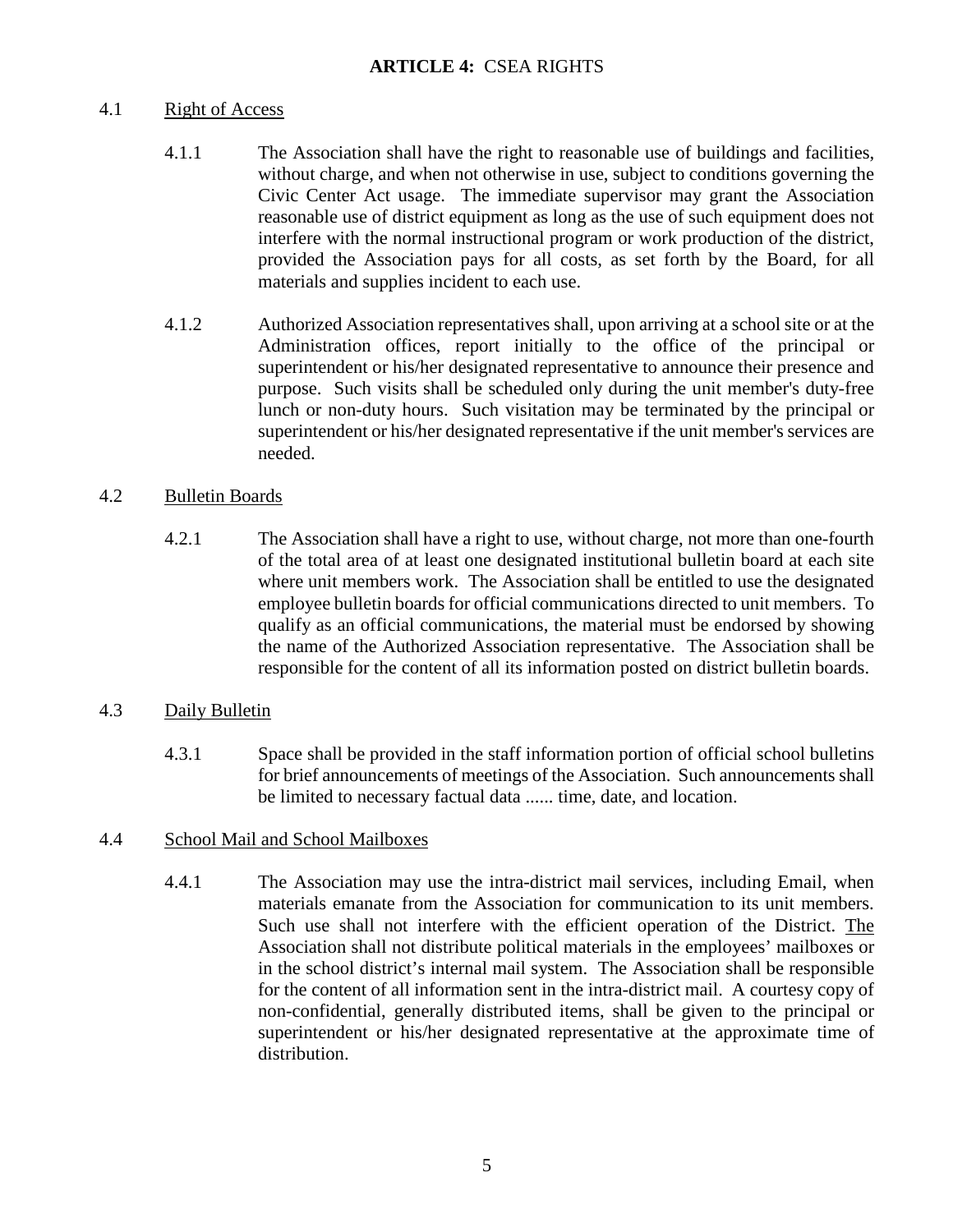- 4.4.2 District Email is to be used for District professional purposes only. Personal communication, not related to District business, is not to be conducted on Email. Private enterprises are not to be promoted on District Email.
- 4.4.3 An Association representative is authorized to place materials in unit members' school or worksite mailboxes. Any communication placed in said mailboxes shall give the name of the Association and an officer or representative of the Association unless emanating from the Association office.
- 4.4.4 It is the responsibility of the Association for the distribution of Association materials within each school and/or worksite either by placing the materials in individual mailboxes, the intra-district mail service, or by personal delivery.

# 4.5 Distribution of Contract

4.5.1 As soon as practical after settlement of this contract is reached, the district shall provide an electronic copy of this contract to all unit members and additional printed copies as needed. The Association will reimburse the District for one-half (1/2) the cost of such duplication and distribution, including all clerical time and materials unless these expenses are reimbursed through the state mandated cost program.

## 4.6 Annual CSEA Conference

The District shall provide unpaid release time up to a maximum of five (5) days each to three (3) CSEA members to attend the annual Association Conference.

#### 4.7 Association Rights

Any unit member who feels any other employee is treating them unjustly or disrespectfully should report such a perception to their immediate supervisor and/or shop steward. The goal will be to seek a resolution through informal means. Failure to resolve such a dispute at the informal level shall result in the unit member meeting with the administrator of Human Resources for filing of a formal complaint consistent with Board Policy 1312.1

#### 4.8 Association Leave

- 4.8.1 The Chapter President or designee shall be allowed reasonable release time for the purpose of, but not limited, to representing members in the grievance process and for participating in negotiations.
- 4.8.2 Night shift employees shall be allowed district paid release time to attend union meetings up to three (3) times per year, maximum two hours per meeting (which shall include the lunch period). Advanced notification and verification required.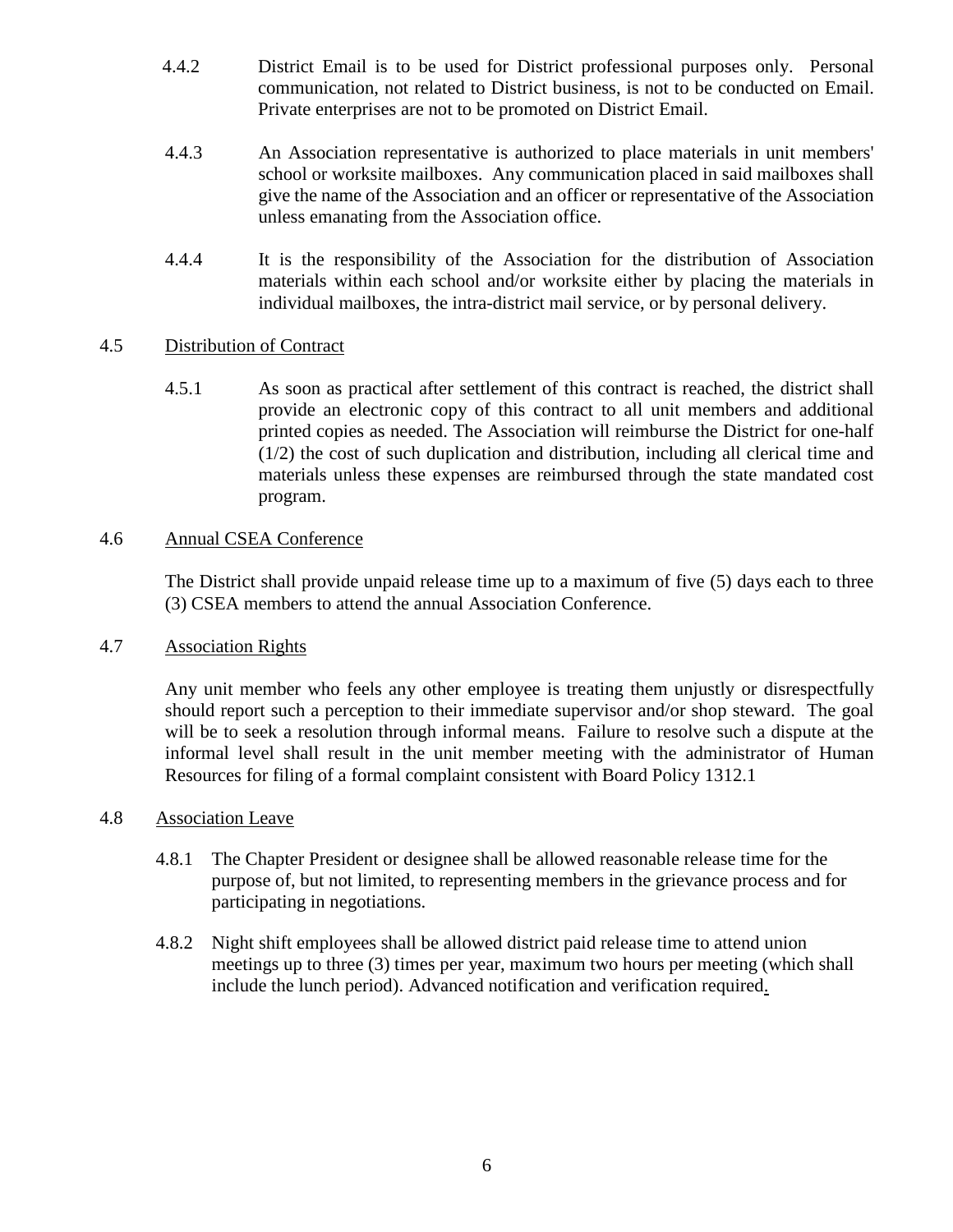## **ARTICLE 5:** HOURS OF EMPLOYMENT

## <span id="page-9-0"></span>5.1 Workweek

5.1.1 The normal workweek for a full-time employee in the unit shall consist of five (5) consecutive days, forty (40) hours per week. The workday shall be eight (8) hours per day as scheduled by the Board. The Board shall designate each bargaining unit assignment which shall contain a fixed, regular, and ascertainable number of hours which includes assignments of less than forty (40) hours per week and/or eight (8) hours per day.

> Nothing in this section shall prevent the Board from establishing a workweek during the Sunday through Saturday period which the Board determines is in its best interest excluding those employees currently in the bargaining unit.

## 5.2 Meal Period

- 5.2.1 Each bargaining unit member is entitled, by law; to a thirty (30) minute unpaid, duty free meal period as assigned by the immediate supervisor based on department/site needs to cover the assignment. This period of unpaid time may be extended temporarily, on a case-by-case basis, not to exceed sixty (60) minutes, by approval of his/her immediate supervisor. Lunch periods will be scheduled as close to the mid-point of the shift as applicable.
- 5.2.2 Custodians who begin work at 2:00 p.m., or thereafter, are not required to remain on campus during their half-hour break provided that they clock in and out upon departure and return.

#### 5.3 Rest Period

5.3.1 The Board shall provide one (1) paid fifteen (15) minute rest period for each bargaining unit employee within each four (4) hour consecutive period worked.

#### 5.4 Extension of Workday and Workweek

5.4.1 The Board shall have the right to extend the workday and workweek when such is necessary to carry on the business of the district. Such extensions, including temporary extensions, shall be distributed in accordance with Section 5.6.2.

#### 5.5 Overtime Services (defined)

- 5.5.1 Overtime is defined as authorized work time which requires a bargaining unit employee to work more than eight (8) hours per day or forty (40) hours per any workweek.
- 5.5.2 Overtime shall be distributed and assigned by seniority as equitably as possible and rotated by management among the qualified employees in the bargaining unit within each department, by classification beginning at the location where the overtime is necessary. For example, if an employee at the top of the overtime list elects to refuse the overtime assignment, it shall be offered to other employees in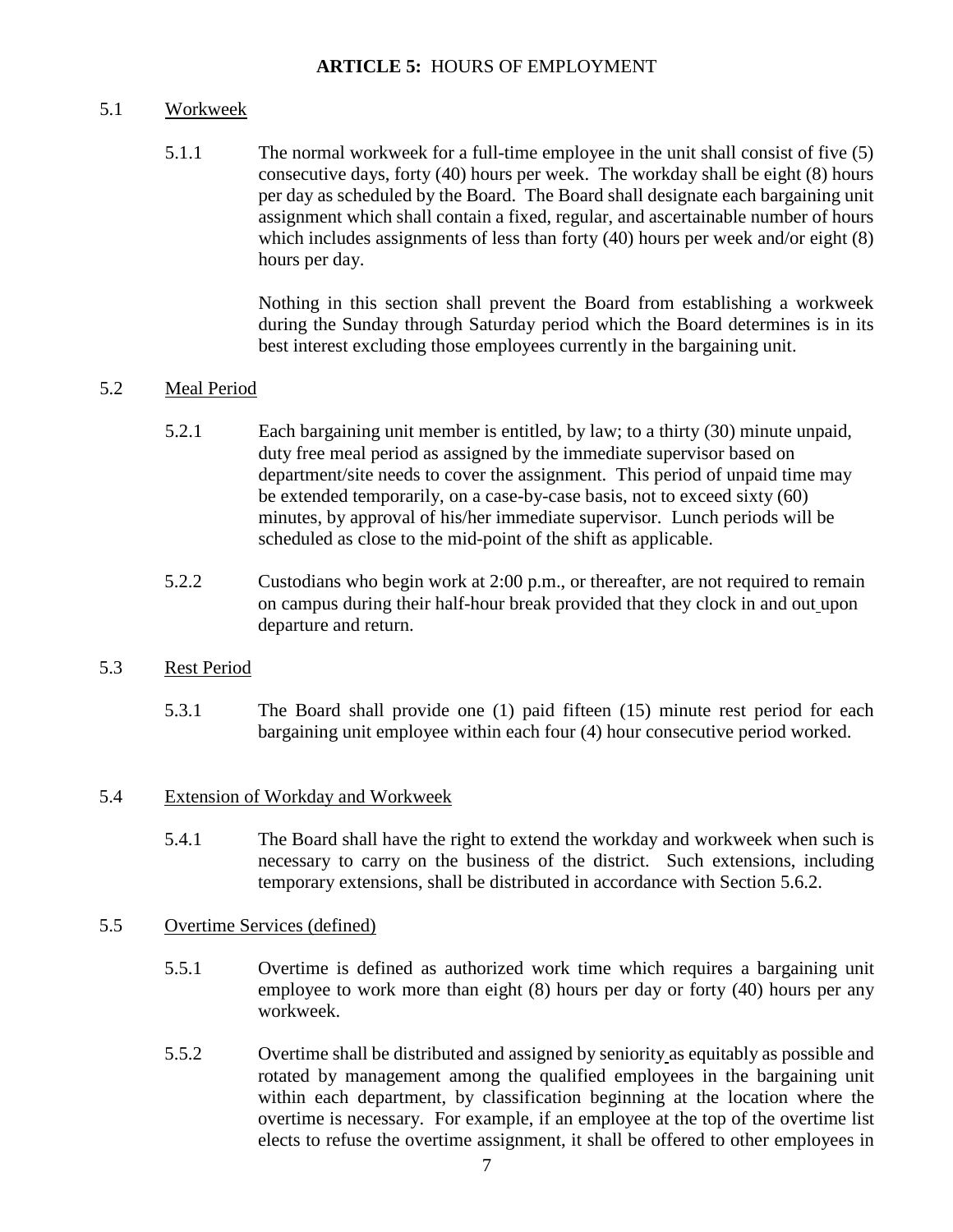descending order on the list until the assignment is made. Subsequent distribution of overtime assignment shall continue in descending order from the last employee accepting assignment until all employees on the list have been offered the overtime prior to assignments being offered again to the employee whose name appears at the top of the list. Unit members must accept or decline an overtime assignment within 24 hours of being contacted regarding the overtime. Nothing shall preclude management/supervisors from assigning other work during overtime within classification so long as the work is encompassed within the employee's job description. Management will maintain a list of employees who want to work overtime. Employees who otherwise would be placed on the list in their seniority rank order may choose to have their names withdrawn from the list at the start of each school year (July 1). Those employees indicating they are not interested in being on the overtime list at the start of the year may re-enter the list at any time by giving written notice to their immediate supervisor.

 5.5.3 Overtime at stadiums/gymnasiums shall be offered by seniority between both classification (Gardener/Groundskeeper and Custodian/Minor Maintenance) on a rotating overtime list beginning at the location where the overtime is necessary. Outside work (i.e.: Stadiums) will be offered to Gardener/Groundskeeper first then Custodian/Minor Maintenance, inside work (i.e.: Gymnasium) will be offered to Custodian/Minor Maintenance first then Gardener/Groundskeeper. Overtime work duties may encompass some duties reflected in either job description.

## 5.6 Authorization of Overtime

5.6.1 All overtime work must be approved and assigned by the immediate supervisor in order for compensation to be granted, except in case of emergencies. All emergency overtime will be verified with the employee's immediate supervisor during the next regular work day.

#### 5.7 Compensation for Overtime

5.7.1 Bargaining unit employees shall be compensated at the rate of one and one-half times their regular hourly rate of pay for all hours worked in excess of eight (8) hours per day or forty (40) hours per week. A bargaining unit employee may request, and his/her immediate supervisor may approve their request, to have compensatory time off in lieu of cash compensation for any overtime worked. Such compensatory time off shall be equivalent with the established rates at the time the overtime was earned. Designated District Office personnel and the immediate supervisor shall be responsible for keeping record of all compensatory time of an employee for the current fiscal year in which it was performed. If the employee does not utilize compensation time during the current fiscal year, the balance will be paid off in the first warrant of the new fiscal year. If the immediate supervisor refuses to approve use of compensatory time as requested by the employee, said employee shall be paid off by warrant within forty-five (45) workdays, except for unusual circumstances.

> The District reserves the right to utilize non-bargaining unit employees to provide temporary service, as needed, during times of heavy workload when the timely completion of a project is essential and cannot be accomplished by offering overtime to current unit members in the job classification. The District will offer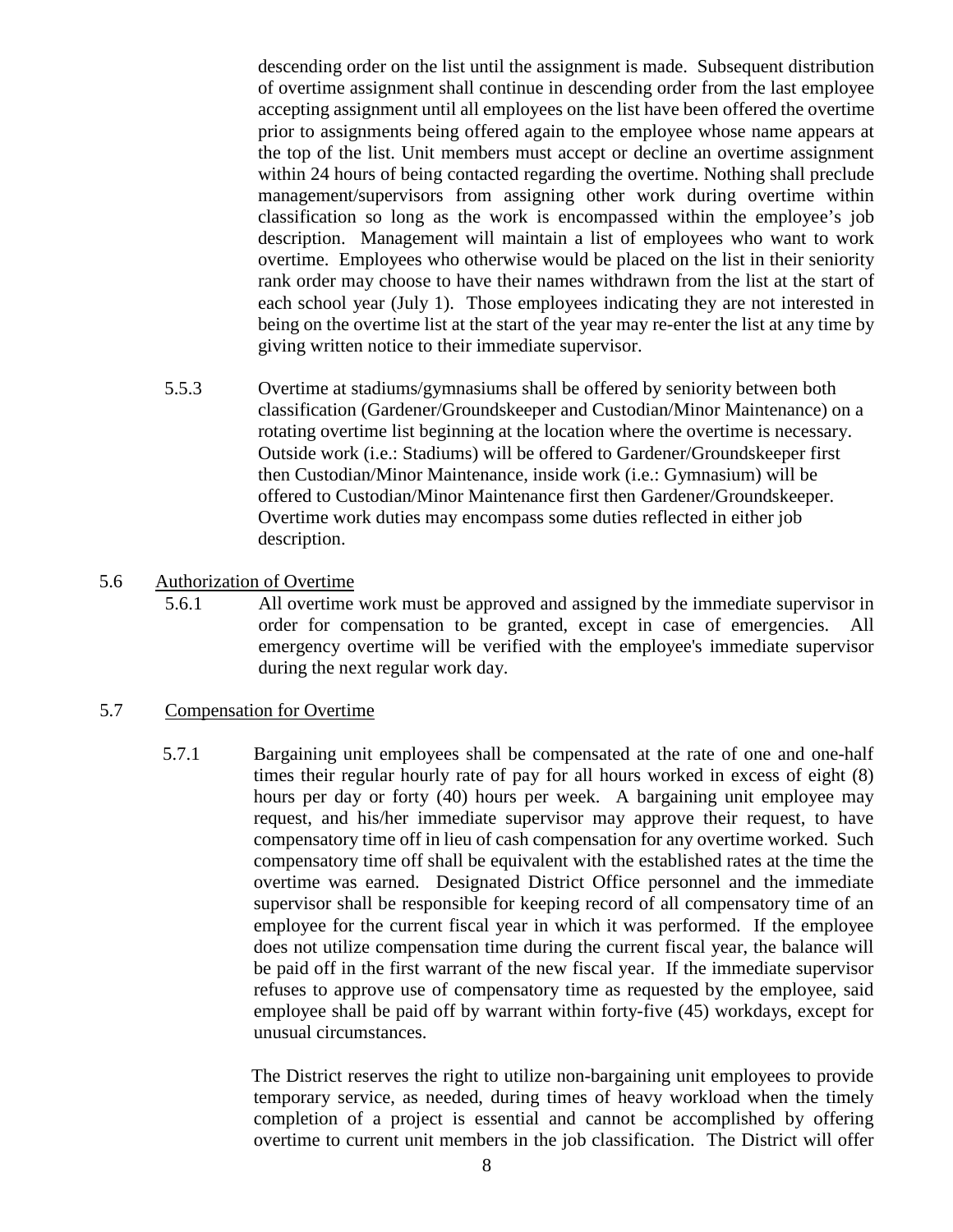the overtime to unit members in other job classifications who are able to perform the work before employing temporary, non-bargaining unit members.

- 5.7.2 Any classified member assigned by the District to attend meetings or activities may be given the option of taking comp time at the same rate as overtime for all time spent at any scheduled meeting over and above the normal working hours for said employee. Employee and District may mutually agree to adjust working hours for the purpose of having said employee attend the afore mentioned meetings/activities.
- 5.7.3 Unit members may not use Compensatory time after June 10 in order to allow the Central office to accurately calculate pay outs for the July pay warrant.

# 5.8.1 Call Back

 5.8.1 When an employee is required, without advanced notice, to return to work after having left his/her regular duty station following the completion of a regular workday or workweek, the employee, shall be paid for a minimum of two (2) hours overtime without regard to the length of time worked.

> The receiving of another Call Back during that initial 2-hour time frame will NOT credit an additional 2-hour overtime. Any additional overtime earned beyond the original 2-hour time frame will be credited in half-hour increments if the person must remain on the premises until the job is completed. A second Call Back will result in an additional 2-hour overtime allowance if the original 2-hour time frame has been exhausted and the employee is called again.

#### 5.9 Minimum Call-In Time

5.9.1 Any bargaining unit employee called in to work on a day not scheduled to work shall receive not less than one (1) hour of pay at the appropriate rate, irrespective of the actual time less than that required to be worked.

# 5.10 Standby Time

- 5.10.1 All standby time considered as regular hours worked shall be compensated on a straight time or overtime basis as are other hours worked.
- 5.11 If a part-time employee is required to work at least thirty (30) minutes per day in excess of his/her usual hours for at least twenty (20) consecutive working days, his/her work day should be changed to reflect the additional time.

#### 5.12 Temporary Increase in Hours

- 5.12.1 A temporary increase in hours is defined as additional work for part-time employees as directed by the supervisor that is less than twenty consecutive working days. A temporary increase in hours receives the regular rate of pay.
- 5.12.2 A temporary increase in hours shall be first offered to the incumbent in the position. Should the incumbent decline the temporary increase or if there is no incumbent, the process for assigning the work shall be as indicated in 5.5.2.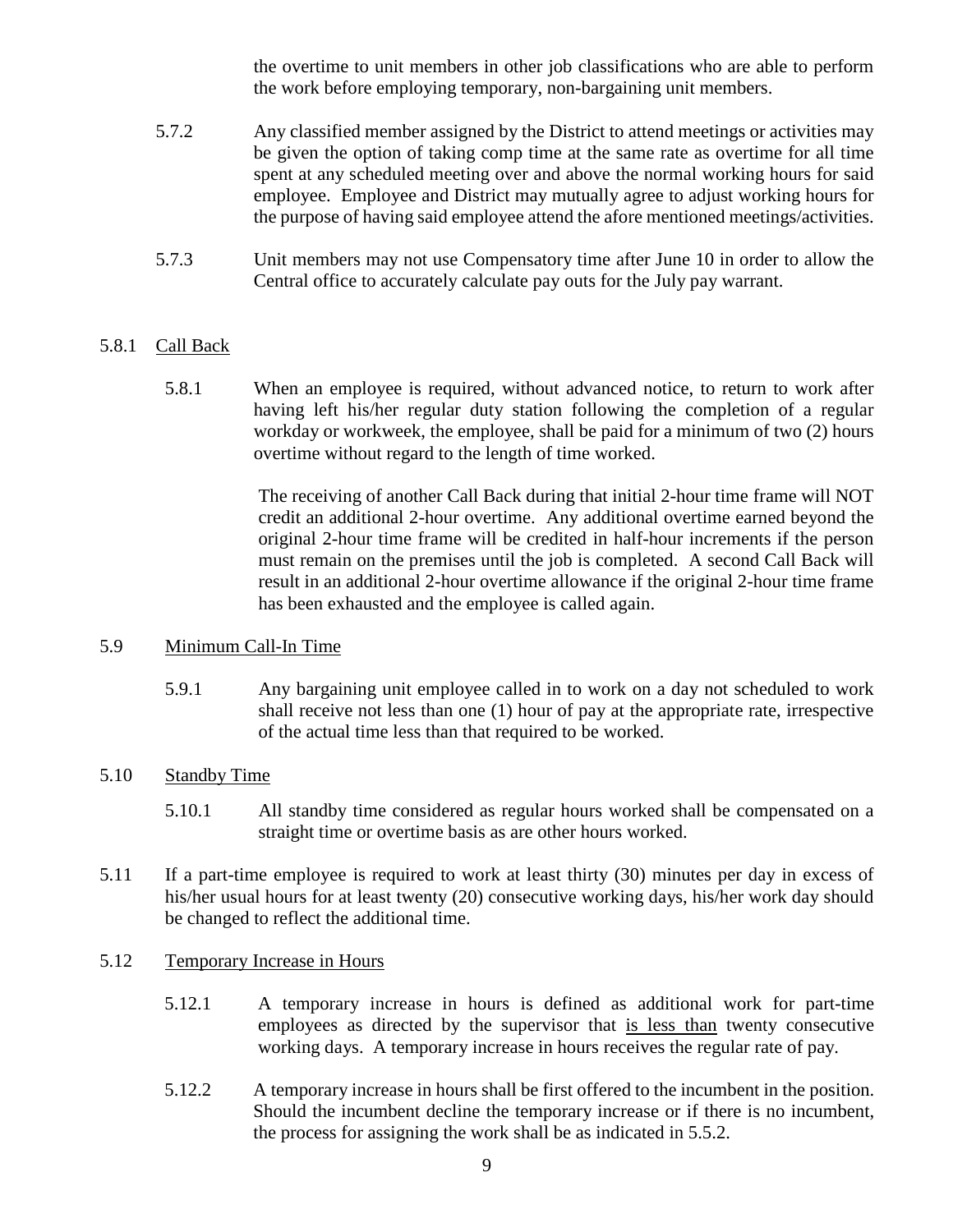#### 5.13 Additional Hours

- 5.13.1 "Additional time" is defined as any additional hours above a regular shift not to exceed an eight (8) hour workday.
- **5.13.2** When additional time becomes available to extend the "permanent" hours of a parttime position, it shall be offered first to the employee in the position whose acceptance would accommodate the additional time, and that of his/her regular assignment. If the employee should decline the additional hours or if there is no employee, the process for assigning the work shall be as indicated in 5.6.2.

In the event that more than one employee in the classification where regular assignment can accommodate the additional time, and the employee(s) has made application for the added time, the assignment will be determined by competencies including the most recent evaluation, and seniority.

#### 5.14 Transfers in Work Shift

See Article 18.1 for transfer/change in work shift hours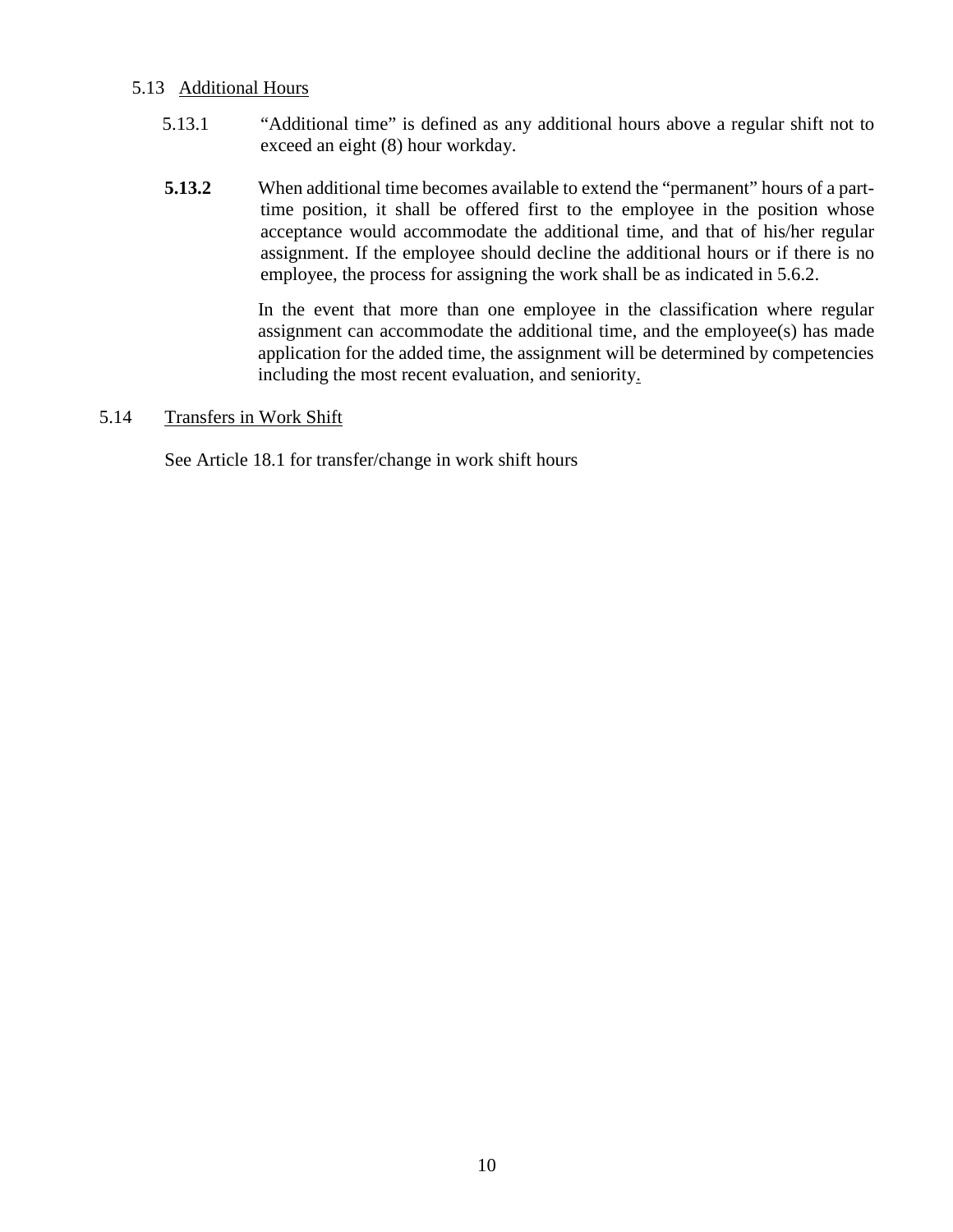#### <span id="page-13-0"></span>6.1 Regular Rate of Pay

6.1.1 The regular rate of pay for each position in the bargaining unit shall be in accordance with the rates established for each classification as provided for in Appendix B, which is established to and incorporated into this Agreement.

> Effective July 1, 2020, the salary schedule increase shall be an additional two percent (2%).

> Effective July 1, 2021, the salary schedule increase shall be an additional five percent (5.0%).

> For the 2021-2022 school year, the District shall pay an additional, one-time, onehalf of a percent (.5%), off schedule salary payment in recognition of the additional student related contacts.

- 6.1.1.1 The Longevity Pay Schedule listed on the Salary Schedule for Classified Employees, Appendix B, shall be adjusted: For 10 years of completed service with the District, \$190 per month of work year; For 15 years of completed service with the District, \$240 per month of work year; For 20 years of completed service with the District, \$340.00 per month of work year; For 25 years of completed service with the District, \$390.00 per month of work year. Longevity shall be prorated based on employee work year.
- 6.1.1.2 Bilingual Services: Unit members who have been designated by the district to provide professional services to the school community in a language other than English will receive a \$100.00 stipend per month for such service. The number of such unit members at each work site will be set each year at the district's discretion. The designation of selected members of the bargaining unit for such additional compensation should not discourage other employees who possess bilingual capabilities from assisting parents, students or staff members in routine communications. The bilingual services stipend is intended as compensation for bilingual services. Any work outside of the regular work hours shall be compensated pursuant to the other provisions of this contract.
- 6.1.1.3 Targeted Support/Parent Liaison: Unit members at each comprehensive site will be designated by the district to provide targeted support for students and families. The number of such unit members at each work site will be set each year at the district's discretion. The amount of the stipend shall be \$100.00 per month for those targeted support services outside of the workday.

Liaisons are expected to attend up to ten (10) meetings outside of the workday from July  $1<sup>st</sup>$  through June  $30<sup>th</sup>$ . The District or designee shall review every three years.

6.1.2 Bus Drivers: See Transportation Article 32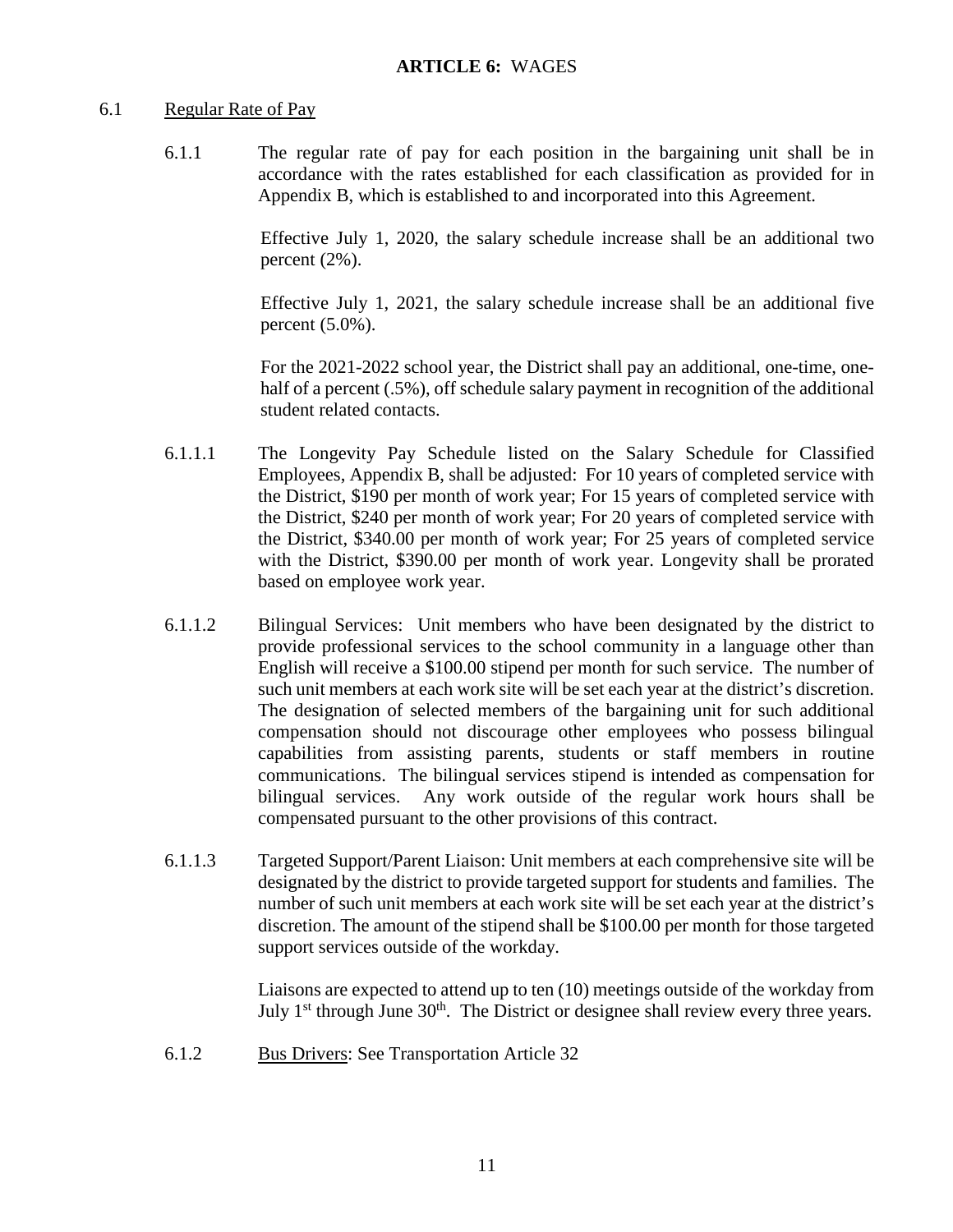6.1.3 Anniversary Date

Step increases shall be implemented on the next following July 1 for employees hired between July 1 and December 31, and on the next following January 1 for employees hired between January 1 and June 30.

#### 6.14 Reclassification Process

A unit member is entitled to request that his/her position be reclassified. The request shall be submitted to the personnel department no later than October  $15<sup>th</sup>$  of that year. All Reclassification requests shall be submitted on the form as listed in Appendix H-1 and H-2.

A copy of the completed request will be forwarded to the employees supervisor for completion of section 3.

A copy of the completed request shall be available for review in the Human Resource Office by each member of the reclassification review panel within five (5) working days of the panel date.

Nothing in this policy shall preclude the employers' right to initiate reclassification. All requests which meet the criteria below shall be reviewed by a four member panel which shall include two unit members appointed by CSEA and two management appointees.

> The review panel shall meet no later than December (and January if necessary) to complete its task.

> The recommendations of the panel shall be forwarded to the Superintendent for final action.

 The employee requesting the reclassification shall bear the burden of proof in respect to presenting his/her facts and substantiating evidence to the review panel. The employee will be given the opportunity to present his/her request in person at a meeting of the full panel. Any panel member reserves the right to request the appearance of the employee's supervisor before the Panel's recommendation is submitted to the Superintendent.

> The immediate supervisor shall review assignments of job duties in respect to the actual job description and may be asked by the panel to comment in writing or verbally in respect to the employee's request and analysis of job duties.

> Workload increase will not be considered a basis for reclassification. ("Workload" means the volume or amount of work assigned to be completed within a given period of time; e.g., if the amount of work increases but the job duties are the same,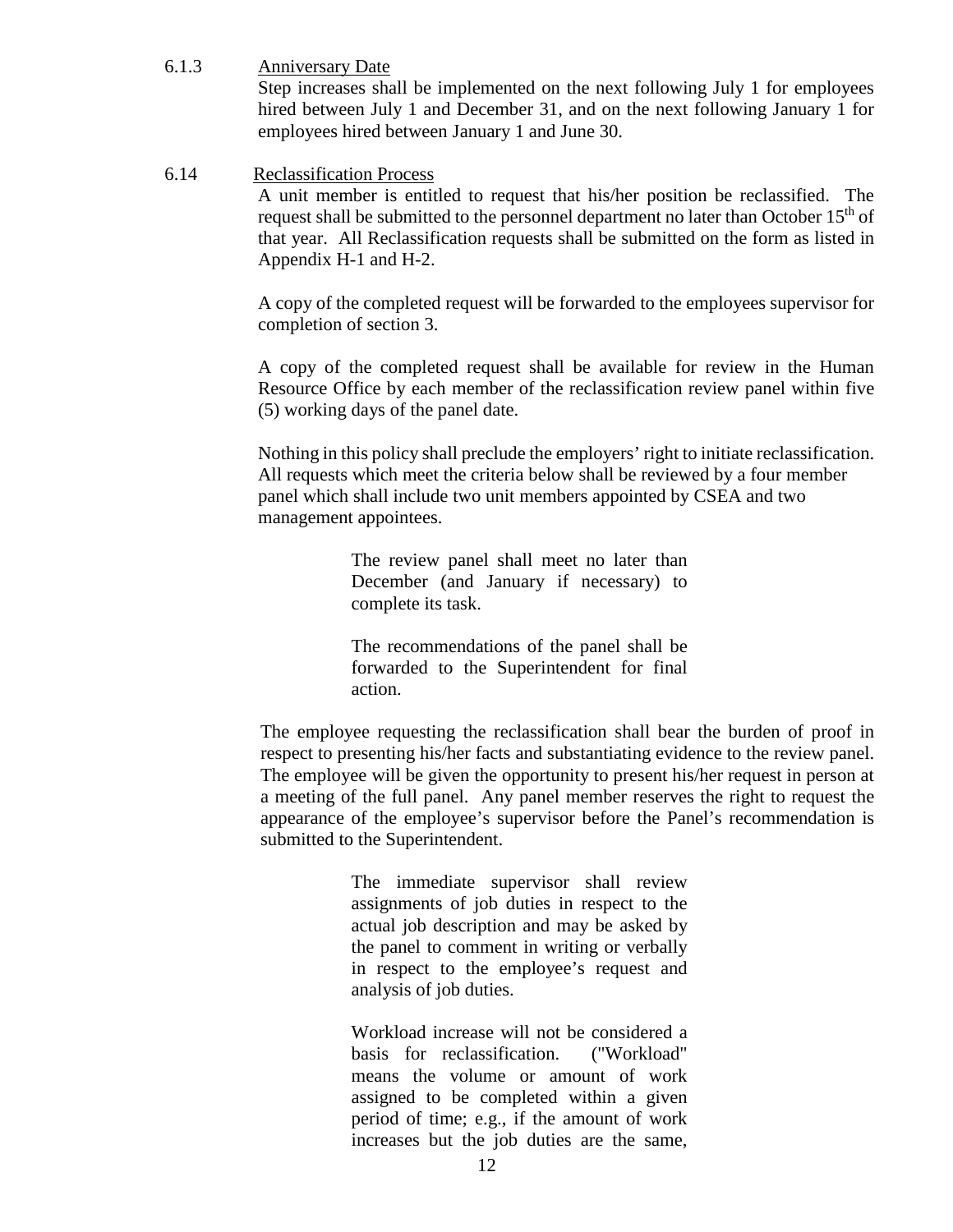there is no basis for reclassification.)

Seniority, or length of service, in the position shall not be a basis for reclassification.

#### 6.1.5 Reclassification Criteria

Reclassification can occur for the reasons indicated below:

Significantly new job duties are permanently added to the job or job description by the supervisor.

Significantly new or increased responsibilities (other than increased workload) have been permanently added to the position by the supervisor.

The panel shall take into consideration the frequency and time period in which duties outside the job description occurred.

The panel shall also ensure that new or increased duties have not been simply assumed by the employee without the supervisor's approval. Assuming duties on one's own behalf does not constitute a basis for reclassification. The duties must be assigned by the supervisor for reclassification to be warranted.

## 6.1.6 Authority of the Review Panel

The panel shall have the authority to consider written statements or verbal testimony of witnesses as needed and shall recommend to the Superintendent the following when considering requests for reclassifications:

> Range placement Changes in the job description Job title changes Creation of a new classification or range

#### 6.1.7 Final Decision regarding Reclassification

The Superintendent shall be forwarded a copy of the panel's recommendation. The Superintendent or designee shall notify the employee in writing within fifteen (15) working days of the decision made.

6.17.1 Reclassification Appeal: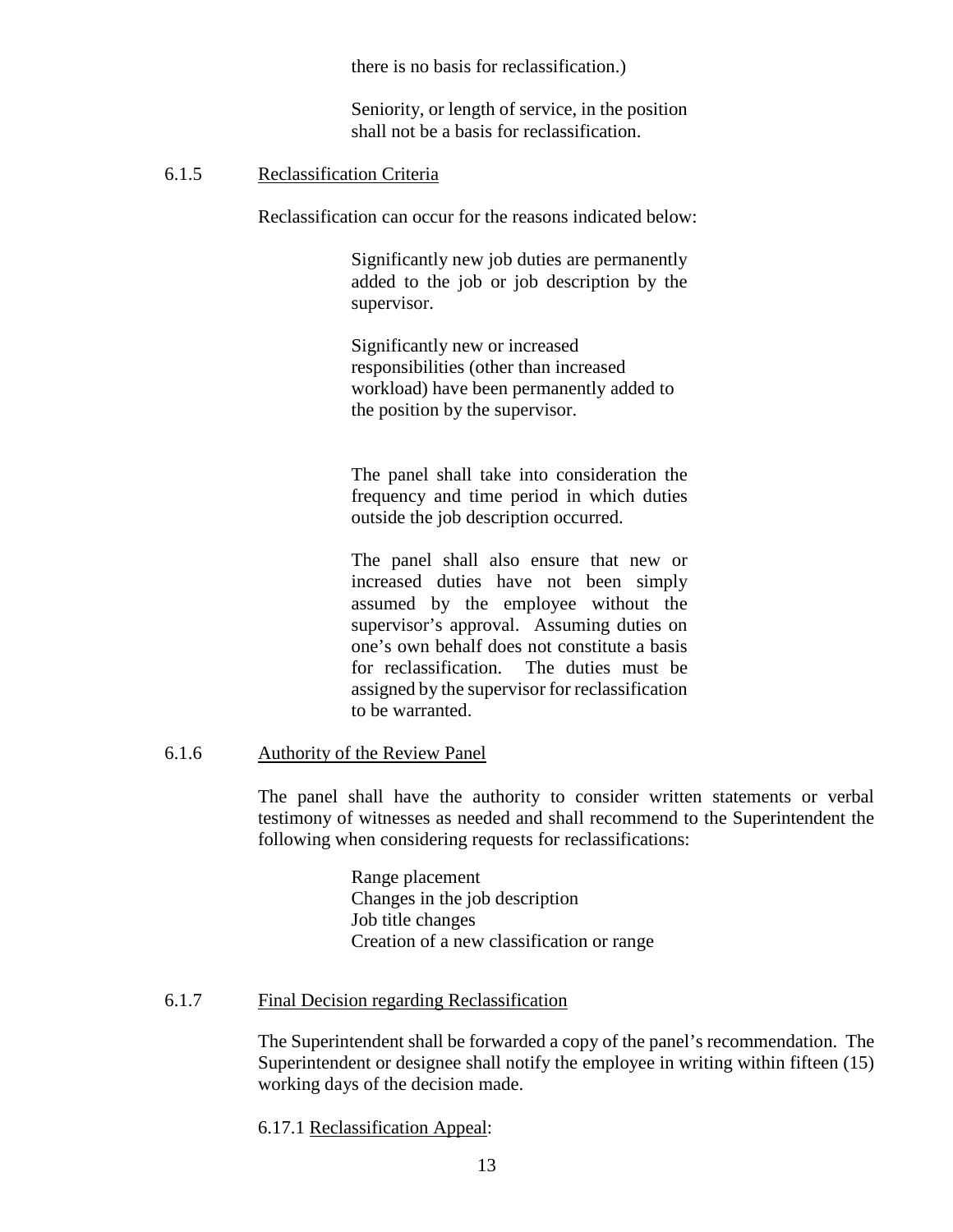- i) If the petition for reclassification is denied, the submitting party may ask in writing for a review within five (5) working days following the decision. A reclassification appeal may only be appealed once.
- ii) Reclassification Appeal Committee:
	- The reclassification appeal committee will consist of two (2) members chosen from the CSEA negotiation team and two (2) members selected by the Associate Superintendent of Human Resources or designee. The committee shall conduct a reclassification review within twenty (20) work days and make a recommendation to the Superintendent based upon its review.

The review may include:

- a) Interview with the individuals, their supervisors, and persons serving in similar positions.
- b) Review of individual job description petition, and petitions prepared by individuals serving in a similar position.
- c) A job audit.

The findings and recommendation from the Reclassification Appeal Committee shall be forwarded to the Superintendent in writing. The Superintendent shall make a final determination. The Superintendent or designee shall notify in writing all involved parties within fifteen (15) work days of the receipt of the findings and recommendation of the Reclassification Appeal Committee.

All approved reclassifications shall take effect as of the following February 1 unless special circumstances mutually agreed upon arise.

There shall be no retroactive reclassifications or retroactive salary adjustments as a result of reclassification. Salary changes shall take effect on February 1.

#### 6.2 Out of Classification Assignment

 6.2.1 All employees may be required to perform duties inconsistent with those assigned to their position provided that their salary is adjusted upward five (5) percent not to exceed the salary schedule for the entire period they are required to work out of classification in such amounts as reasonably reflect the duties required to be performed outside their normal assigned duties. To qualify for out of class compensation these duties must have been performed for no less than one (1) hour.

#### 6.3 Warrant Replacement

6.3.1 If an employee is issued an erroneous pay warrant, the employee shall notify the District and shall surrender the erroneous warrant. A replacement shall be issued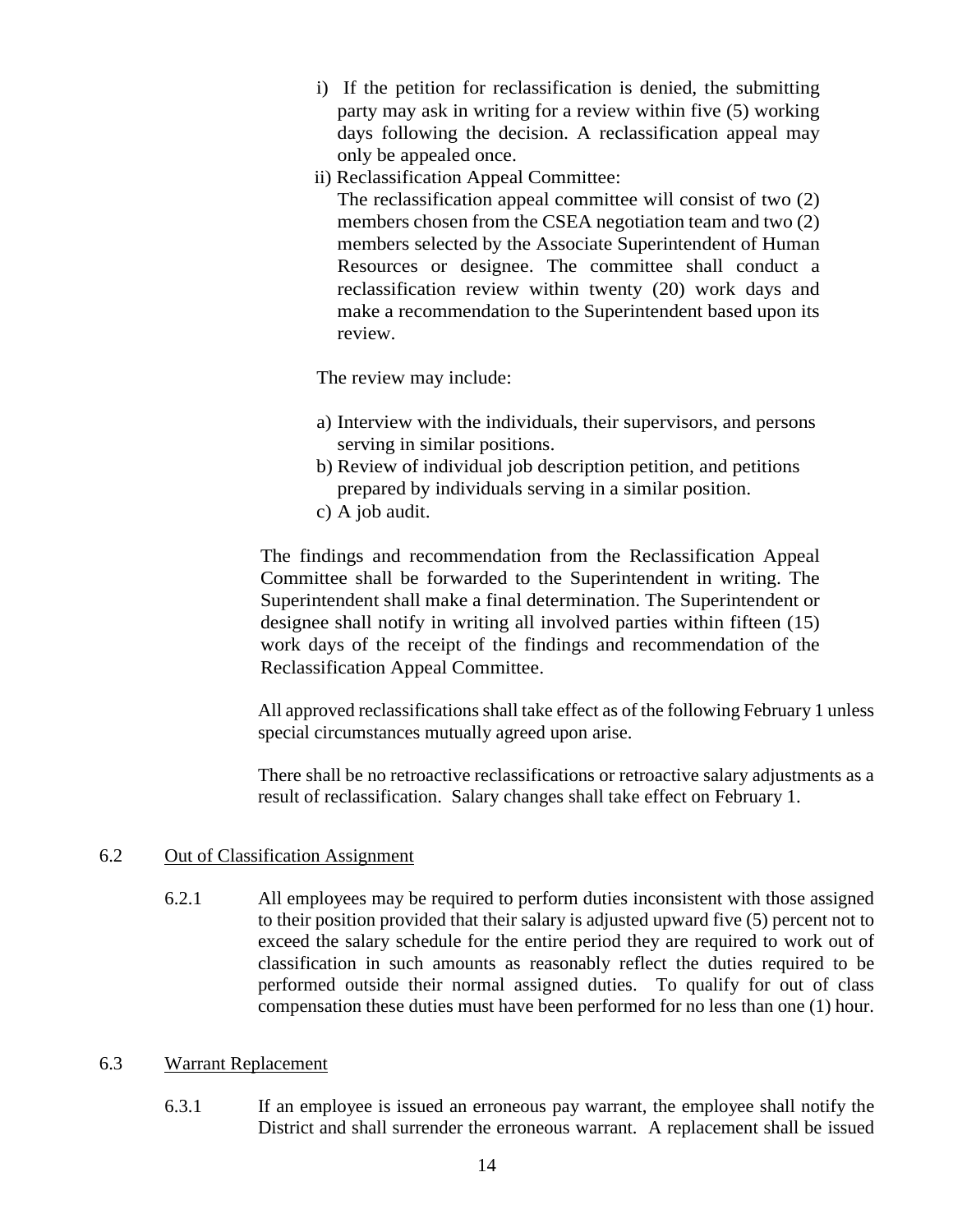within five (5) working days of the notification provided the County Office of Education, District Business Services Department can meet the timeframe. The District will notify the employee and issue the pay warrant as soon as possible.

- 6.3.2 If a pay warrant is lost, damaged or destroyed, the employee shall notify the District, and a new pay warrant shall be issued after the completion of a lost warrant affidavit and a ten (10) day waiting period as required by the County Office of Education in accordance with Government Code 29853.
- 6.3.3 If errors occur with electronically deposited pay warrants, the District will pay any charges resulting from District error; the employee will pay any charges resulting from employee error. All changes to location of a pay warrant will be submitted to the Personnel Office in writing.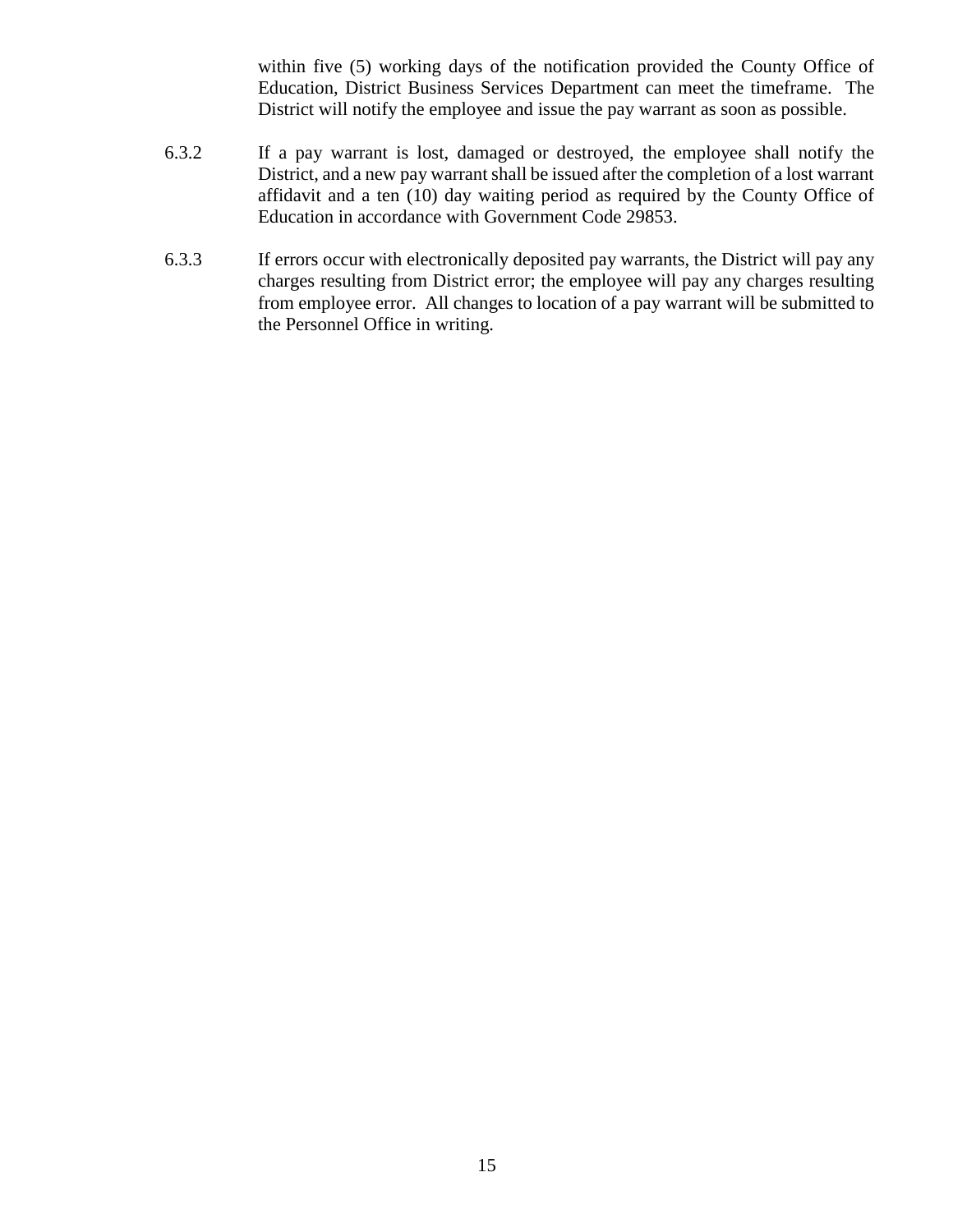## **ARTICLE 7:** EMPLOYEE EXPENSES AND MATERIAL

## <span id="page-18-0"></span>7.1 Tools and Equipment

7.1.1 The Board shall furnish the tools and equipment required to perform the districtdetermined requirements of their job assignments. The District shall determine which tools and equipment are necessary. Employees shall not use personal tools or equipment to perform the requirements of their job assignments and the District will not be responsible for loss, wear, and tear, or damage to any personal items.

## 7.2 Required Uniform, Badge or Emblem

7.2.1 If the Board specifically requires bargaining unit members to wear any type of uniform, badge, or emblem, the cost of said items shall be borne by the District.

# 7.3 Physical Examination

- 7.3.1 The Board agrees to provide the full cost of any medical examination required by the District for continued employment excluding those costs covered by districtpaid medical insurance plans.
- 7.4 T.B.Tests: The District agrees to reimburse bargaining unit members for the expense of the required T.B. test pursuant to the following:
	- 7.4.1 Tests shall be administered to initial hires and to other employees on an annual basis at a time and place selected by the District and at District expense. Except in cases of emergency, or if the employee provides an excuse recognized by the District as sufficient, employees who fail to be tested at the established time and place must take the test at their own expense.
	- 7.4.2 Reimbursement for chest x-rays shall be dependent upon submission of a verification of allergy to the skin test.
	- 7.4.3 Amount of said reimbursement will be either the rate charged by Kaiser or the county facility for such services.
- 7.5 All time that the District requires employees to spend in training or attending classes necessary to maintain employment requirements shall be deemed time worked for wage purposes; provided, however, the training and class time spent by an employee in improving skills in which she/he had become deficient shall not be deemed time worked.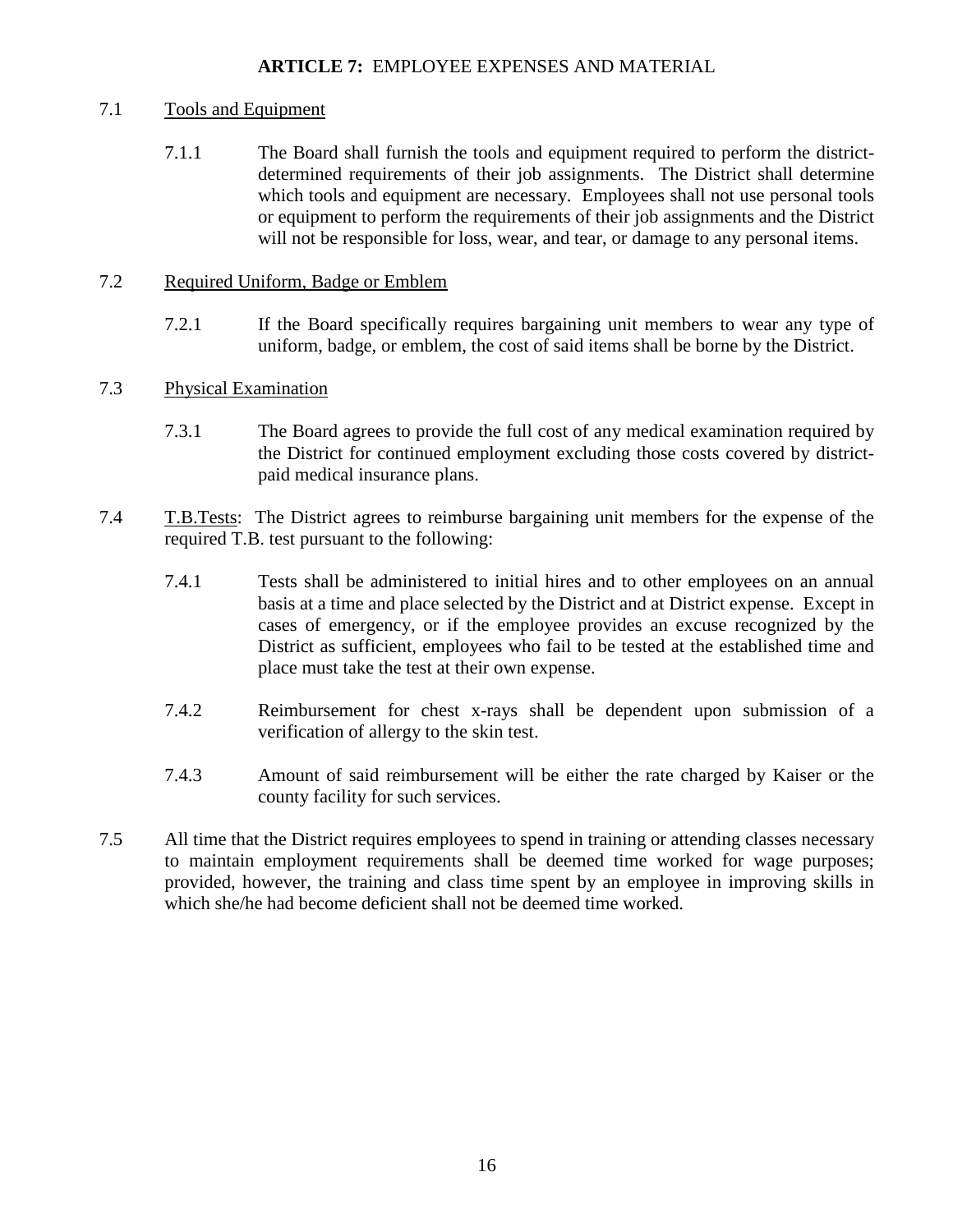#### **ARTICLE 8:** HEALTH AND WELFARE BENEFITS

#### <span id="page-19-0"></span>8.1 Medical Benefits - Insurance

8.1.1 There will be a cap on medical fringe payments that the District will contribute per month for full-time unit members.

The cap on medical fringe payments contributed by the District will be the following per month for each unit member:

 Beginning with the January 2022 pay warrant, or no later than 45 days of ratification, whichever is later, the district contribution shall be:

8.1.1.1 Employee only one thousand and twenty five dollars (\$1025).

 8.1.1.2 Employee plus one (1) one thousand four hundred and eighty-two dollars (\$1482).

 8.1.1.3 Employee plus two (2) or more one thousand eight hundred and forty dollars (\$1840).

The unit member may select from among the health plans available to employees. The Unit member may move between plans once a year during the open enrollment period.

- 8.1.1.1 For eligible unit members working not less than four (4) hours per day, the District will contribute a pro-rated amount for those plans identified in 8.1.1 equal to the fraction of hours worked by six (6) hour employees only if the part-time employee contributes, by payroll deduction, an amount equal to the balance.
- 8.1.1.2 Change in marital status and/or eligible dependents shall be reported to the District Office on the appropriate form(s) in a timely manner.
- 8.1.2 Those full-time unit members who can demonstrate the existence of major medical insurance coverage may, upon their written request, have the option of receiving a tax-sheltered annuity of \$200.00 per month, or the cash equivalent amount included in their monthly pay warrant, in lieu of district paid medical coverage. The District will contribute a pro-rated portion of the \$200.00 per month equal to the fraction of full-time hours (6.0 hours per day) worked. The existing life insurance would continue. This rule applies in all cases including where both spouses are employed by the District.
	- 8.1.2.1 The prorating in health benefits for the Transportation Department is calculated on scheduled base hours bid-on in July.
- 8.1.3 Unit members, their spouses, and their dependent children who lose District health and dental insurance coverage as set forth in Article 8.1.1 and 8.1.1.1 for any of the reasons set forth in the Consolidated Omnibus Budget Reconciliation Act (COBRA) shall be entitled to purchase the same health insurance coverage as is available to other employees for the period prescribed and under the conditions set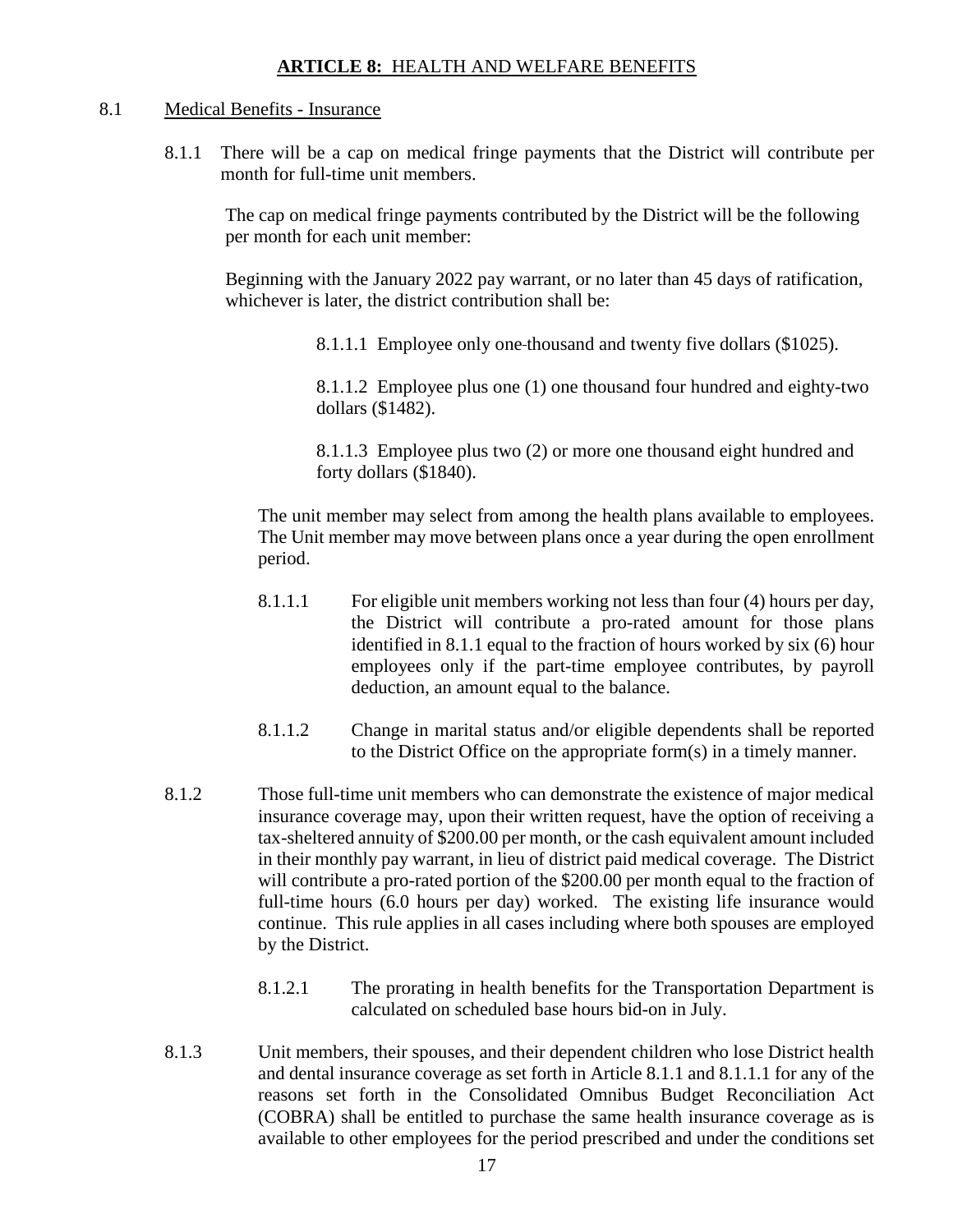forth in COBRA. The cost to individuals exercising this right shall be no more than 102% of the premium, and said individuals must exercise their right to continued coverage within the time prescribed in COBRA. The District shall be responsible for notifying all affected individuals of their rights under the health coverage provisions of COBRA.

8.1.4 Effective March 1, 1996, all unit members working not less than four (4) hours per day will have a vision care plan with the premium being fully paid by the district. The maximum premium paid by the district will be \$13.93 per month. The vision plan will include 1) an eye examination every 12 months, 2) lenses every 12 months, 3) frames every 24 months, and 4) \$25 co-payment for basic services.

## 8.2 Conditions

- 8.2.1 Whereas benefits eligible employee is married or provided entitlement as a result of Domestic Partner laws, to another District benefits eligible employee, both employees may elect to receive District funded dental and/or medical benefits unless dual coverage is prohibited by the benefits providers.
- 8.2.2 A unit member must be assigned to 50% or more of a full-time assignment in order to be eligible for benefits listed in 8.1.1 and 8.1.2 of this Article.
- 8.2.3 Effective with the 1995-96 contract with the Delta Dental Plan (10/1/95), dental coverage will be increased to a maximum of \$2,200 for services approved by the dental insurance company.

#### 8.3 State Disability Insurance

- 8.3.1 The District will deduct State Disability Insurance payment expenses (member's cost) from each member's pay warrant, providing all members participate.
- 8.4 Retiree Benefits: Unit members who retire may continue coverage under Kaiser or an alternate program provided through the district's health care provider.
	- 8.4.1 The District will pay \$400 per month toward medical insurance premiums for retirees during the period that they are from age 60 to age 65. Said payment shall be for a maximum of five years, and shall not extend beyond the  $65<sup>th</sup>$  birthday. To qualify for this payment, retirees must have a minimum of ten (10) years of service with the Liberty Union High School. CSEA will annually provide retirement informational meetings for their members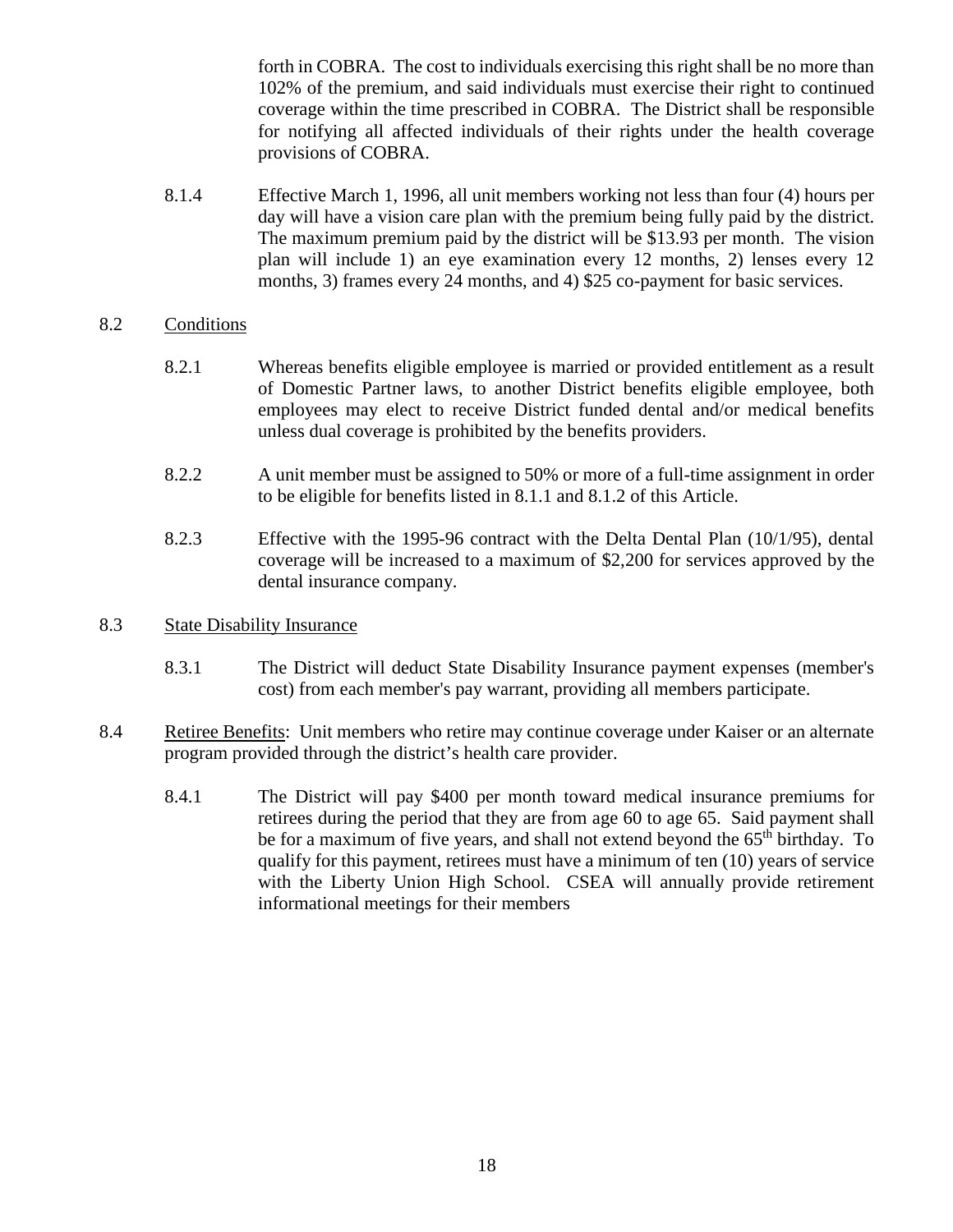# <span id="page-21-0"></span>9.1 Scheduled Holidays

9.1.1 The Board agrees to provide all employees in the bargaining unit the following paid holidays in accordance with Education Code 45203:

| New Year's Day         | Labor Day               |
|------------------------|-------------------------|
| Martin Luther King Day | <b>Veterans</b> Day     |
| Abraham Lincoln Day    | <b>Thanksgiving Day</b> |
| George Washington Day  | Day after Thanksgiving  |
| <b>Memorial Day</b>    | December 24th           |
| July $4th$             | December $25th$         |

9.1.2 In addition to the scheduled holidays listed above, CSEA and LUHSD agree to two (2) additional "floating" holidays. These "floating" holidays replace the Monday or Friday of Spring Recess and Admission's Day previously listed. These are not personal floating holidays.

The dates will be established in the adopted school-year calendar.

## 9.2 Exceptions

9.2.1 If any of the above holidays fall on Saturday, or Sunday, the following Monday or previous Friday will be observed as a paid holiday, unless as otherwise adopted in the school calendar.

# 9.3 Additional Holidays

9.3.1 Should the President or Congress of the United States, Governor or Legislature of California, or the Board declare a public fast, thanksgiving or holiday, it shall be recognized in addition to those listed in Section 9.1.1.

# 9.4 Spring and Winter Recess Holidays

9.4.1 An employee who is not normally assigned to duty during the spring or winter recesses shall be paid for those holidays occurring during those recess periods if they were in paid status on the day preceding or next succeeding the recess.

# 9.5 Holiday Eligibility and Pay

9.5.1 If any classified employee would be entitled to the regular paid holiday but would not be in a paid status during any portion of the working day immediately preceding or succeeding the day so designated in lieu of such holiday and therefore would not be entitled to such day in lieu of the holiday, he shall be entitled to the regular holiday; however, if he is required to work on such holiday, he shall be paid compensation at the rate of time and one-half of his regular rate of pay in addition to the regular pay received for the holiday. (Education Code 45205)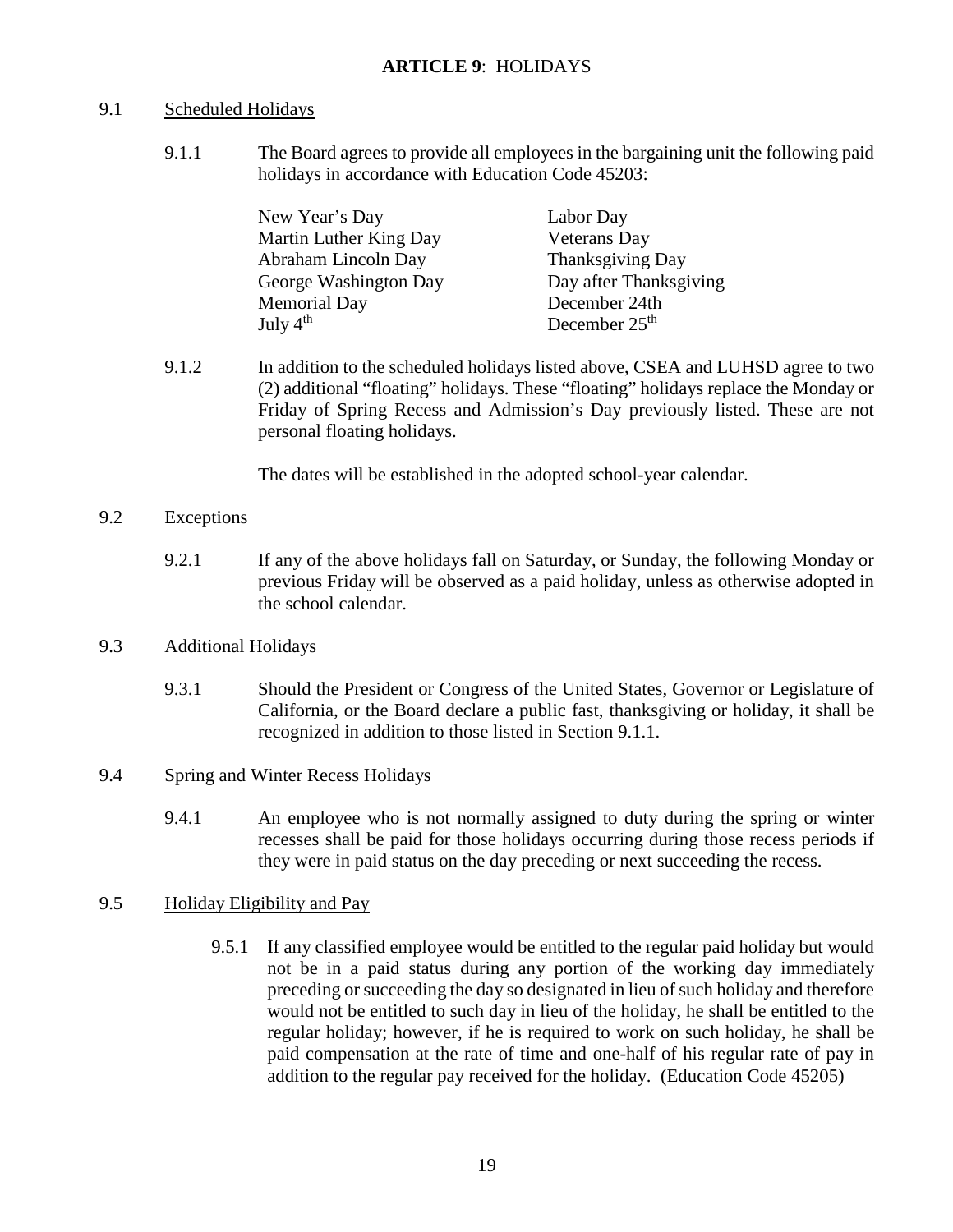#### **ARTICLE 10:** VACATION BENEFITS

#### <span id="page-22-0"></span>10.1 Eligibility

- 10.1.1 Vacation benefits apply to bargaining unit members who are members of the classified service of the District. They do not apply to substitutes, short-term or temporary employees.
- 10.1.2 All employees must complete six (6) calendar months of service before they are eligible for vacation days or terminal vacation pay. If the District requires nonpermanent, probationary employees to take vacation before it is a vested right, the employee will use earned vacation.
- 10.1.3 The anniversary date for all members of the bargaining unit will be established at the time of employment.

#### 10.2 General Vacation Allotments

- 10.2.1 Full-time bargaining unit members who work five (5) days per week, eight (8) hours a day, are entitled to vacation allotments stated in 10.3 for twelve-month (12) employees and nine (9), ten (10) and eleven (11) month employees for each month the employee works as stated in sections 10.4.1 to 10.4.3.
- 10.2.2 Bargaining unit members shall receive vacation credit at the rate of the factors shown in Appendix "E" for each hour the employee is in paid status for the month, not including overtime.
- 10.2.3 Regular part-time and hourly rate bargaining unit members' vacation benefits are prorated according to the ratio of their regular hours worked compared to eight (8) hours per day, not including overtime.
- 10.2.4 In accordance with Article 10.5, employees working a minimum of 6 hours per day shall be allowed to take a maximum of one of their earned vacation days per year in 1/2 day increments.
- 10.2.5 In exceptional, or emergency situations, a maximum of three (3.0) vacation days may be used for personnel necessity, after sick leave is exhausted. The maximum of number of personnel necessity days is not to exceed seven (7) days per Article 12.1.1. Requests must be in full-day increments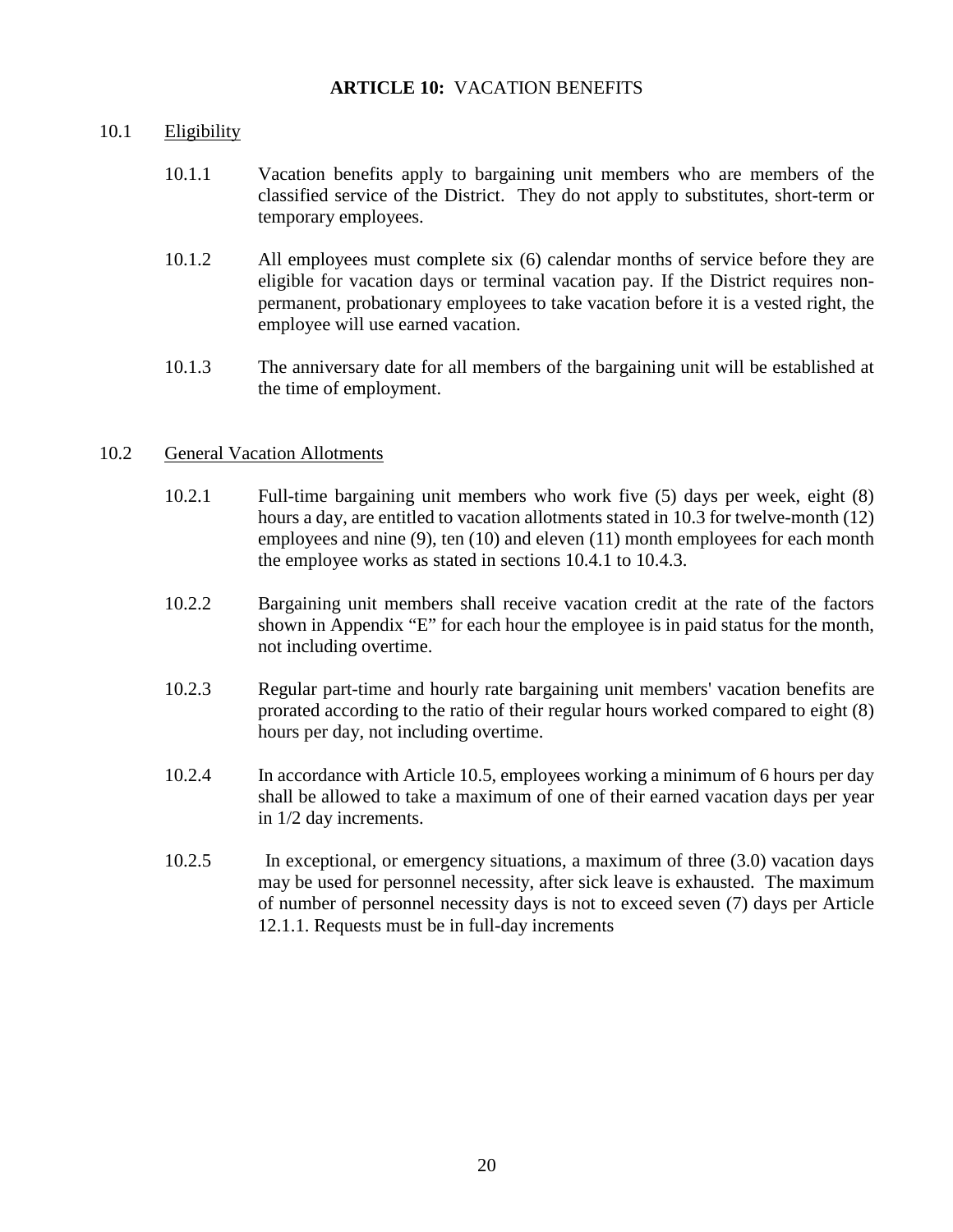#### 10.3 Vacation Benefits -- Unit Members Serving in Twelve-Month Assignments

10.3.1 Vacation credit, expressed in working days, is allowed based upon years of service according to the following schedule:

| Vacation    |                         |           |
|-------------|-------------------------|-----------|
| <u>Days</u> | <b>Years of Service</b> | Per Month |
| 12          | 1 through $4$           |           |
| 15          | 5 through 8             | 11/4      |
| 18          | 9 through 13            | 11/2      |
| 21          | 14 through 19           | 13/4      |
| 24          | 20 years or more        |           |

- 10.3.2 All unit members serving in twelve (12) month assignments who complete their fourth, eighth, thirteenth, or nineteenth year of service are eligible to earn vacation allotments stated in 10.3.1 at the beginning of their anniversary month.
- 10.3.3 All unit members serving in assignments may accumulate a maximum of twentyfive (25) vacation days.

An employee may request payment of any vacation days in excess of 15 (fifteen) days accrued for the current school year. Such requests must be submitted to Human Resources in writing no later than May  $31<sup>st</sup>$  of the current school year. Payment will be made by the July warrant of the new school year.

- 10.3.4 All unit members serving twelve (12) month assignments must take vacation annually as scheduled by the District after giving consideration to the employee's preference. The maximum vacation use in a six month period is twenty-four (24) consecutive working days, excluding holidays during the vacation period.
- 10.3.5 Vacation applications are to be submitted on the required district form.

# 10.4 Vacation Benefits -- Unit Members Serving in Assignments Which Are Less Than Twelve Months.

- 10.4.1 Bargaining unit members serving in assignments which are less than twelve (12) months will receive the following prorated vacation days per year for service years, based on a twelve-month employee's vacation days.
	- 10.4.1.1 Eleven Month Employees

|                         | <b>Vacation Days</b>        |
|-------------------------|-----------------------------|
| <b>Years of Service</b> | Per Month                   |
| 1 through 4             |                             |
| 5 through 8             | 11/4                        |
| 9 through 13            | 11/2                        |
| 14 through 19           | 13/4                        |
| 20 years or more        | $\mathcal{D}_{\mathcal{L}}$ |
|                         |                             |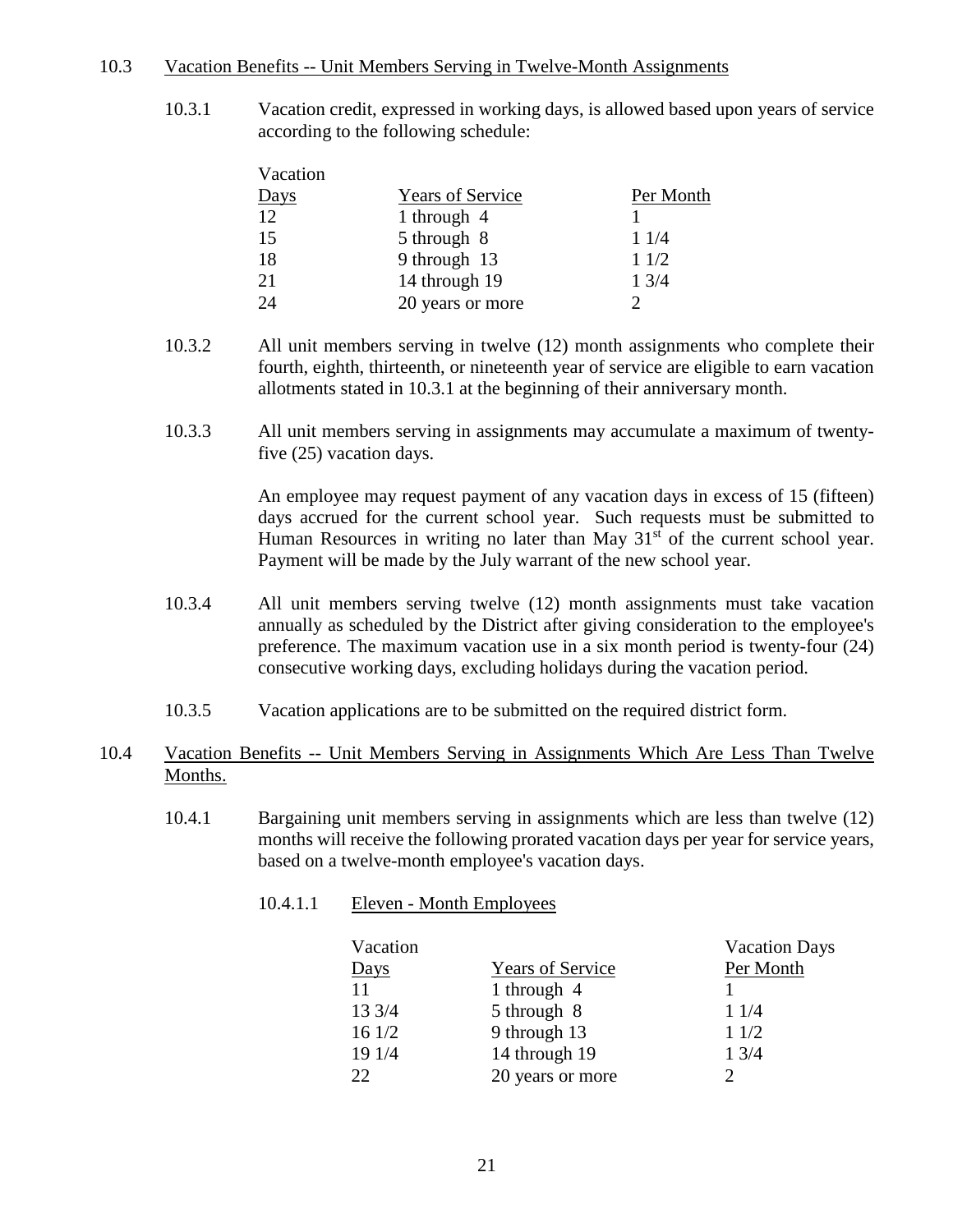#### 10.4.1.2 Ten - Month Employees

| Vacation |                         | <b>Vacation Days</b> |
|----------|-------------------------|----------------------|
| Days     | <b>Years of Service</b> | Per Month            |
| 10       | 1 through $4$           |                      |
| 121/2    | 5 through 8             | 11/4                 |
| 15       | 9 through 13            | 11/2                 |
| 171/2    | 14 through 19           | 13/4                 |
| 20       | 20 years or more        | C                    |

## 10.4.1.3 Nine - Month Employees

| Vacation    |                         | <b>Vacation Days</b> |
|-------------|-------------------------|----------------------|
| Days        | <b>Years of Service</b> | Per Month            |
| $\mathbf Q$ | 1 through $4$           |                      |
| 11 1/4      | 5 through 8             | 11/4                 |
| 131/2       | 9 through 13            | 11/2                 |
| 15 3/4      | 14 through 19           | 13/4                 |
| 18          | 20 years or more        |                      |

- 10.4.2 Unit members who complete their 4th, 8th, 13th, and 19th year of service are eligible to earn appropriate vacation allotments at the beginning of their anniversary month.
- 10.4.3 Upon termination or at the end of a contract year, an employee will be paid for any eligible fractional part of a day that he/she has earned.
- 10.4.4 Vacation days for employees working less than 12 months may be taken during fall, winter and spring intersessions, or upon employee request. These days can only be taken with advance approval of the management supervisor. Requests for vacation during the last 10 days of the employee's work year will only be considered for documentable personal or family need and must also be approved by the Assistant Superintendent. If the employee request is denied, the decision may be appealed to the Superintendent, or designee.
- 10.4.5 Bargaining unit members serving in assignments which are less than twelve months who are eligible for more vacation days than designated during the fall, winter and spring intersessions, shall be compensated for these days including fractional days, in their final warrant at the end of the school year.
- 10.4.6 Bargaining unit members serving in a position for which there are no regular designated duty days during the fall, winter and spring intersessions identified in the school calendar will receive the following benefits if eligible:
	- 10.4.6.1 Bargaining unit members eligible for more vacation credit than designated during fall, winter and spring intersessions shall be compensated for this credit in their final warrant at the end of the school year.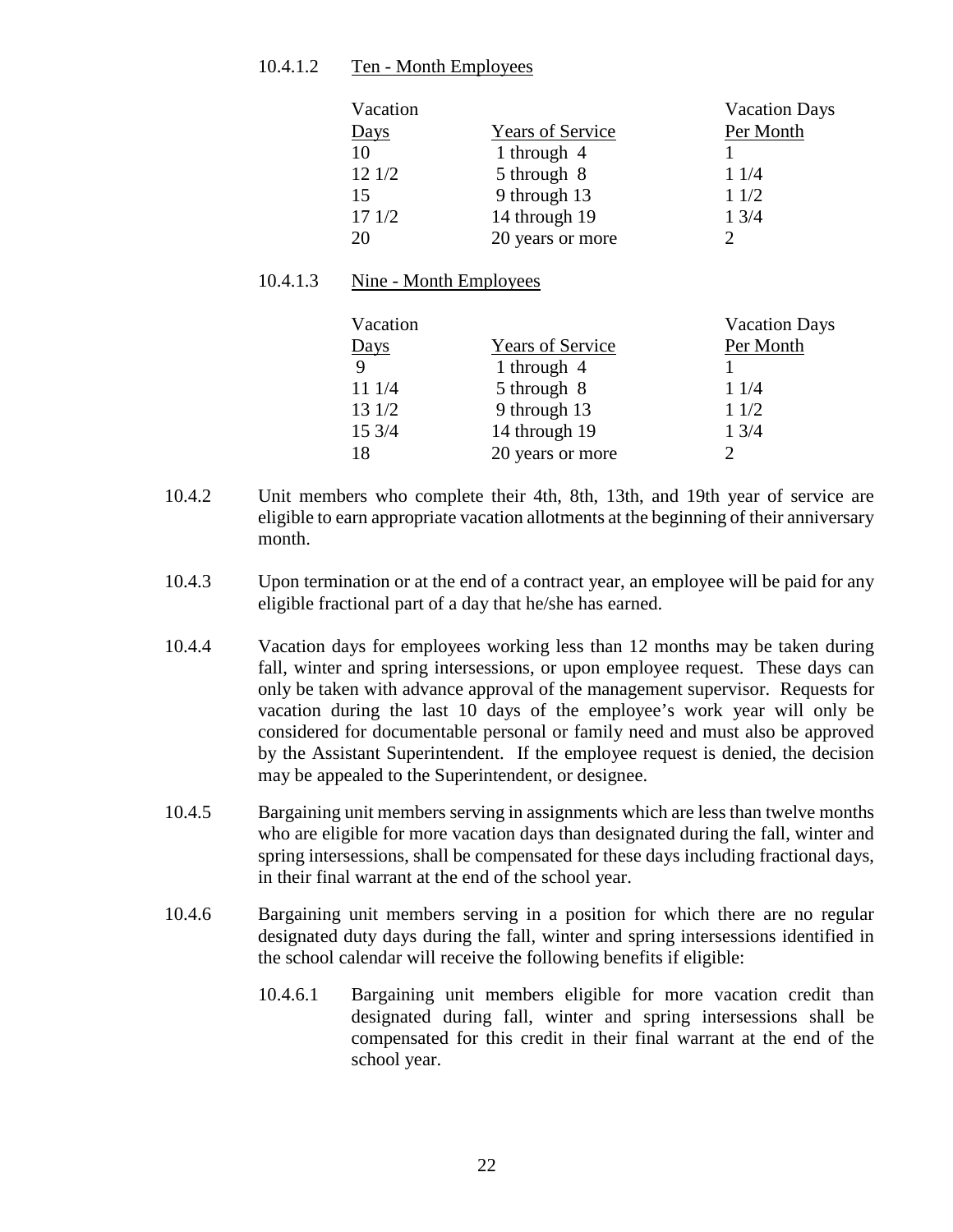10.4.7 Bargaining unit members who have no regular designated duty days during the fall, winter and spring intersessions are not eligible for leave benefits for their non-duty days.

#### 10.5 Vacation Schedule

10.5.1 For all unit members, vacation requests are to be submitted to the immediate supervisor and entered into the substitute management system not sooner than 6 months or later than 3 months prior to the date of the proposed vacation. When requests are submitted by the deadline for the same period of times, approval will be determined by seniority. Requests submitted after the deadline will be considered based upon the time and date the request is received by the supervisor. (first come – first served) The supervisor will respond within 10 work days to confirm approval or denial of the vacation requests.

> It is understood that while working a modified traditional calendar (MTC), an eleven (11) month employee takes either one whole two week break (October or March) or one week of each two week break as vacation. This is to be determined by seniority in each department.

> Each department shall post departments' approved vacation schedule at the start of each quarter of the work year.

10.5.2 It is understood that while working a modified traditional calendar (MTC), an eleven (11) month employee shall be off one week during each of the October and March breaks in accordance with their work calendar. This is to be determined by seniority in each department.

> Vacation scheduled during break—in addition to the work calendar, employees may use additional vacation days during the March and October break. Vacation must be approved in accordance with Article 10.5.1.

10.5.3 Beginning in the 2021-2022 school year, and 45 days after ratification of the agreement, bargaining unit members working on the 9, 10 or 11 month work year calendar may designate up to three days during the winter break as non-vacation and no-pay days. Unit members must provide notice to Human Resources by the last work day in November of the intent to use such days. Such days may not be the day before or the day after a District holiday designated during winter break period. The number of vacation days designated by the unit member shall be docked from the unit member's December payroll and shall, instead remain in the unit member's accrued vacation bank.

#### 10.6 Interruption of Vacation

10.6.1 An employee in the bargaining unit may be permitted to interrupt or terminate vacation leave in order to begin another type of paid leave provided by the Agreement without a return to active service, provided the employee supplies notice and supporting information regarding the basis for such interruption or termination. An employee shall be able to begin applicable bereavement leave if a covered death occurs while he/she is on vacation and he/she notifies the District at the time he/she commences said leave.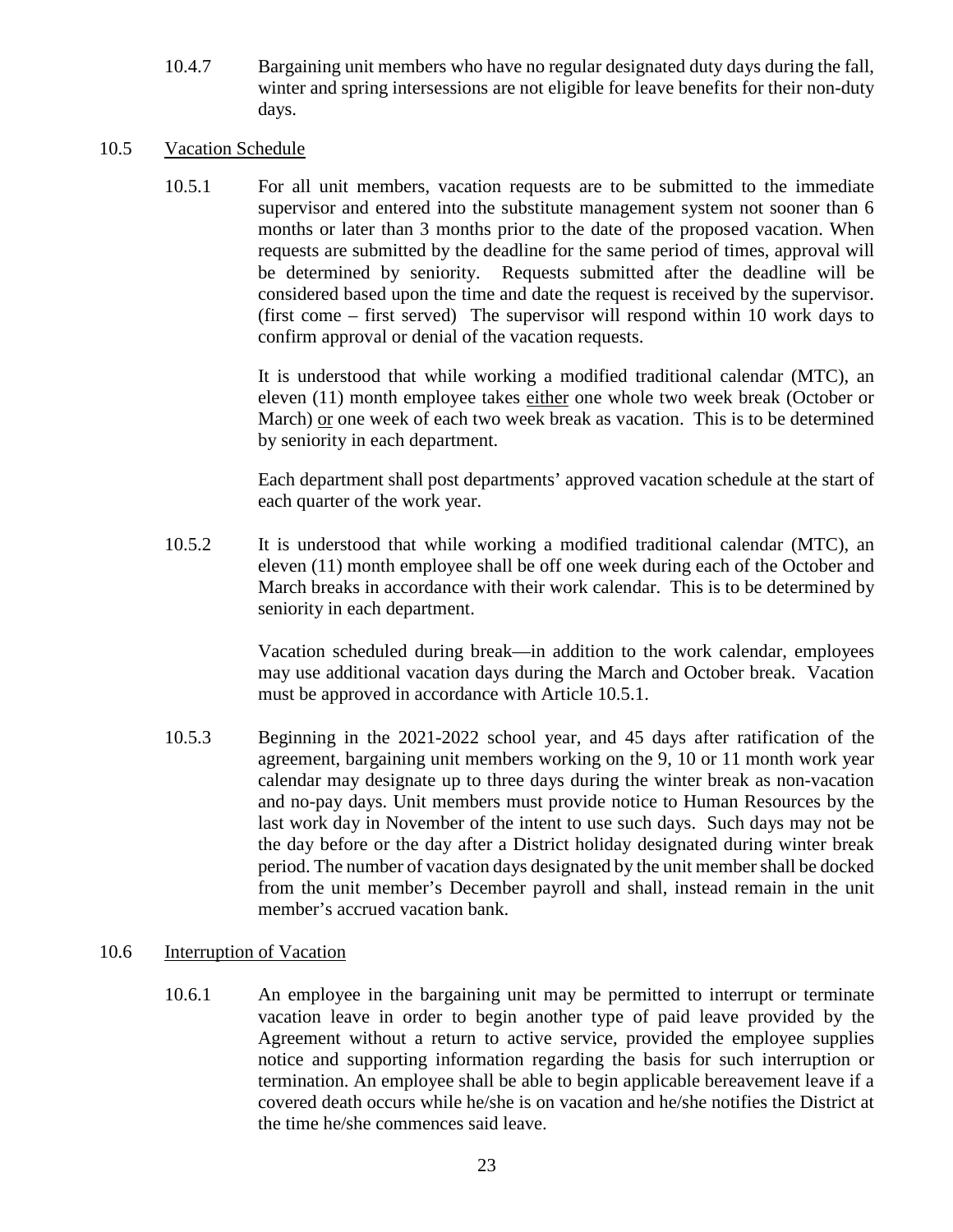# <span id="page-26-0"></span>**ARTICLE 11:** SICK LEAVE – SICK LEAVE BENEFITS – FAMILY LEAVE – PARTNERSHIP LEAVE

#### 11.1 Granting of Annual Sick Leave Benefits and Accumulation of Sick Leave Benefits.

- 11.1.1 All full-time employed members of the bargaining unit shall be entitled to paid illness or injury leave at the rate of one day per month for each month of service per school year. This is defined as current annual sick leave. A bargaining unit member in a paid status of less than full-time shall accumulate sick leave at the rate of .04615 times the hours worked.
- 11.1.2 The full amount of sick leave granted under this section shall be credited to each bargaining unit member at the beginning of his/her contractual year. However, a probationary employee shall not be eligible to take more than six (6) days until the first day of the calendar month after completion of six (6) months of paid status service with the District.
- 11.1.3 All unused sick leave shall be accumulated from one contract year to the next contract year. This is defined as accumulated sick leave.
- 11.1.4 All bargaining unit members when absent due to sickness or injury shall receive full pay for said absence by using their current annual sick leave days and/or their accumulated sick leave days.
- 11.1.5 All bargaining unit members who use all their current annual sick leave days and subsequently fail to serve their assigned contract year, shall have deducted from their final pay warrant the amount paid for the unearned current annual sick leave days.
- 11.1.6 A sick leave absence shall commence when the bargaining unit member or his/her agent calls in to report the absence. A sick leave day, once commenced, may not be reinstated as a duty day without the approval of the principal/supervisor.
- 11.1.7 Employee will notify administrative supervisor before 3:00 p.m. of an absence from work the following day; employees working an evening shift will contact their administrative supervisor before 9:00 a.m. of an absence that is to occur the same day. The only exception will be for an extreme emergency that is beyond the control of the employee.

If an employee falls ill, or if an emergency arises after 3:00 p.m. or 9:00 a.m. respectively, the employee will notify his/her administrative supervisor as soon as possible, or no later than 7:00 a.m., or noon for the evening shift. Bus drivers and other Unit members whose shift begins at or before 7:00 a.m., will contact their supervisor at least 90 minutes before the scheduled start of their work day.Each subsequent day of absence, after the first day, shall be reported to the administrative supervisor by 3:00 p.m. (day) or 9:00 a.m. (evening) respectively, unless previously cleared with the administrative supervisor by direct conference, absence form or medical release.

11.2 Other Sick Leave Benefits for Members of the Unit with less than 100 days of accumulated sick leave.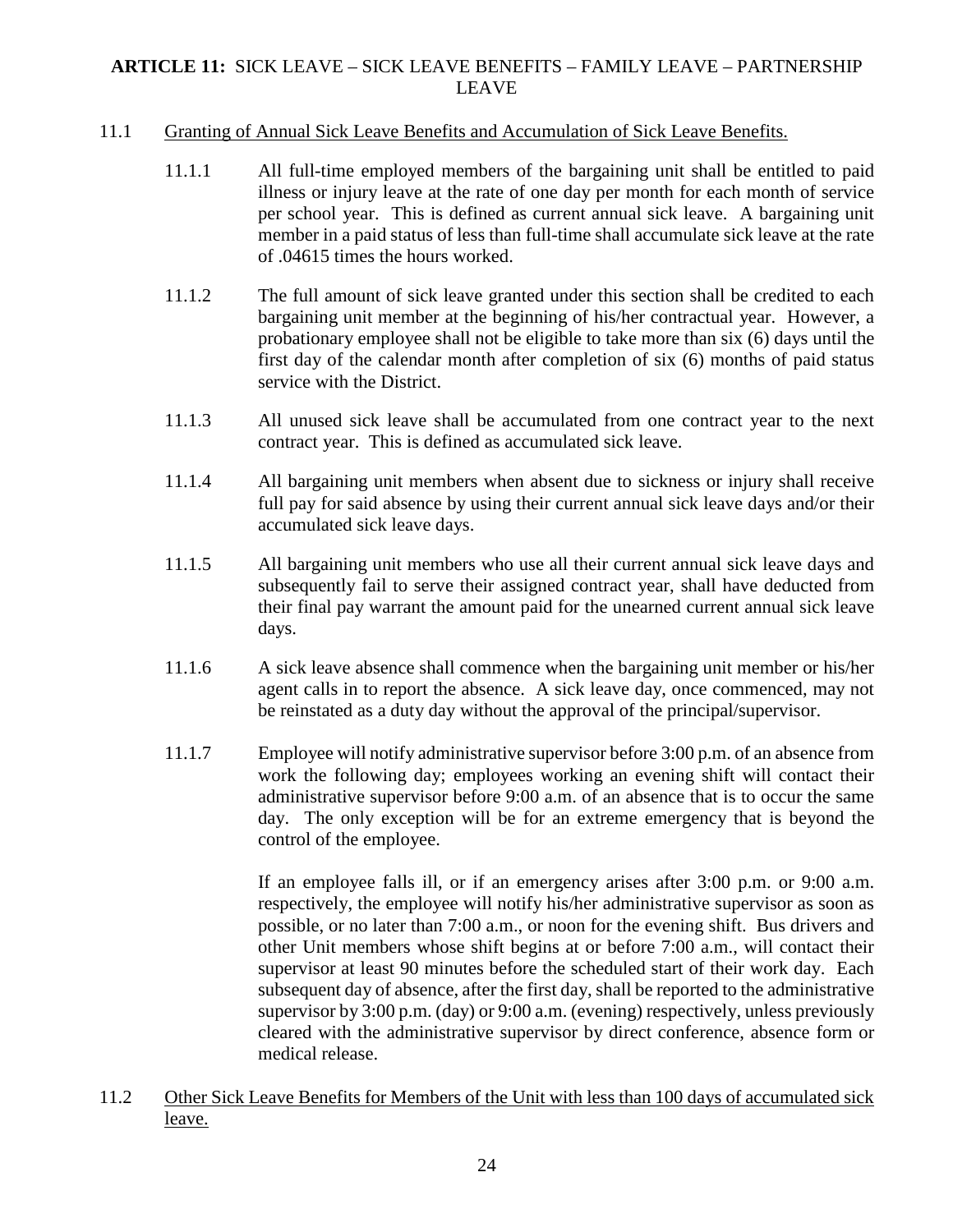- 11.2.1 A bargaining unit member will be entitled to 100 duty days of sick leave in the event he/she depletes his/her current annual sick leave granted for the current year and illness or injury compels further absence. The 100 days is computed starting with the first duty day after his/her current annual sick leave has been used. Accumulated sick leave days which are used, in which the member of the unit is compensated at full pay, are included as part of the 100 duty days.
- 11.2.2 The 100 days under this provision are credited within a single twelve month period and may not be accumulated from one school year to the next school year.

When an employee is in use of the 100 Days under provisions of this Article, and duration of illness/injury extends into the next fiscal year, only those days remaining from the initial entitlement will be available for continuation of leave into the new fiscal year.

- 11.2.3 When all current annual and accumulated sick leave of less than 100 days has been depleted, a bargaining unit member will be compensated for the remainder of the 100 duty days accordingly:
	- 11.2.3.1 He/she shall be paid the difference between his/her salary and the salary of his/her substitute or fifty (50%) percent of his/her salary, whichever is greater.
	- 11.2.3.2 Section 11.2 of the Collective Bargaining Agreement shall only apply to long-term absences due to illness or injury which are at least two (2) calendar weeks or ten (10) consecutive work days or more in length.

#### 11.3 Proof of Absence for Illness or Absence Due to Medical Consultation or Treatment.

- 11.3.1 For absences exceeding five (5) consecutive work days the principal/supervisor shall require (and for absences of three (3) consecutive days, as defined in Article 11.3.2, the supervisor may require) the bargaining unit member verification of illness or injury by one of the following:
	- 11.3.1.1 The bargaining unit member may file a statement with the school/district from his/her doctor or physician certifying illness or injury.
	- 11.3.1.2 The bargaining unit member may request a licensed medical practitioner to make a home call during his/her absence and certify to illness or injury.
- 11.3.2 If an employee has developed a pattern of absence, the supervisor may require verification of the illness/injury as indicated in 11.3.1.1 or 11.3.1.2.

A pattern consists of three or more repetitions of absence.

- 1. days contiguous to weekends/holidays
- 2. staff development days
- 3. the same regular workday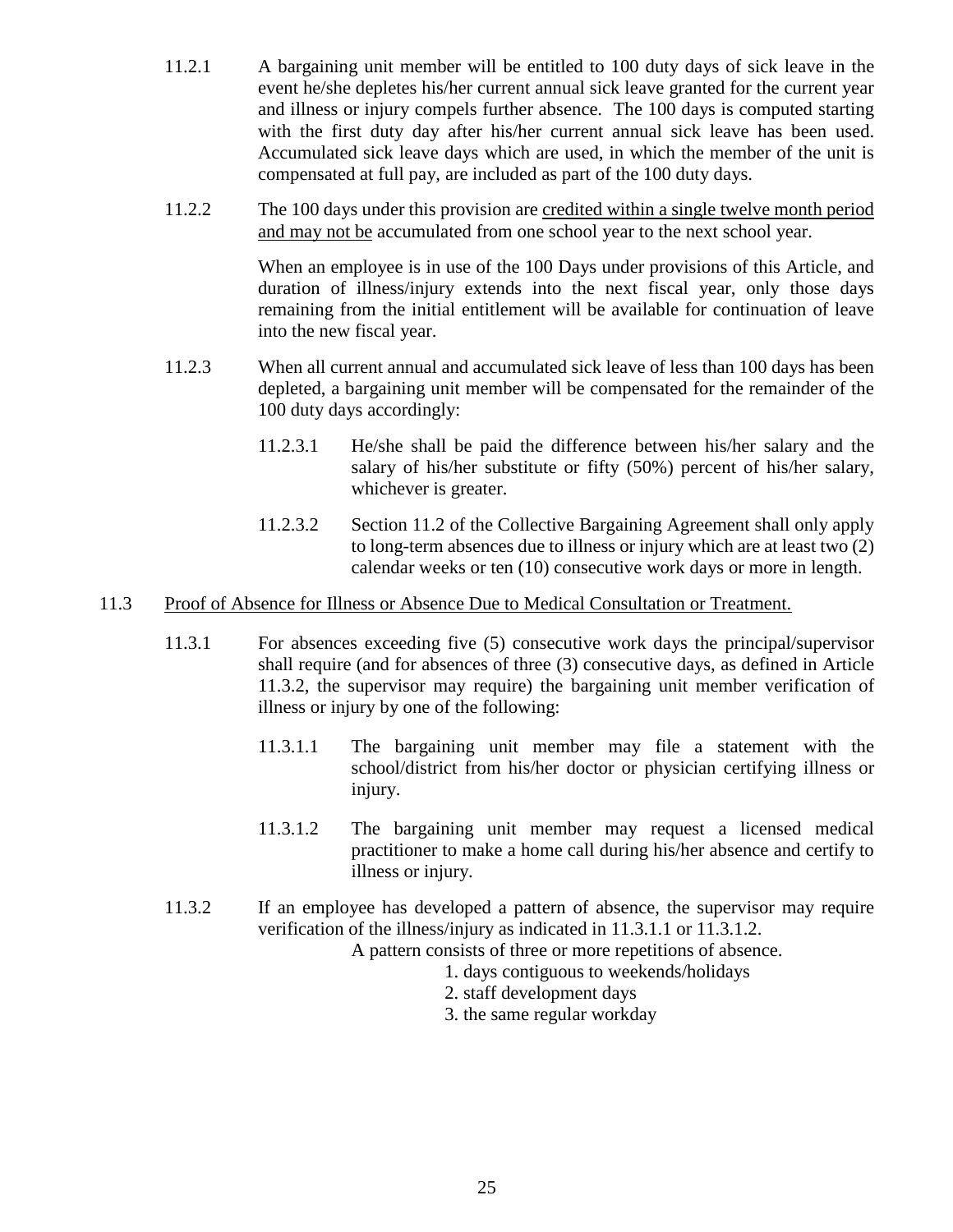#### 11.4 Family Leave

Pursuant to California and federal law, employees are entitled to 12 weeks of family leave for the following reasons: birth of the employee's child; placement of a child with the employee for adoption or foster care; care for the employees' child, spouse, domestic partner or parent with a serious health condition; the employee's own serious health condition that keeps the employee from performing his/her job function.

The employee's absence under this provision shall not be considered a break in service and seniority will not be affected. Under normal circumstances the employee will be returned to a like position with the District retaining flexibility for assignment. The employee will retain all rights during family leave. The District will notify the employee on family leave regarding any possible changes in his/her position. The CSEA representative and Superintendent, or designee, shall define return to work exceptions.

For further information regarding family leave refer to Article 17 of this Agreement and contact the Personnel Office. District policy shall be in compliance with California and Federal Family Leave Act.

#### 11.5 Family School Partnership Leave

Employees who are parents or guardians of students enrolled in grades kindergarten through twelve may request use of this leave to participate in activities or conferences at the school for which the student attends.

This leave is unpaid unless the employee elects to utilize any accrued compensatory time off or vacation.

Employees may request and receive leave of up to eight (8) hours during any calendar month, with a limit of forty (40) hours during any school year. Employees must provide a minimum of five (5) days notice to be granted this leave. However, less advance notice may be given and leave may be approved when extenuating circumstances exist. The District may request that the employee provide evidence of his/her participation in the student's activities.

#### 11.6 Sick Leave Incentive

An employee who does not use more than one day of sick leave and/or personal necessity in any fiscal year will receive one additional day of vacation during the following school year.

#### 11.7 Excessive Absences

An employee who has exhausted his/her annual sick leave/personal necessity may be required to provide verification of illness/injury or personal emergency to his/her supervisor. Failure of an employee to comply with provisions of this section will subject the employee to disciplinary action.

#### 11.8 Catastrophic Leave Program

The Liberty Union High School District and CSEA Liberty Chapter 238 agree to create a Catastrophic Leave Program to assist unit members when that employee or a member of employee's immediate family suffers from a catastrophic illness or injury. Catastrophic Program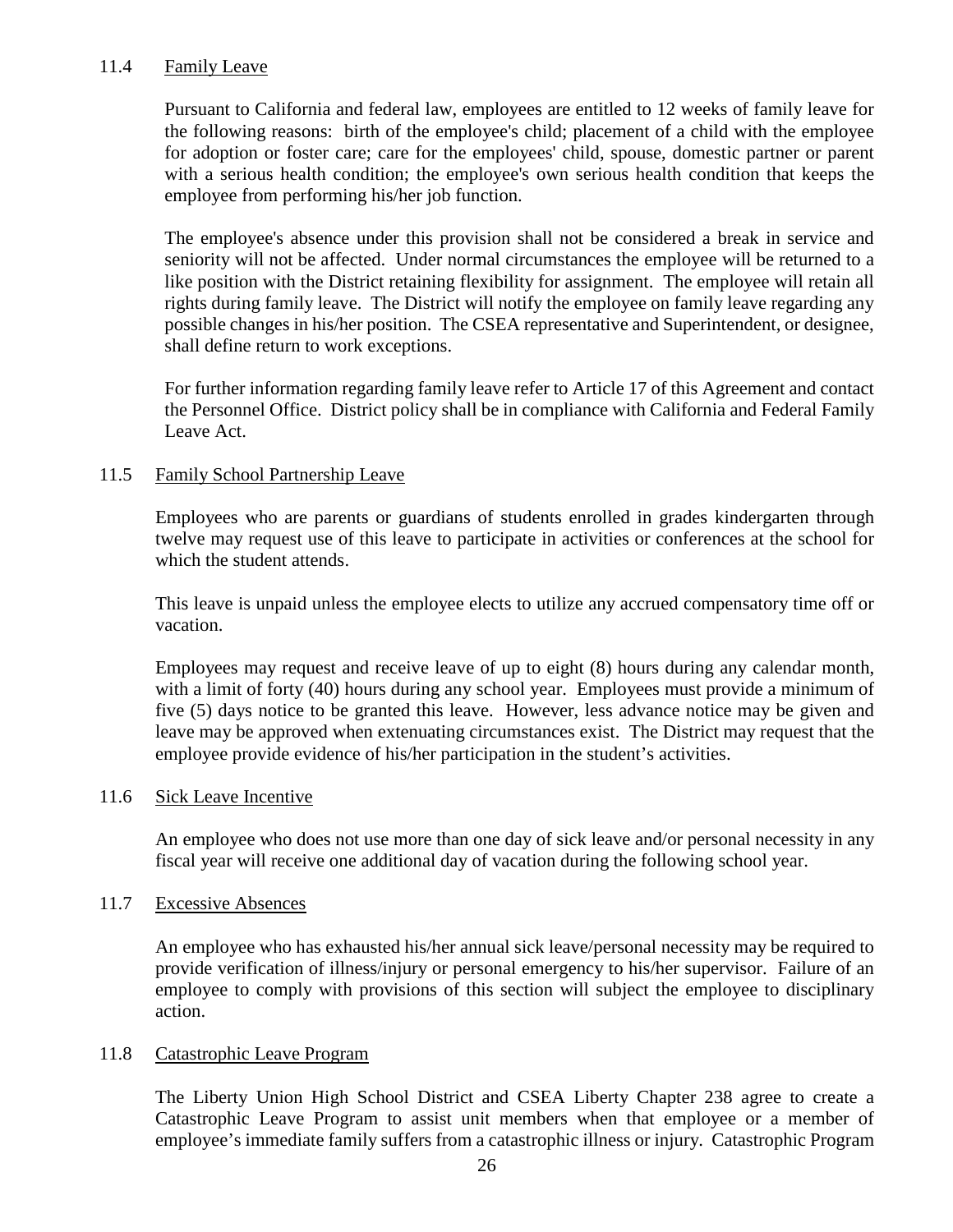eligibility is only applicable when the employee has exhausted all other available leaves, including but not limited to accrued sick leave. Catastrophic leave may not be used for an illness or disability that qualifies the unit member for industrial Accident Leave or Workers' compensation benefits.

## 11.8.1 Definitions

- 11.8.1.1 Catastrophic illness or injury is an illness or injury that is expected to incapacitate the unit member for an extended period of time, or that incapacitates a member of the immediate family, which requires the unit member to take time (days) off from work for an extended period of time to care for that person. (Examples of incapacitating illnesses including but are not limited to serious and/or advanced cancers, heart disease, AIDS, and severe psychiatric illnesses.)
- 11.8.1.2 Immediate Family member is defined as the spouse, domestic partner, children, parents, spouse's parents, children's spouses, or any person living in the unit member's household as their dependent.
- 11.8.1.3 Days for Catastrophic Leave equate to the hours, per day, the unit member is expected to be on duty.

## 11.8.2 Leave Enrollment and Donation

- 11.8.2.1 Unit members donating leave shall designate the name of the employee and donated leave shall be transferred to. Employees who are retiring may donate to the Catastrophic Program thirty (30) days prior to submission of retirement. Employees who are resigning from the district may donate to the Catastrophic Program 2-weeks prior to resignation.
- 11.8.2.2 An employee who has more than 5 days may contribute to a member.
- 11.8.2.3 Sick leave may only be donated by members to a unit member in increments of hour's equivalent to one (1) day of accrued leave per school year. For example a three hour employee may contribute a minimum of one day which will result in three hours being added to the bank. A unit member may receive a maximum of fifty (50) day in accordance with 11.8.3.4.
- 11.8.2.4 All hours/days donated to a member are irrevocable.

# 11.8.3 Administration of the Bank

- 11.8.3.1 The Program will be administrated by a Joint Committee.
- 11.8.3.2 Unit member will provide a doctor's statement to Human Resources and it will include: nature of illness or injury, and a probable time of leave.
- 11.8.3.3 Members will receive granted leave time in increments of one (1) day, based on the Members base hours. For example, a four hour per day employee will receive sick leave in units of four hours.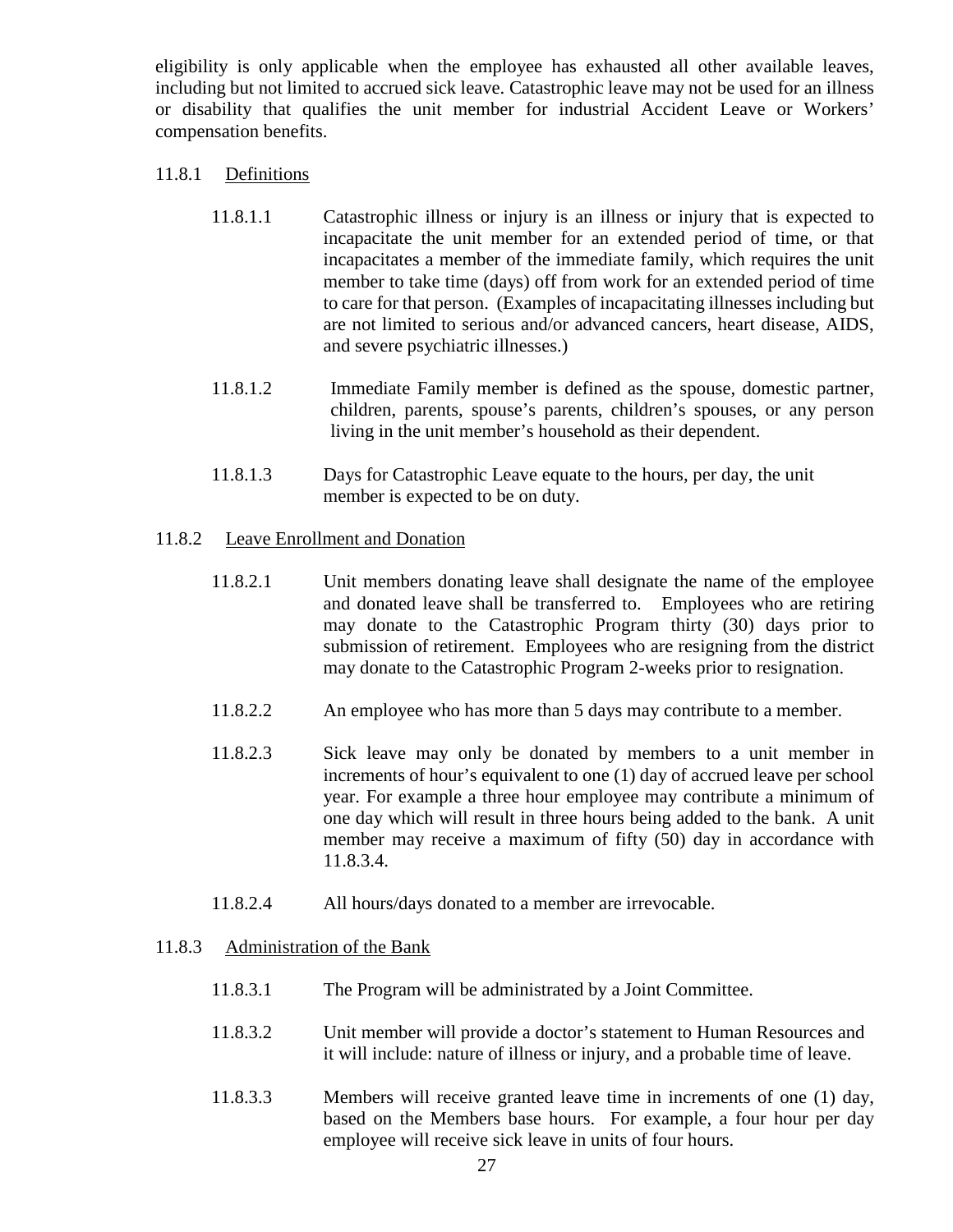- 11.8.3.4 Unit members will receive allotted catastrophic leave grant and benefits that adhere to the unit member's salary schedule and calendar.
- 11.8.3.5 The decisions of the Catastrophic Leave Committee may not be appealed or grieved. The committee decision is final.

#### 11.8.4 Joint Committee

- 11.8.4.1 The Joint Committee will be comprised of four (4) members; two (2) appointed by CSEA Chapter 238, and two (2) appointed by the District. The committee will operate by strict rules of confidentiality.
- 11.8.4.2 The Joint Committee has the authority to monitor and ensure compliance with donations under this program.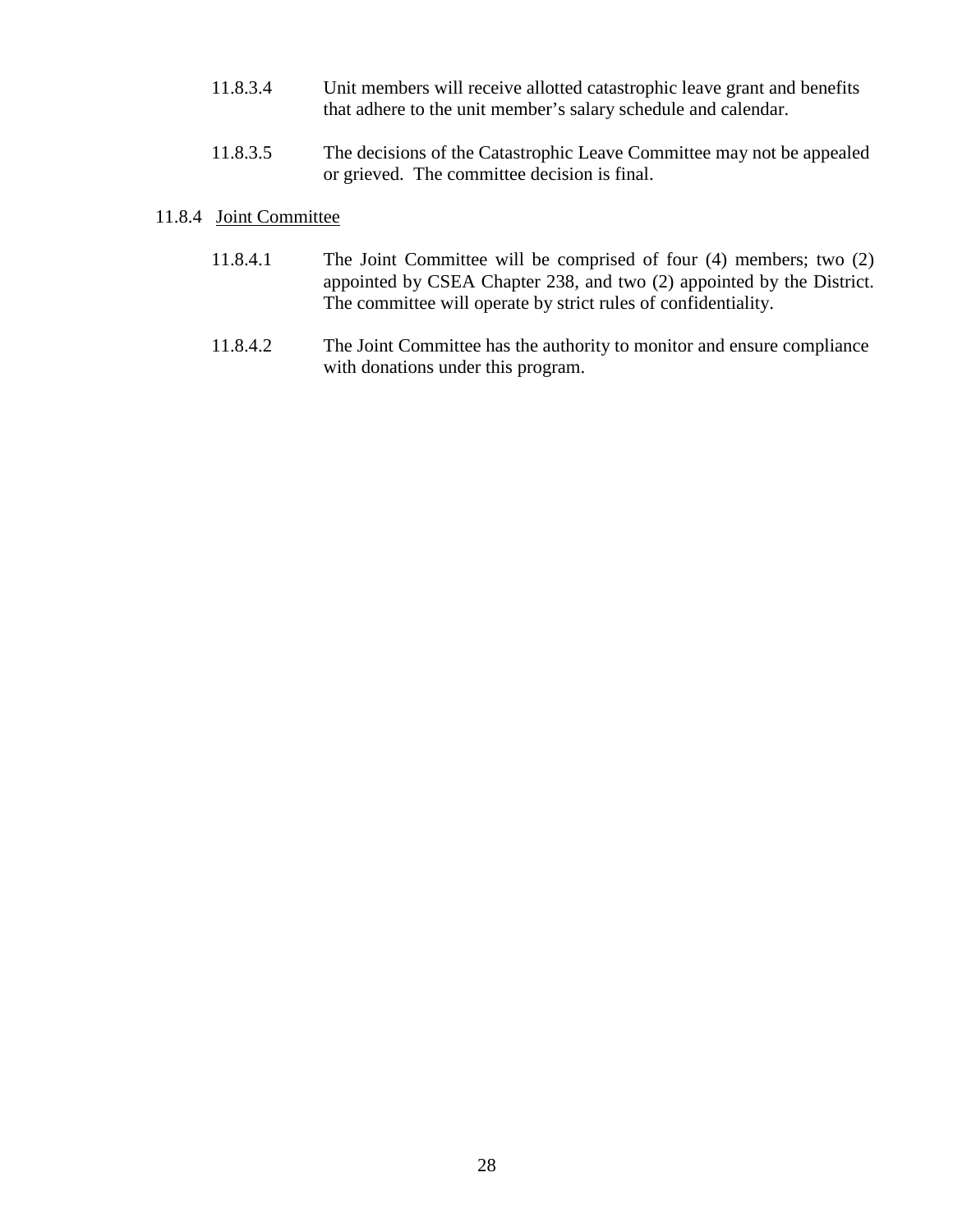#### <span id="page-31-0"></span>12.1 Rules of Use

- 12.1.1 The following rules provide that each contract year, a bargaining unit member may use at his/her election, with district approval, not more than seven (7) days of accumulated sick leave benefits in the following cases of personal necessity of which the unit member need not give a reason for up to three (3) of the seven (7) days for compelling personal importance but must give the advance notice.
	- 12.1.1.1 Death of a member of his/her immediate family. "Members of the immediate family" shall be defined as the spouse, domestic partner, immediate family of domestic partner, parent, foster parent, foster child, step-parent, step-child, mother-in-law, father-in-law, son, sonin-law, daughter, daughter-in-law, grandparent, grandchild, stepgrandchild, aunt, uncle, niece, nephew, sister, brother, brother-in-law, sister-in-law, or any relative living in the unit members immediate household.
	- 12.1.1.2 Illness of a member of the employee's immediate family, as identified in Section 12.1.1.1 above, or accident, involving his/her person or property of a member of his/her immediate family, as identified in Section 12.1.1.1 above. Note: Sections 12.1.1.1 and 12.1.1.2 do not require prior approval for personal necessity leave.
	- 12.1.1.3 Extreme personal necessity of such an emergency nature that the immediate presence of the employee is required during his/her workday. Therefore, an employee who has an extreme personal necessity which could not be reasonably planned or arranged in advance to prevent his/her absence from his/her contractual services may request consideration for the use of accumulated sick leave through his/her principal or supervisor. A maximum of seven (7) days per school year are allowed for personal necessity leave; the number of days allowed will be dependent upon each individual situation. The following are applicable for the use of accumulated sick leave for personal necessities:
		- 12.1.1.3.1 Members of the immediate family entering the service, going overseas or returning from overseas.
		- 12.1.1.3.2 Hazardous weather conditions causing unsafe travel.
		- 12.1.1.3.3 Personal business requiring the member of the unit's immediate attention which is not transacted because of personal convenience and cannot be conducted during the member's non-duty hours.
		- 12.1.1.3.4 Car accident or breakdown.
		- 12.1.1.3.5 Transportation of family members when absolutely necessary and not covered under Section 12.1.1.2, for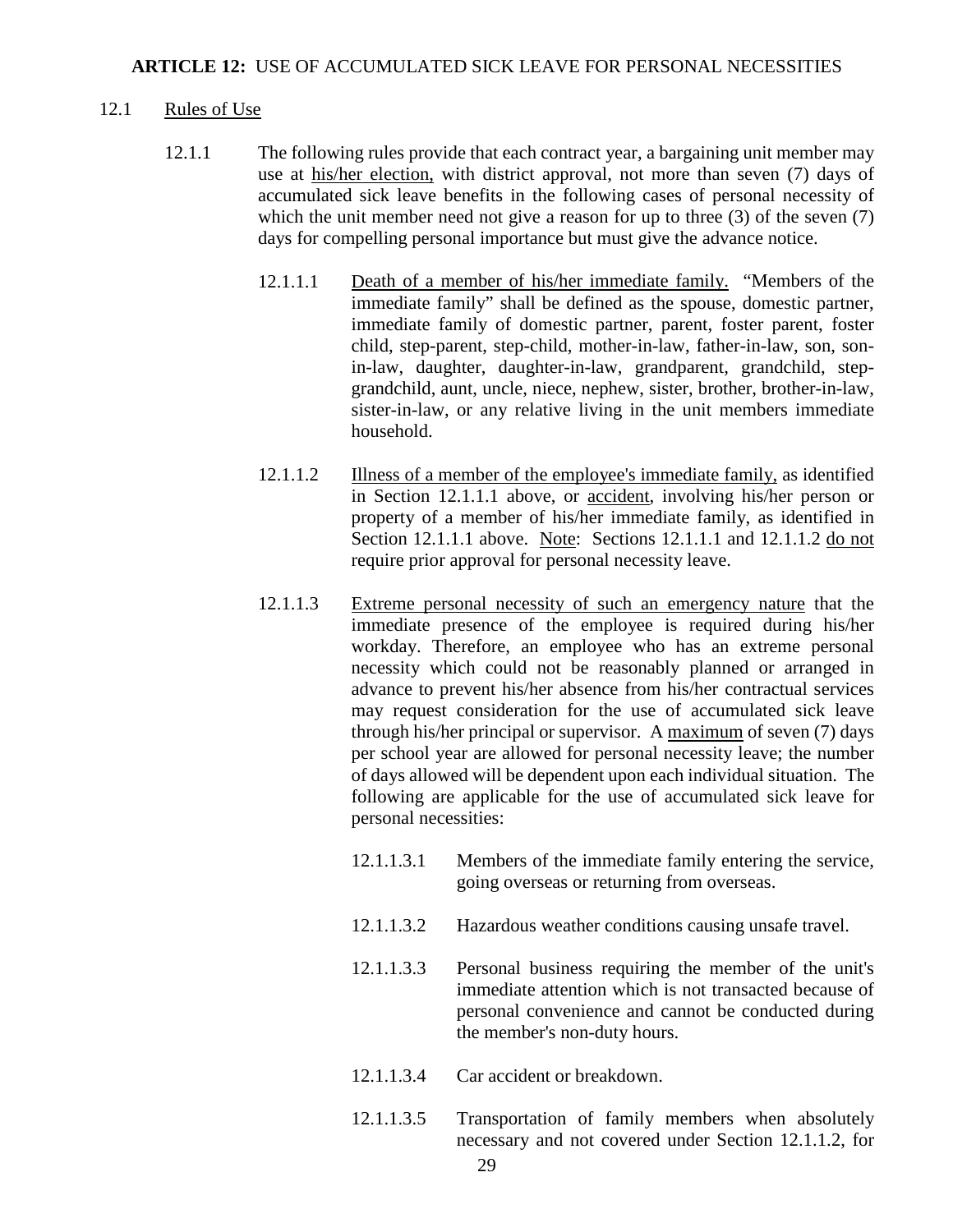medical or dental appointments.

- 12.1.1.3.6 To attend school conferences for children of the employee if necessary.
- 12.1.1.3.7 Paternity.
- 12.1.1.3.8 Members of the immediate family graduating from high school or college.
- 12.1.1.3.9 Marriage of employee or member of his/her immediate family.
- 12.1.1.3.10 Compelling personal importance leave when the bargaining unit member requests the leave to be granted with pay and the request is approved by the Superintendent or his designee.
- 12.1.1.3.11 Compelling Personal Importance Leave
	- 12.1.1.3.11.1 Compelling Personal Importance is defined as business of urgent and compelling importance which cannot be taken care of outside normal working hours and which is not covered under other leave provisions of this Agreement.
	- 12.1.1.3.11.2 A unit member must secure advance permission for all Compelling Personal Importance Leave as defined above, and shall normally notify the immediate supervisor two (2) days before taking this leave, unless an emergency exists which prohibits the unit member from providing such advance notice. No more than two (2) days may be used for Compelling Personal Importance Leave in any school year.
	- 12.1.1.3.11.3 Unit members shall complete the District's absence affidavit which shall verify that the unit member's use of leave was for personal business of urgent and compelling importance as defined above, and that such leave has not been used for recreational purposes, extension of holidays or vacation work stoppages or for matters of purely personal convenience.
- 12.1.1.4 Death of any personal friend or relative not included in the definition of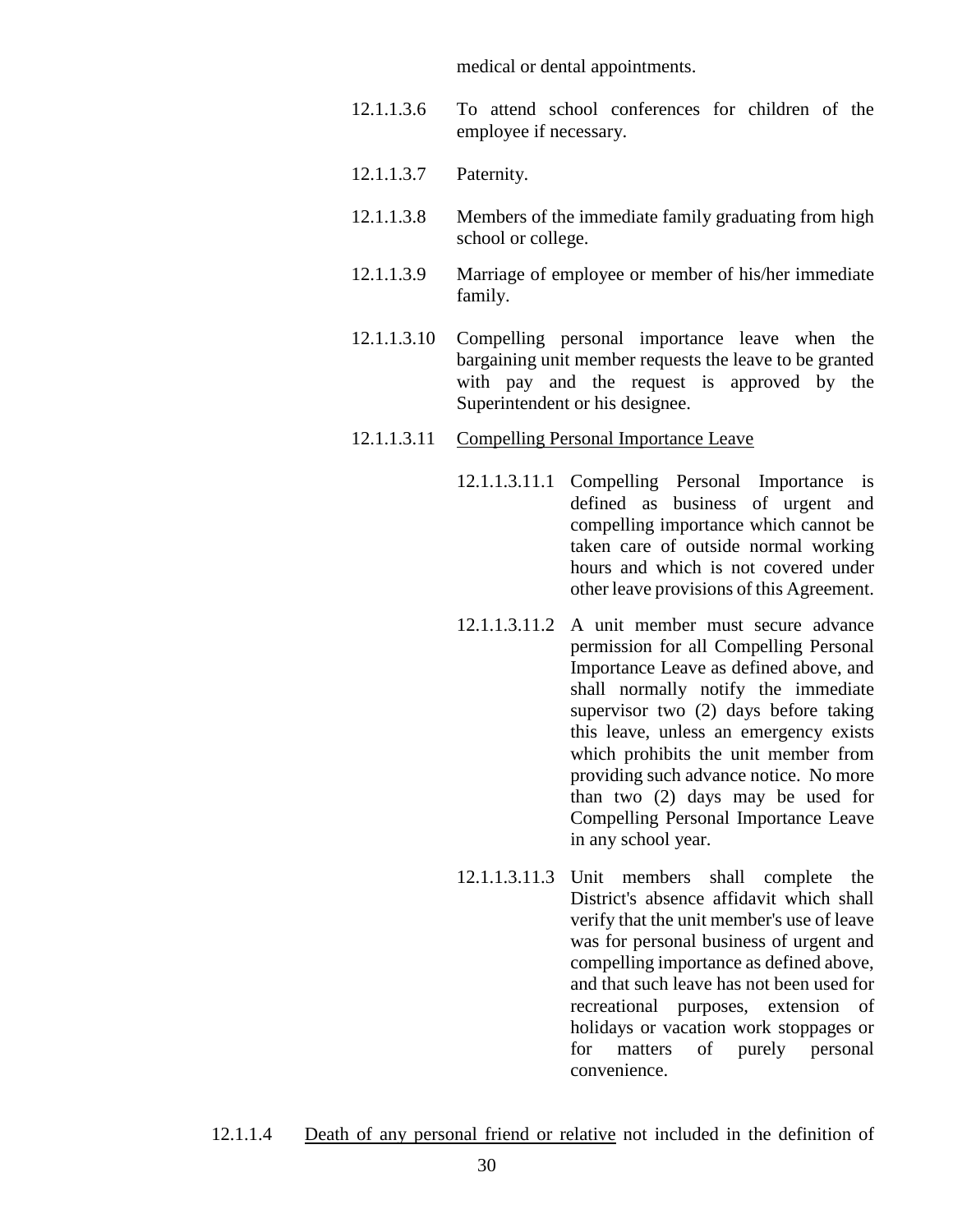immediate family.

12.1.1.5 Appearance in court as a litigant or as a witness under official order that is not related to his/her service as an employee of the District. Prior consultation with the employee's principal or supervisor shall be made for personal necessity leave consideration for Section 12.1.1.3, 12.1.1.4, and 12.1.1.5. It is understandable that all extreme personal necessities cannot be anticipated, but it is the intent to administer this policy as equitably as possible for all bargaining unit members in the District. Whenever a unit member is absent under Sections 12.1.1.1, 12.1.1.2, due to personal necessity, or plans to be absent under Sections 12.1.1.3, 12.1.1.4, and 12.1.1.5, and desires the absence be charged against accumulated sick leave, it will be the responsibility of the bargaining unit member to complete and file the necessary form with his/her principal or supervisor for his/her consideration. If the employees does not elect to use accumulated sick leave as provided above, or has no sick leave balance, then the regular salary deduction for personal leave will be used for days absent. This policy is not applicable for services rendered during the summer session, except for employees who are serving in a regular summer assignment.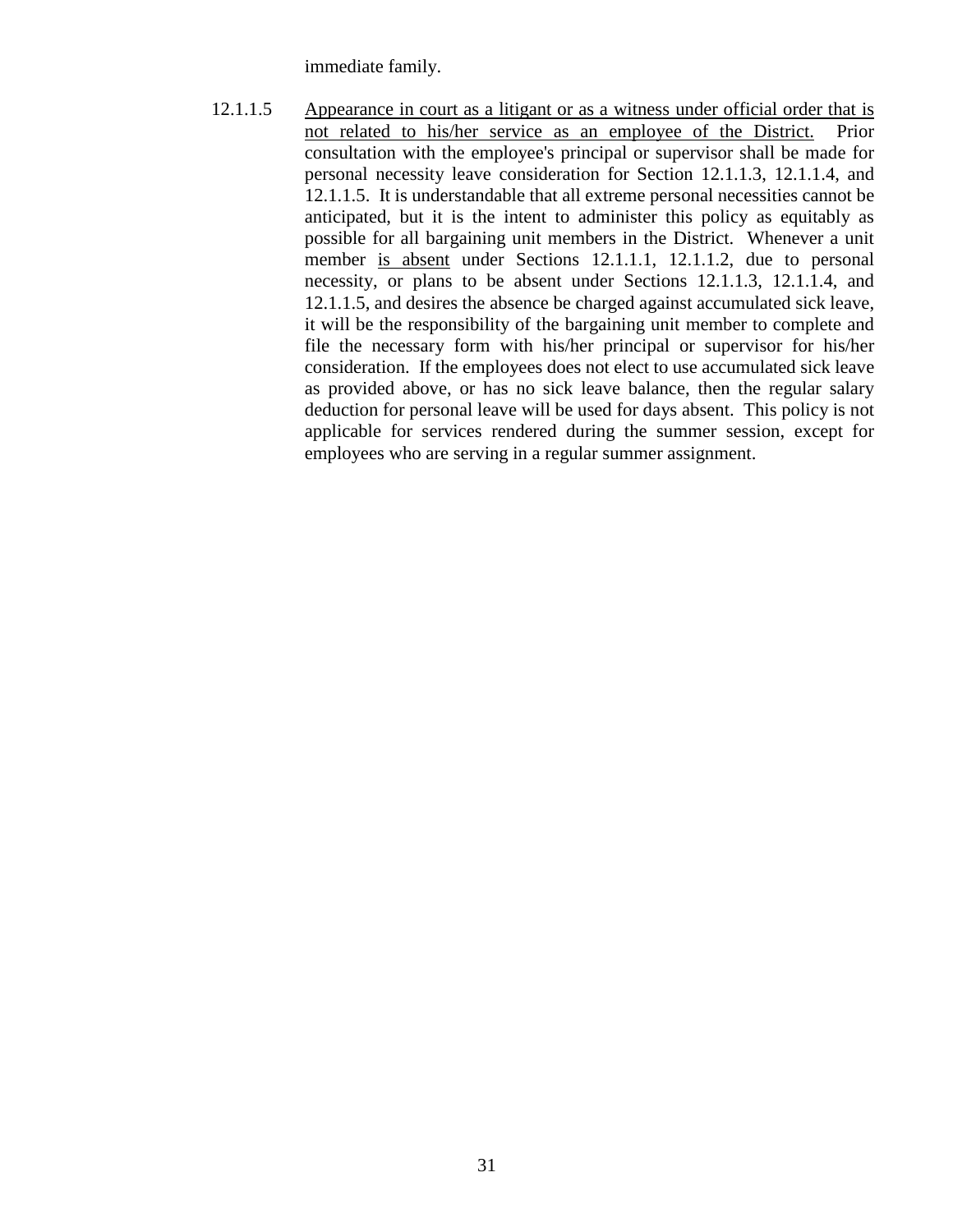# <span id="page-34-0"></span>**ARTICLE 13:** INDUSTRIAL ACCIDENT AND ILLNESS LEAVE

#### 13.1 Rules and Regulations

- 13.1.1 Allowable leave shall not exceed sixty (60) days during which the schools of the District are required to be in session or when a member of the unit would otherwise have been performing work for the District in any one school year for the same accident.
- 13.1.2 Allowable leave shall not be accumulated from year to year.
- 13.1.3 Industrial accident or illness leave shall commence on the first day of absence.
- 13.1.4 When a bargaining unit member is absent from duty because of an industrial accident or illness, he/she shall be paid such portion of his/her salary due him/her for any month in which the absence occurs as, when added to his/her temporary disability indemnify under the Workers' Compensation, will result in a payment to him/her of not more than full salary.
- 13.1.5 Industrial accident or illness leave shall be reduced by one day for each day of authorized absence regardless of the workers compensation indemnity award.
- 13.1.6 When an industrial accident or illness leave overlaps into the next school or contract year, the bargaining unit member shall be entitled to only the amount of unused leave due him/her for the same illness or injury.
- 13.1.7 Upon termination of the industrial accident or illness leave, the member of the bargaining unit shall be entitled to the regular sick leave benefits. For the purpose of the regular sick leave benefits, his/her absence shall be deemed to have commenced on the date of termination of the industrial accident or illness leave provided that he/she continues to receive workers compensation indemnity, he/she may elect to take as much accumulated sick leave which, when added to his/her workers' compensation indemnity, will result in a payment to him/her for not more than his/her full salary.
- 13.1.8 During any paid leave of absence a bargaining unit member may endorse to the District the workers' compensation indemnity checks received on account of his/her industrial accident or illness. The District in turn shall issue the unit member appropriate salary warrants for payments of his/her salary and shall deduct normal retirement, other authorized contributions, and the worker's compensation indemnity, if any, actually paid to and retained by the employee for periods covered by such salary warrants.
- 13.1.9 Any bargaining unit member receiving benefits as a result of these rules and regulations shall during periods of injury or illness, remain within the State of California, unless travel outside the State is authorized by the Board.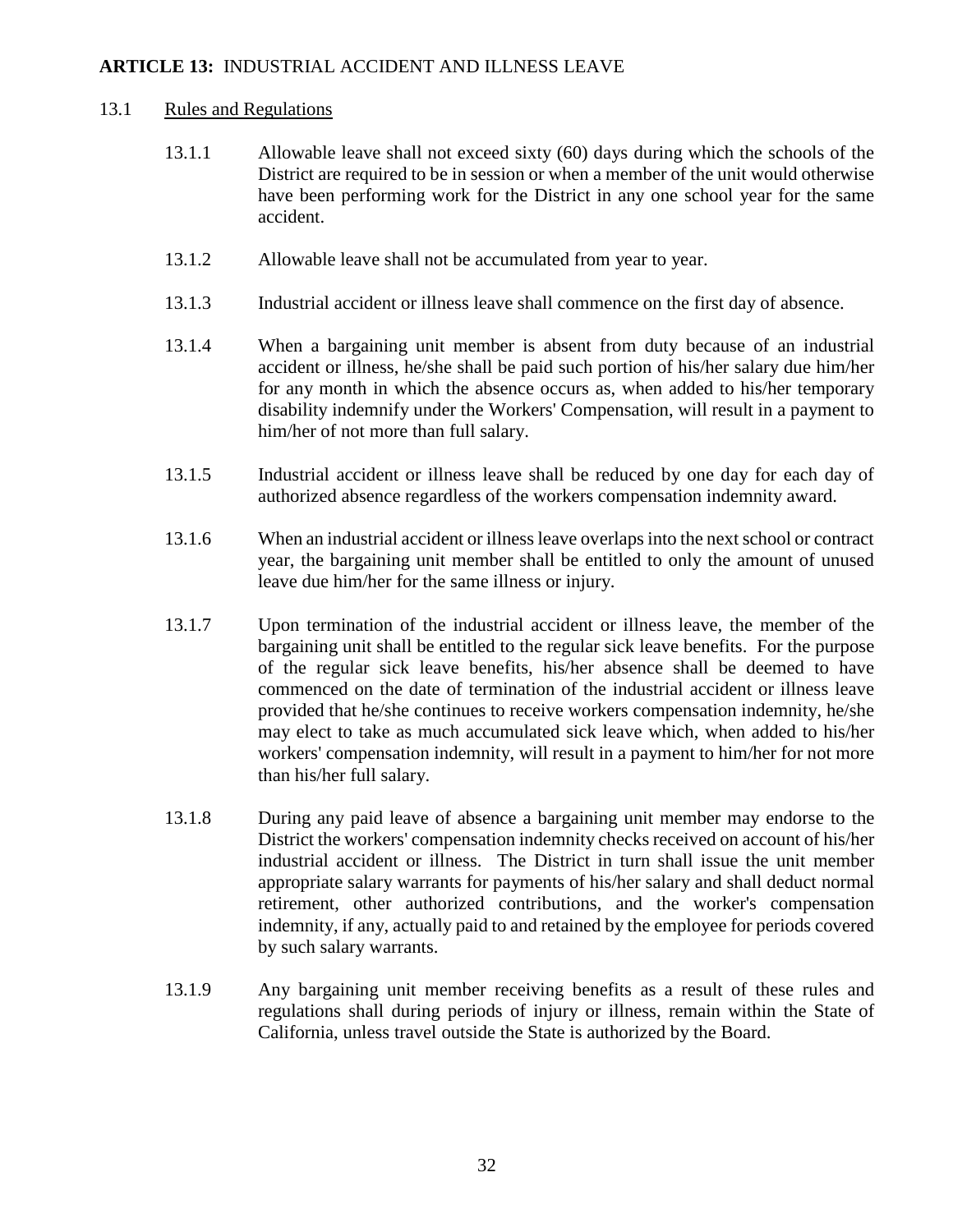13.1.10 When all available leaves of absence, paid or unpaid, have been exhausted and if the unit member is not medically able to assume the duties of the person's position, the person shall, if not placed in another position, be placed on a re-employment list for a period of thirty-nine (39) months or as specified in Education Code 45192.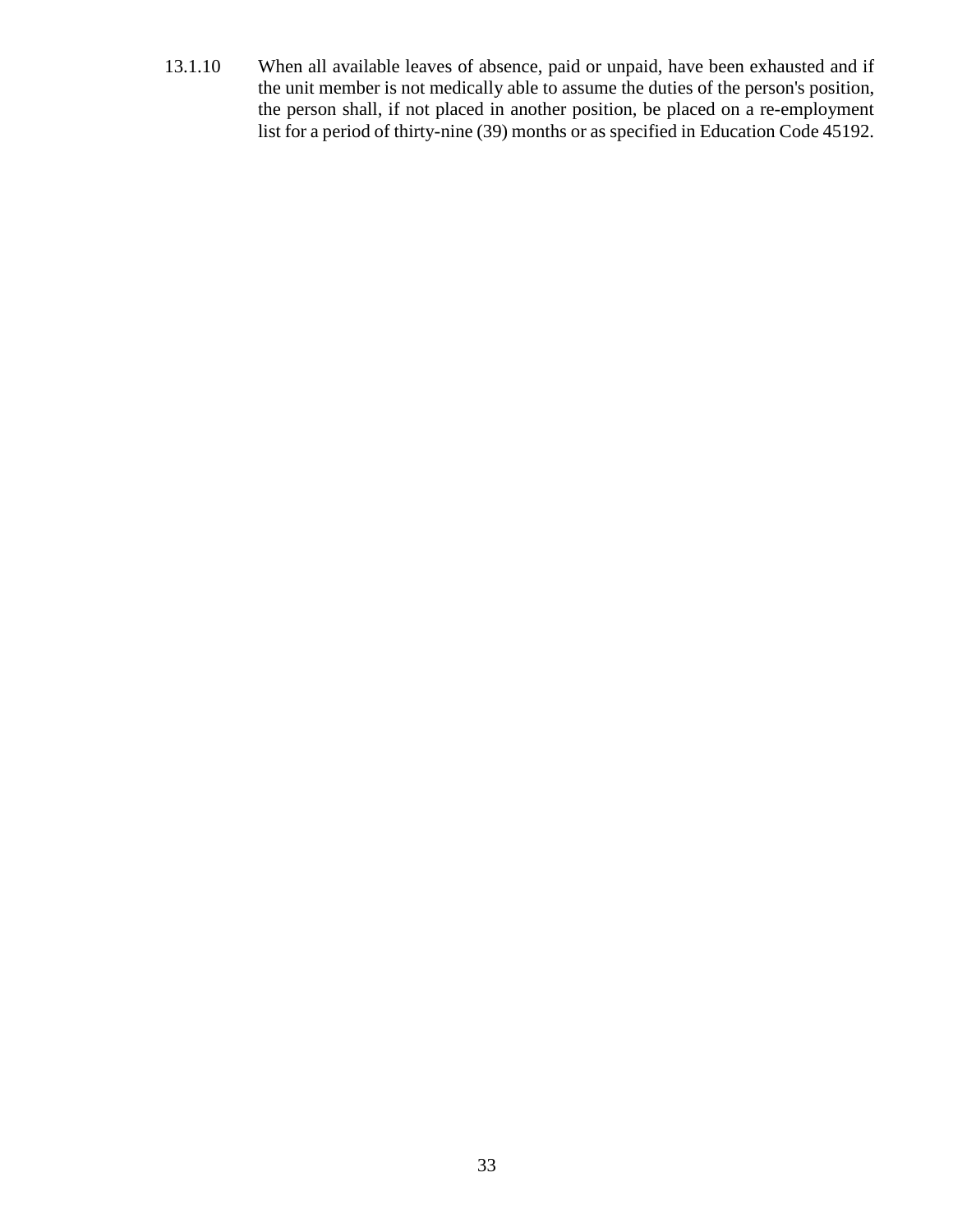# **ARTICLE 14:** JURY DUTY OR WITNESS IN COURT OTHER THAN AS A LITIGANT

#### 14.1 Eligibility:

14.1.1 A member of the Bargaining unit is eligible for a leave of absence in order to appear as a non-party witness in court other than as a litigant or to respond to an official order from another governmental jurisdiction for reasons not brought about through his/her connivance or misconduct. A member of the bargaining unit regularly called for jury duty is eligible for a leave of absence in the manner provided for by law. Such leaves of absence shall be granted with pay up to the amount of the difference between his/her regular earnings and any amount he/she receives for jury or witness fees. Any meal, mileage, and/or parking allowance provided the employee for jury duty shall not be considered in the amount received for jury duty. The employee must provide proof of jury duty or required court appearance other than as a litigant to qualify for this consideration.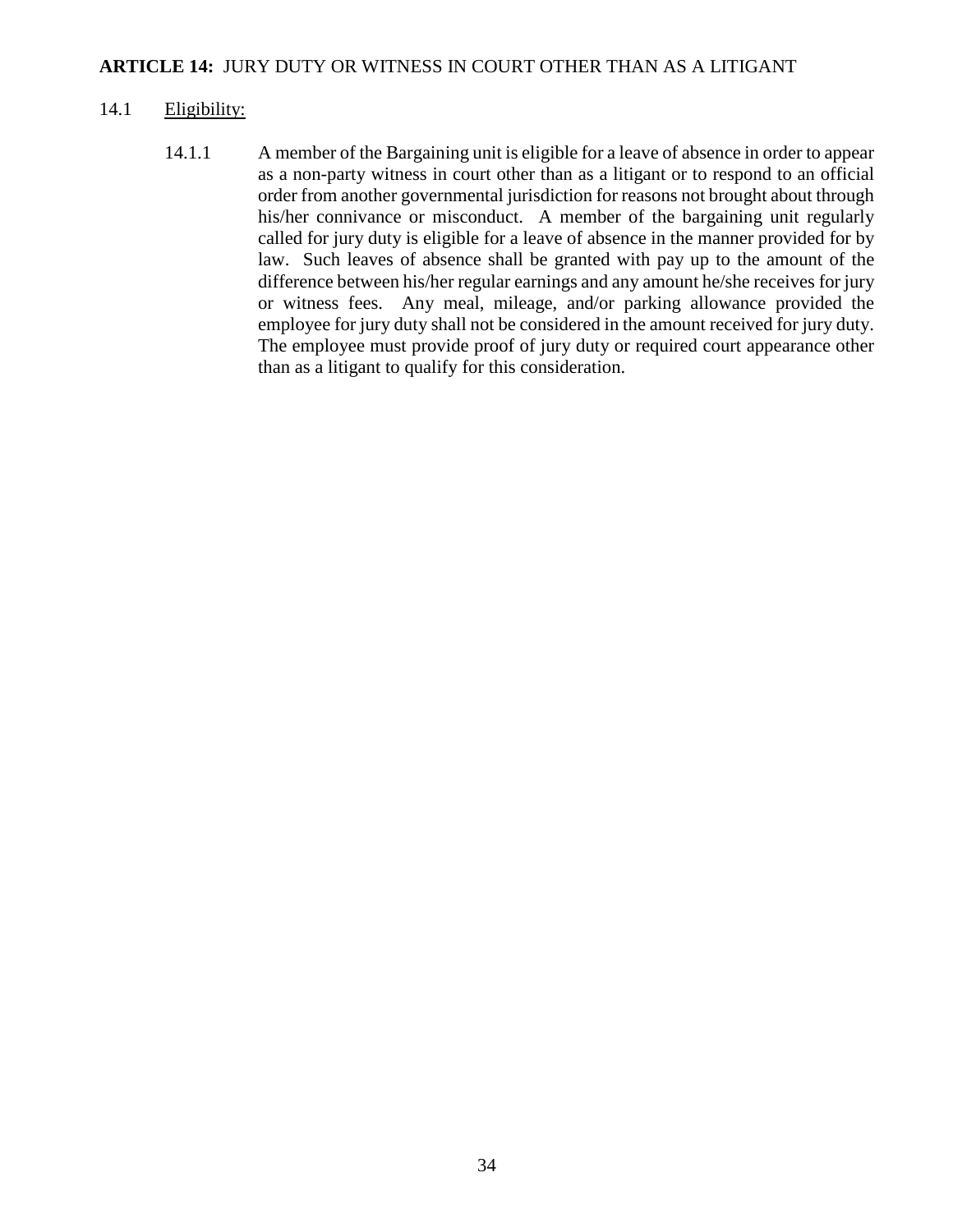## **ARTICLE 15:** BEREAVEMENT LEAVE

#### 15.1 Qualifications

- 15.1.1 All bargaining unit members are entitled to leave of absence, without salary deduction, not to exceed three (3) duty days, or five (5) duty days because the death of any members of his/her immediate family occurs 300 miles from personal residence. Employees must bring verification of the service if more than 300 miles from personal residence.
- 15.1.2 Unused bereavement leave may not be accumulated from year to year. Bereavement may be used by the unit member for the planning, and attending of services or memorials, whenever they may occur.

#### 15.2 Members of Immediate Family

- 15.2.1 "Members of the immediate family" shall be defined as the spouse, domestic partner, Immediate family of domestic partner, parent, foster parent, foster child, step-parent, step-child, mother-in-law, father-in-law, son, son-in-law, daughter, daughter-in-law, grandparent, grandchild, step-grandchild, aunt, uncle, niece, nephew, sister, brother, brother-in-law, sister-in-law, or any relative living in the unit members immediate household.
- 15.2.2 The employee shall indicate the relationship to the deceased on the time sheet comment section.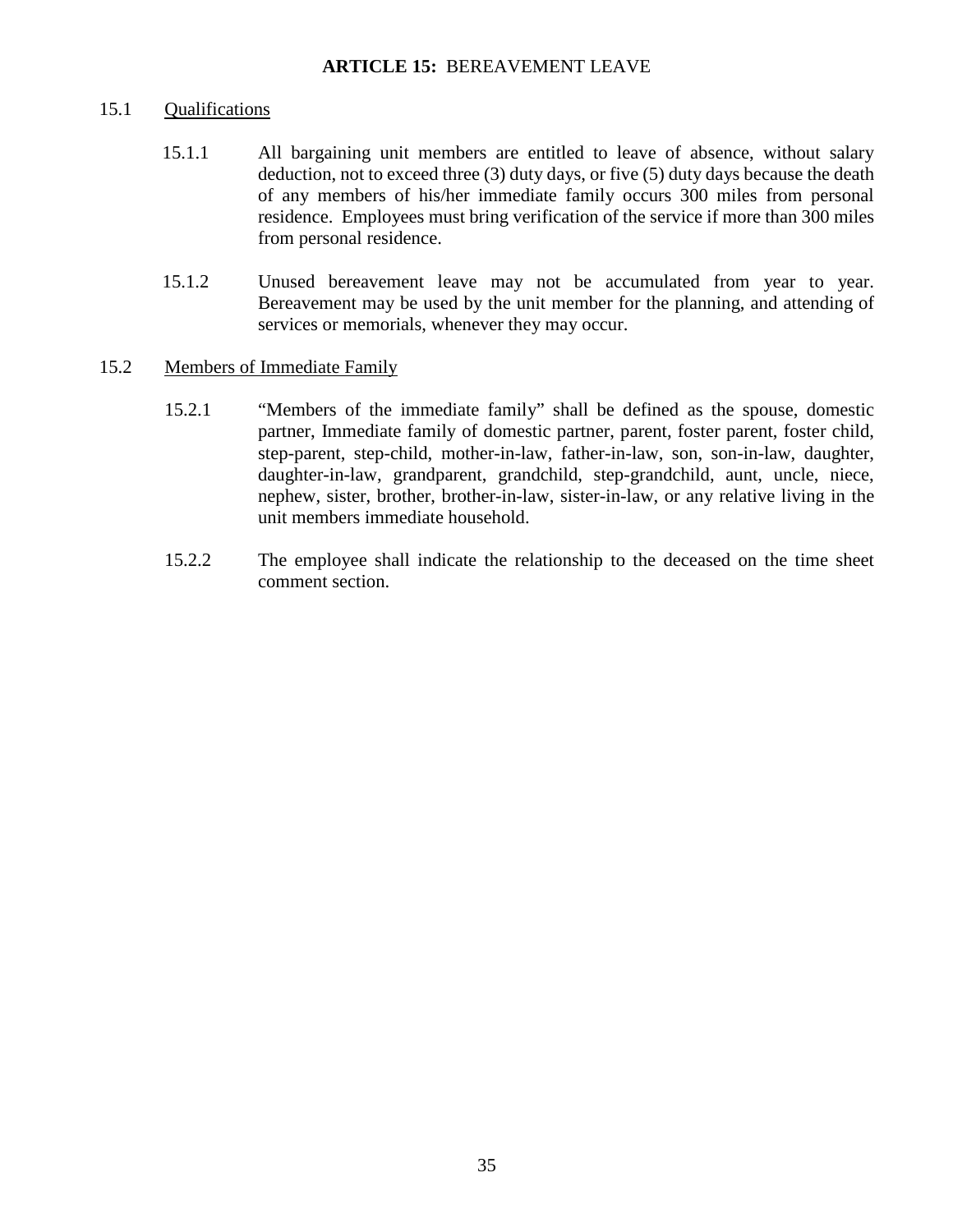# **ARTICLE 16**: MILITARY LEAVE .

# 16.1 Military Leave

- 16.1.1 A current unit member will be granted paid leave status when called to active duty and deployed in a manner that renders him/her unavailable to fulfill his/her normal duties during a time of armed conflict involving the armed forces of The United States.
- 16.1.2 The District will be obligated only for the pay differential between the unit member's salary and the salary received for his/her military service. It will be the unit member's responsibility to provide the District with the documentation of the salary received for his/her military service. Within thirty (30) days of receiving documentation from the unit member, the District will pay the unit member the salary differential, if any, from the beginning of the unit member's paid service on active duty for a period of up to one (1) year.

## 16.2 Military Reserve

- 16.2.1 A unit member who is a reserve member of the armed forces working less than a twelve (12) month school year is requested to arrange for active duty for training during school vacation periods whenever possible.
- 16.2.2 A claim of extenuating circumstances necessitating active duty for training during other periods shall be presented to the Superintendent or his designee.
- 16.2.3 The District shall abide by the provisions of the applicable state and federal lawsregarding military leave.
- 16.2.4 The Employer will make PERS contributions in accordance with differential pay actually received from the District while on military leave in order that the unit member will receive service credit.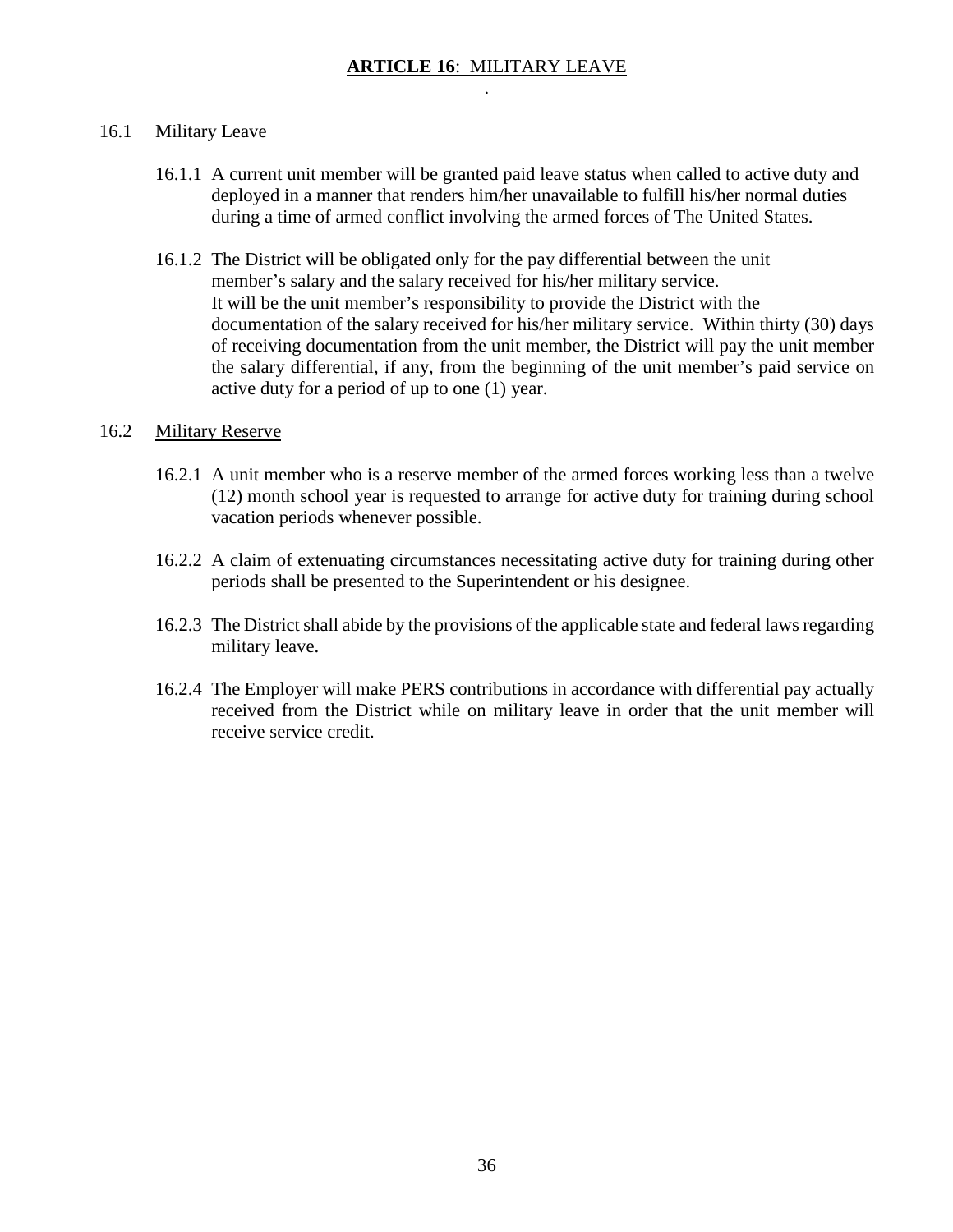#### **ARTICLE 17:** PREGNANCY/CHILD BIRTH LEAVE

#### 17.1 Conditions of Eligibility

- 17.1.1 A pregnant bargaining unit member in paid status with the District shall be eligible to take paid sick leave in accordance with Article 11 of this agreement. Members who have questions about the details of parental or pregnancy leave may contact human resources.
- 17.1.2 Unit members who are working are entitled to use personal illness and injury leave for disabilities caused or contributed to by pregnancy, miscarriage, childbirth, and recovery where from on the same terms and conditions governing leaves of absence for other illness or medical disability. Once paid sick leave is exhausted, unit members may take pregnancy disability leave under the terms of Education Code Section 44977, which provides for payment of the employee's salary at 50% differential. Pregnancy disability leave under Education Code Section 44977 will run concurrently with the paid sick leave. Such leave shall not be used for child care, child rearing, or preparation for childbearing, but shall be limited to those disabilities as set forth above. The length of such pregnancy disability leave, including the date on which the unit member returns to duty, shall be determined by the unit member and the unit member's physician; however, should the time away exceed 6 weeks (8 weeks for a C-section delivery) the District Superintendent or designee may require a verification of the extent of disability through a physical examination of the unit member by a physician appointed by the District at District Expense.
- 17.1.3 When sick leave and differential pay disability leave per Education Code 44977 has been exhausted, up to 100 days, unit members are entitled to apply for leave without pay or other benefits for disabilities due to pregnancy, miscarriage, childbirth or recovery there from. The date on which the unit member shall resume her duties shall be determined by the unit member on leave and the unit member's physician; however, the District Superintendent or designee may require verification of the extent of disability through a physical examination of the unit member by a physician appointed by the District at District expense.
- 17.1.4 Childcare Leave for childbirth, Adoption and/or Foster Care placement of a child Under Family Leave (see Article 11.4) unit members may request leave to bond with his/her child within one year of the birth, adoption, or foster care placement. The unit member shall be entitled to up to twelve (12) weeks Parental Leave. Once a unit member exhausts all sick leave, the unit member shall be entitled to differential pay for the remaining portion of the twelve (12) weeks. Any leave beyond twelve (12) weeks shall be without pay or benefits.
	- 17.1.4.1 A unit member shall not be provided more than one twelve (12) week period of parental leave during a 12-month period. A unit member may extend her/his leave beyond twelve (12) weeks without pay or benefits and the unit member may elect to continue medical and dental insurance coverage during the extended portion of the leave at her/his own expense. (An employee may elect to utilize any accrued vacation or comp time to receive wages during this time on leave (see 11.4)).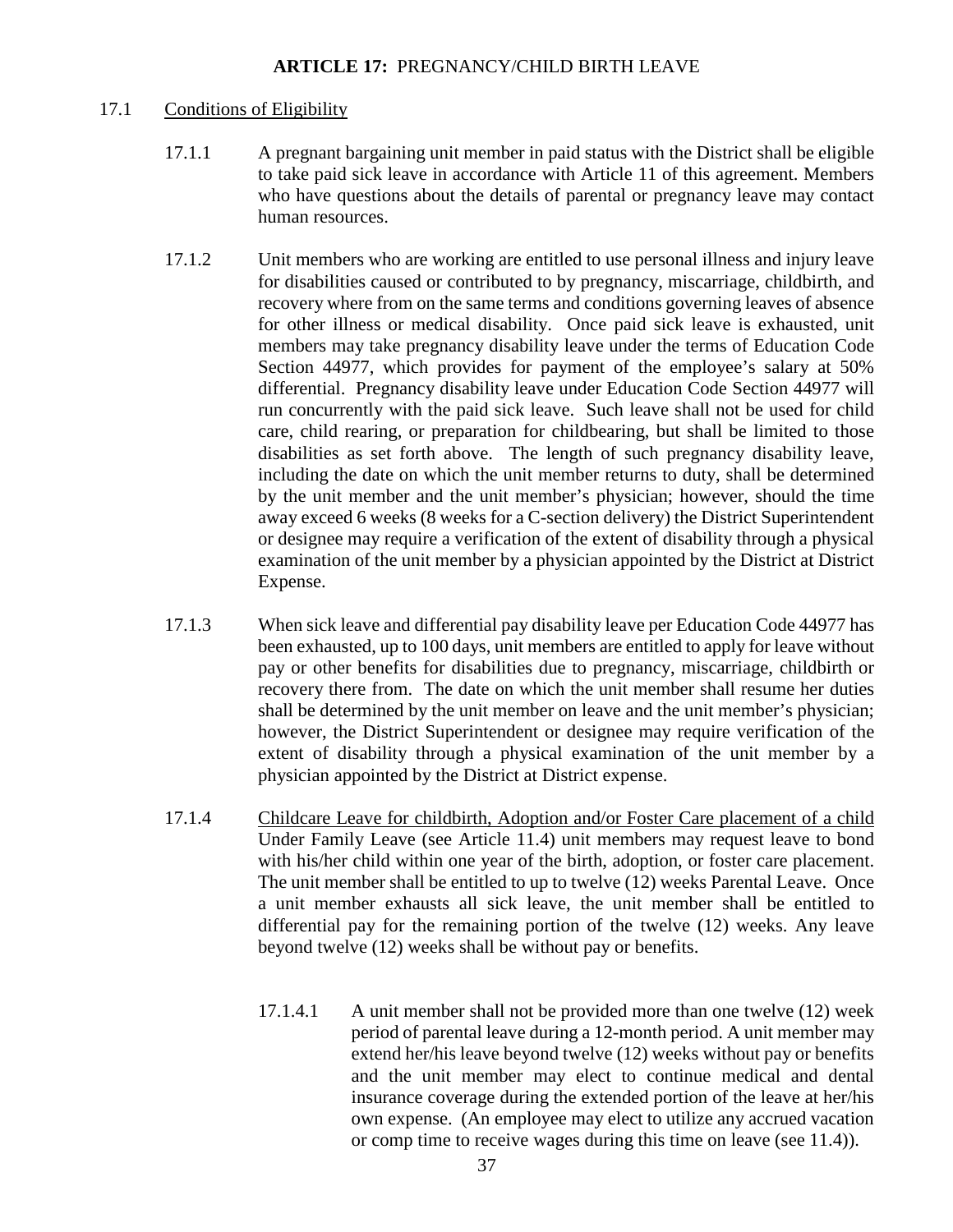- 17.1.4.2 Childcare leave shall be granted when the following conditions have been met:
	- a. The unit member shall notify his/her immediate supervisor in writing no later than forty-five (45) days prior to the tentative dates on which the leave shall begin and end. Lesser notice may be given under documentable mitigating circumstances.
	- b. The unit member shall establish a specific date for return to duty, which shall be subject to approval of the Superintendent or designee.
- 17.1.4.3 The unit member on leave for pregnancy disability shall be entitled to return to a position with the same job title and job description held at the time the leave commenced, but not, necessarily, at the same site.
- 17.1.4.4 A unit member returning from maternity/childcare leave shall be placed on the salary schedule at the same position held at the commencement of the leave.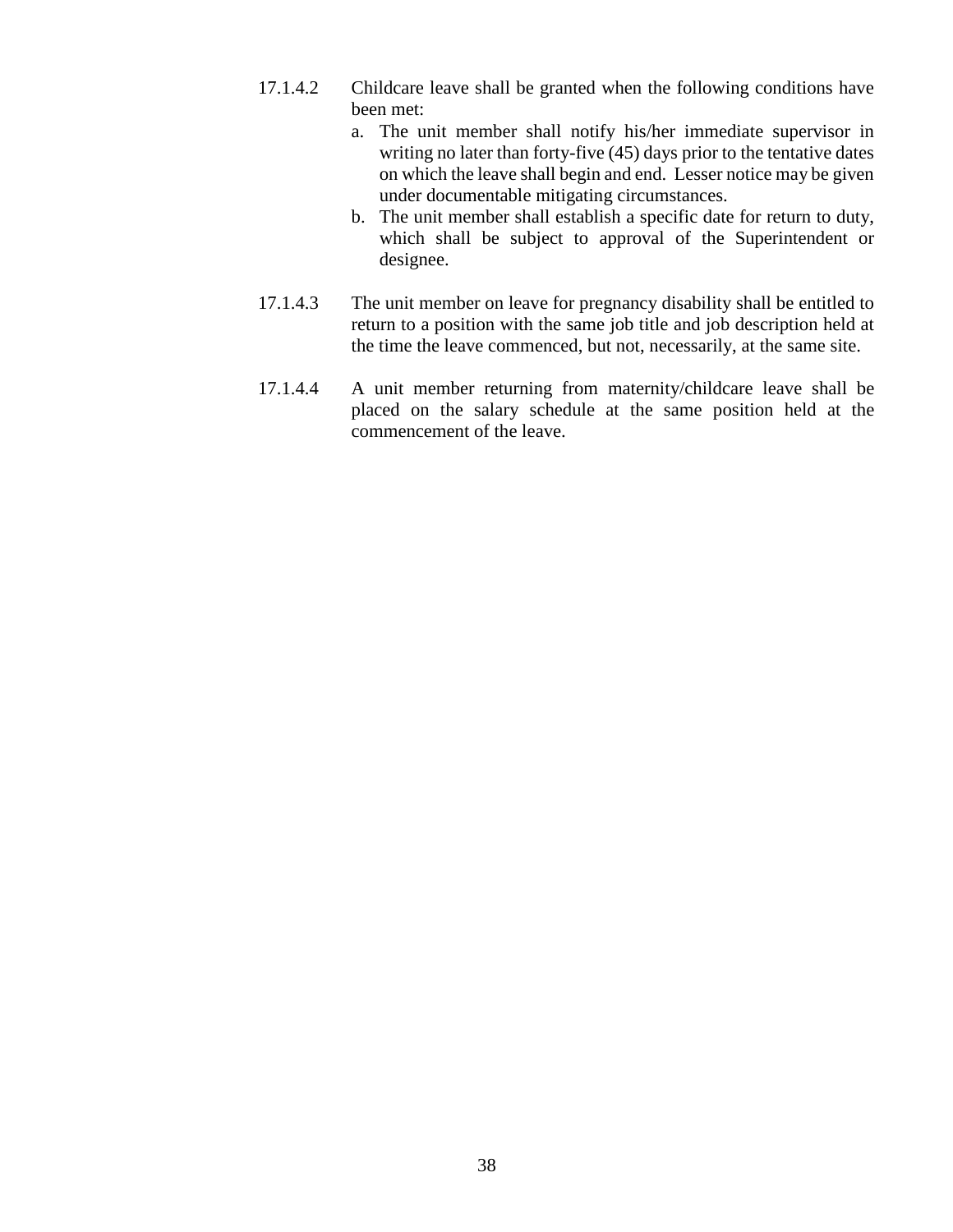#### 18.1 Authority to Transfer

18.1.1 The District Superintendent shall have authority to transfer members of the bargaining unit. Such transfers shall be made in accordance with the employee's qualifications and the needs and best interest of the District. Transfer of employees from one position to another position not involving a change of salary may be made by the Superintendent at any time.

#### 18.2 Definition

- 18.2.1 A transfer is defined as a change in site location or work shift, but within the same position classification.
	- 18.2.1.1 A change in work shift under this article may be no more than 75 minutes and may occur once not more than twice in a given school year if required due to student or district need. A classified employee who is scheduled for a work shift transfer will be given at least 2 weeks' notice. Unless such transfer affects the whole classification at a given site, determination of which individual employee(s) is transferred will be consistent with Article 18.5.2.2.
	- 18.2.1.2 An exception to 18.2.1.1 is permitted in the Maintenance and Operations department where two changes in work hours of up to 60 minutes can be made with the appropriate prior notice if the whole job classification is affected to reflect the change in seasons. This notice must come within one month of the actual day of the seasonal clock change for daylight savings time.
	- 18.2.1.3 Maintenance and Operations department employees shall have the option to work day or their existing shift during non-instructional breaks.
- 18.2.2 A promotion is defined as a change from one classification to a higher classification or a change from a classification with fewer hours to a classification with greater hours.

# 18.3 Criteria for Transfer

- 18.3.1 The following criteria shall be used in consideration of transfer requests:
	- 18.3.1.1 The needs and efficient operation of the District.
	- 18.3.1.2 The contribution that the unit member can make in the new position.
	- 18.3.1.3 The specific needs of each school and/or department as defined by the supervisor or administrator.
	- 18.3.1.4 The qualifications of the employee, including personal qualifications, training experience and performance ratings.
	- 18.3.1.5 The length of District service.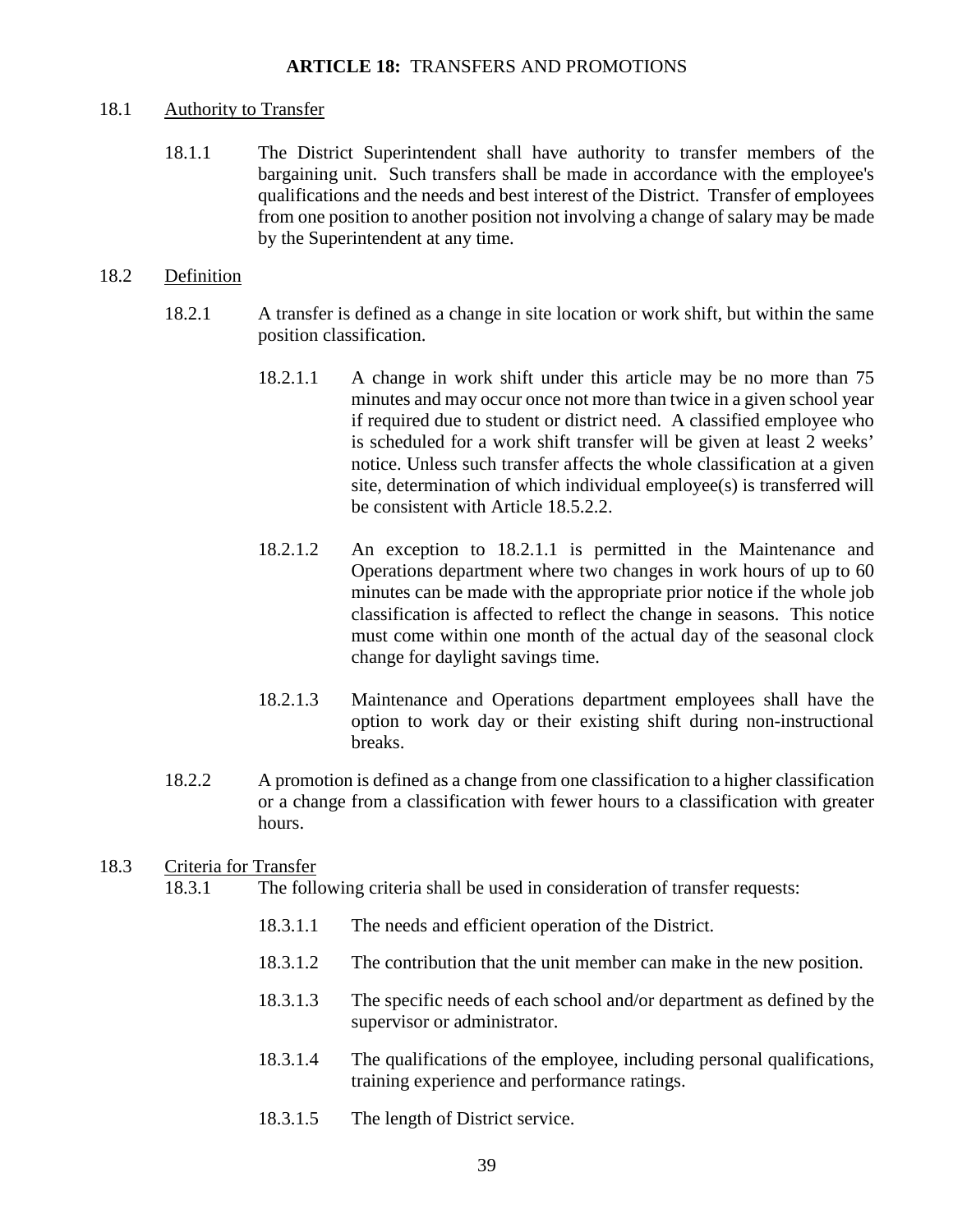#### 18.4 Posting of Vacancies

- 18.4.1 All vacancies shall be posted by the District for not less than five (5) working days at all school and department sites prior to being filled. All postings, except Transportation, shall include current hours of employment. If the vacancy is not filled, the vacancy will remain open and be reposted.
- 18.4.2 The CSEA Chapter President shall be notified prior to any interview for any bargaining unit position.

#### 18.5 Types of Transfers

- 18.5.1 Employee Requested Transfer: A permanent member of the bargaining unit may request, in writing, a transfer from one position classification to another position classification or promotion as defined in 18.2.2. The written request shall be submitted to the District Office on the appropriate form within the five (5) day period. An employee must complete his/her initial probationary period prior to submitting application for Transfer.
	- 18.5.1.1 For purposes of selection between two or more unit members requesting transfer to a vacant position, the District shall consider the training, experience, competencies, length of service in the school and in the District and past evaluations of each unit member.
	- 18.5.1.2 When the District has considered two or more members requesting a transfer to a vacant position to be equal on the basis of training, experience, competence, and past evaluations, the unit member with the most District-wide seniority shall be selected for transfer to the vacant position.
	- 18.5.1.3 If there is only one unit member who has filed for a lateral transfer to an open position in the same job classification at a different site, the lateral transfer request will be granted without the need to participate in a competitive job interview if that employee has:
		- 1) had a satisfactory performance evaluation for the previous two (2) years.
		- 2) received no formal disciplinary action during the previous two (2) years, and
		- 3) has not been granted a lateral transfer within the previous two (2) years.

This does not prevent the supervisor of the open position from meeting with the unit member prior to finalizing the lateral transfer decision to ensure that the unit member understands the expectations and requirements of the position at the new work site.

If there is more than one (1) lateral transfer applicant who meets the three criteria identified above, the most senior person will be granted the transfer.

18.5.1.3.1 Any unit member who has been granted a lateral transfer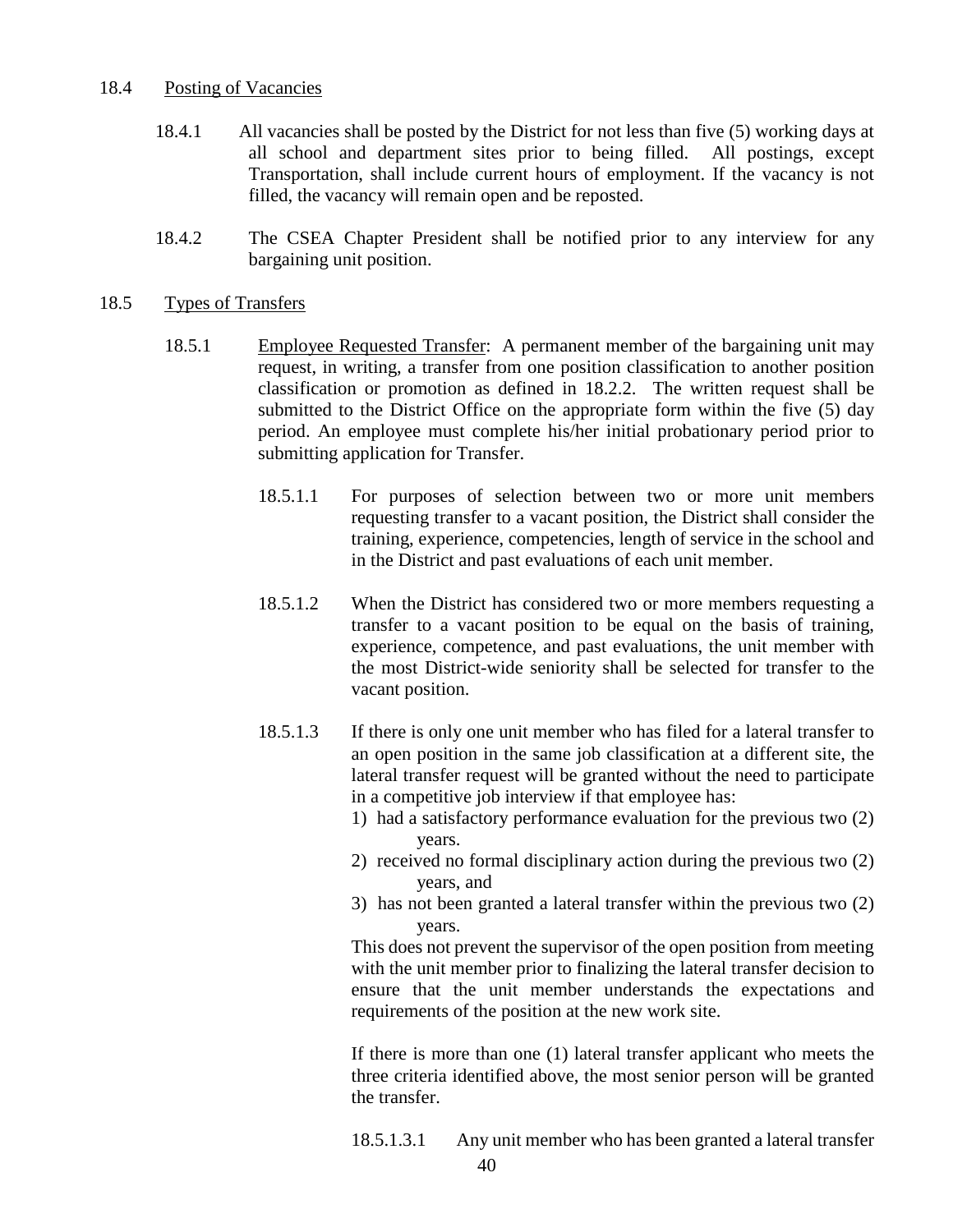via the non-competitive process described in 18.5.1.3 will be subject to six (6) month trial period. The employee will receive a written evaluation after the first three (3) months in the new work site, and may be returned to the previous work site at the supervisor's discretion from that point until the last day of the trial period.

- 18.5.2 Administrative Transfers: An administrative transfer may be made by the administration in the best interest of the employee and the District. An employee may request a written statement regarding the reasons for the administrative transfer.
	- 18.5.2.1 Administrative transfer will be initiated and executed at the discretion of the Superintendent. Any member of the bargaining unit who is involved in a transfer that is administratively initiated shall be informed of this action by the Superintendent or his designee in a conference as early as possible.
	- 18.5.2.2 For purposes of selecting which unit member shall be administratively transferred in order to meet the needs of the District, the District shall consider the training, experience, competencies, length of service in the school and in the District and past evaluations of each unit member considered. All things being equal, the person with the least districtwide seniority within the classification will be transferred.

#### 18.5.3. Promotions

- 18.5.3.1 The District may interview permanent bargaining unit members as well as those who have completed three months of probation and who apply for the position and meet the minimum qualifications.
- 18.5.3.2 The District shall consider the training, experience, competencies, length of service and any past evaluations.
- 18.5.3.3 A unit member who has not completed probation and is promoted to a new position through the interview process forfeits bumping rights to their prior position and begins a new six month probationary period in their new position.
- 18.5.3.3 All permanent bargaining unit members who apply for a position in which they meet the minimum qualifications shall receive an interview.
- 18.5.3.4 If a bargaining unit member is not selected for a promotional position after his/her interview, Human Resources shall, at the request of the member, provide feedback regarding the reasons that the member was not selected.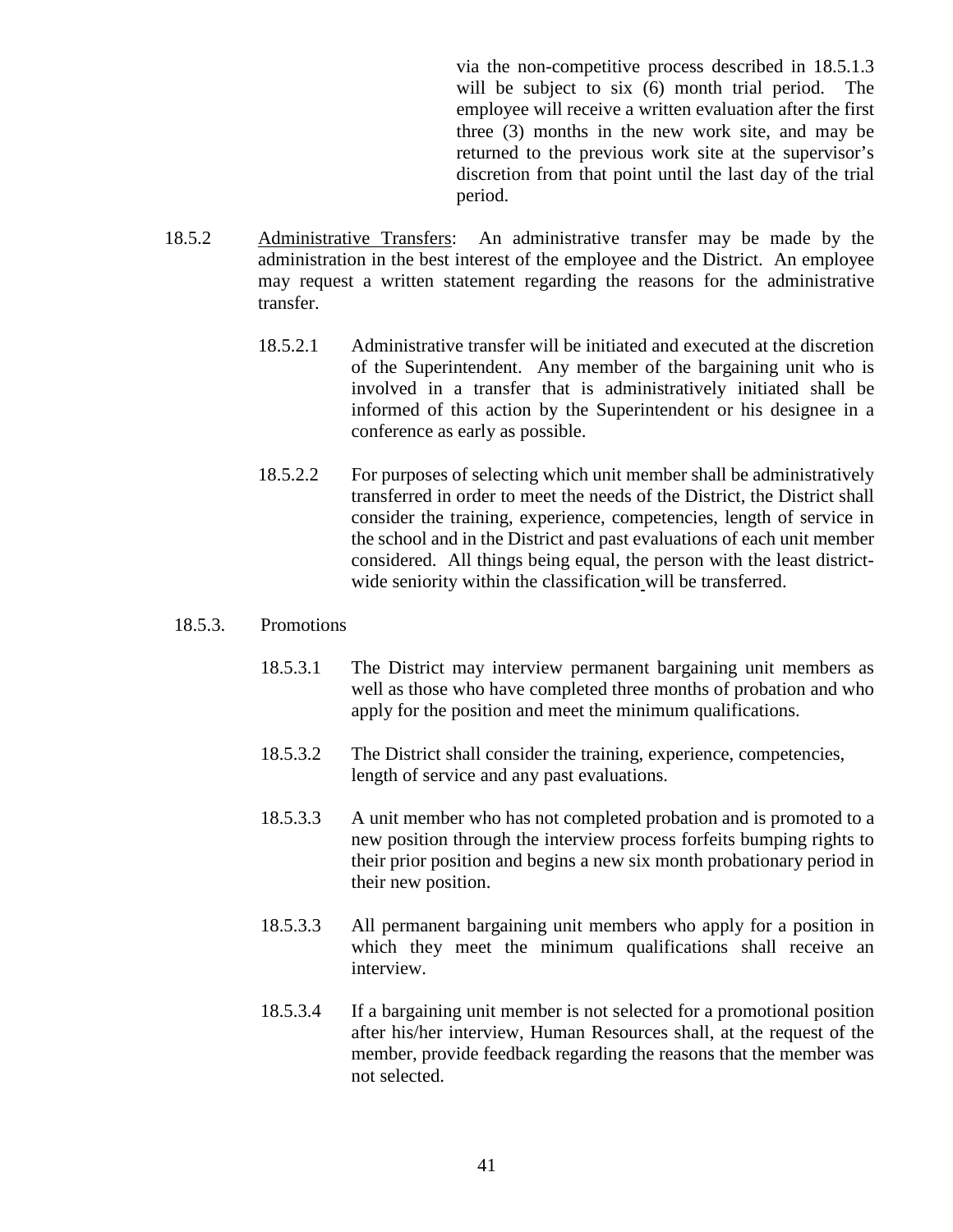#### **ARTICLE 19:** GRIEVANCE PROCEDURE

#### 19.1 Definitions

- 19.1.1 A "grievance" is a formal written allegation by a member of the bargaining unit who has been adversely affected by an alleged violation, misinterpretation, or misapplication of the specific provisions of this Agreement.
- 19.1.2 A "grievant" is any unit member adversely affected by an alleged violation, misinterpretation, or misapplication of the specific provisions of this Agreement, or is the Association if grieving Article 3, 4, 21, or 22 of this Agreement.
- 19.1.3 A "day" is any day in which the administrative office of the Liberty Union High School District is open for business.
- 19.1.4 The "immediate supervisor" is the lowest level administrator or supervisor who has been designated to adjust grievances and who has immediate jurisdiction over the grievant.

#### 19.2 Purpose

- 19.2.1 The purpose of this procedure is to secure, at the lowest possible administrative/supervisory level, equitable solutions to the problems which may, from time to time, arise affecting the welfare or working conditions of bargaining unit members. At any time during the grievance process, the grievance can be remedied by making the affected party(ies) whole. Both parties agree that these proceedings shall be kept informal and confidential as may be appropriate at any level of the procedure.
- 19.2.2 Until final disposition of a grievance, the grievant shall comply with the directions of the grievant's immediate supervisor.
- 19.2.3 All documents dealing with the processing of a grievance shall be filed separately from the personnel files of the participants.
- 19.2.4 No party to a grievance shall take any reprisals against the other party to the grievance because the party participated in an orderly manner in the grievance procedure.
- 19.2.5 Failure of the grievant to adhere to the time deadlines shall mean that the grievance is settled. The grievant and the District may extend any time deadline by mutual agreement.
- 19.2.6 Every effort will be made to schedule meetings for the processing of grievances at times which will not interfere with the regular work day of the participants. If any grievance meeting or hearing must be scheduled during the school day, any employee required by either party to participate as a witness or grievant in such meeting or hearing shall be released from regular duties without loss of pay.
- 19.2.7 Either party to the grievance may be represented at any step of the grievance procedure by an individual of the party's choice.
- 19.2.8 Any unit member may at any time present grievances to the District and have such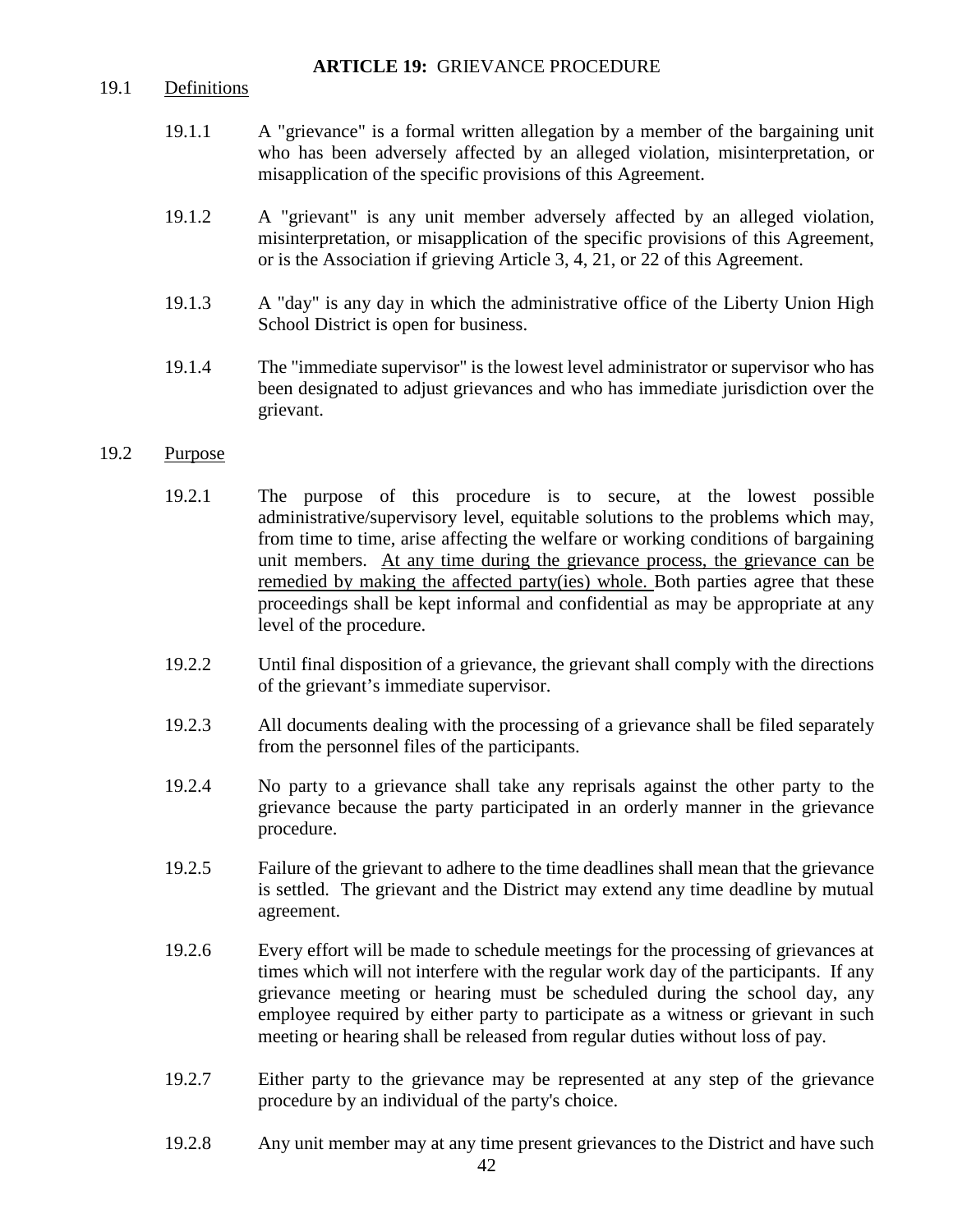grievances adjusted without the intervention of the Association, as long as the adjustment is reached prior to arbitration and the adjustment is not inconsistent with the terms of this Agreement; provided that the District shall not agree to a resolution of the grievance until the Association has received a copy of the grievance and the proposed resolution and has been given the opportunity to file a response. Upon request of the grievant, the grievant may be represented at any stage of the grievance procedure by a representative of the Association.

- 19.2.9 The District and the Association may agree to consolidate grievances at Level III and beyond.
- 19.3 Procedure

Grievances will be processed in accordance with the following procedures:

- 19.3.1 Level I Informal Resolution
	- 19.3.1.1 Any unit member who believes he/she has a grievance shall present the grievance orally to the immediate supervisor within fifteen (15) days after the grievant knew, or reasonably should know, of the circumstances which form the basis for the grievance. Failure to do so will render the grievance null and void. The administrator/supervisor shall hold discussions and attempt to resolve the matter within ten (10) days after the presentation of the grievance. It is the intent of this informal meeting that at least one personal conference be held between the aggrieved employee and the immediate supervisor.

## 19.3.2 Level II - Formal Written Grievance

- 19.3.2.1 If the grievance is not settled during the informal conference and the grievant wishes to press the matter, the grievant shall present the grievance in writing on the appropriate form to the immediate supervisor within ten (10) days after the oral decision by the immediate supervisor. The written information shall include: (a) A description of the specific grounds of the grievance, including names, dates, and places necessary for a complete understanding of the grievance; (b) A listing of the provisions of this agreement which are alleged to have been violated, misinterpreted, or misapplied; (c) A listing of the reasons why the problem is unacceptable; and (d) A listing of specific actions requested of the District which will remedy the grievance.
- 19.3.2.2 The immediate supervisor shall communicate the decision to the grievant in writing within ten (10) days after receiving the grievance. If the immediate supervisor does not respond within the time limits, the grievant may appeal to the next level.
- 19.3.2.3 Within the above time limits either party may request a personal conference.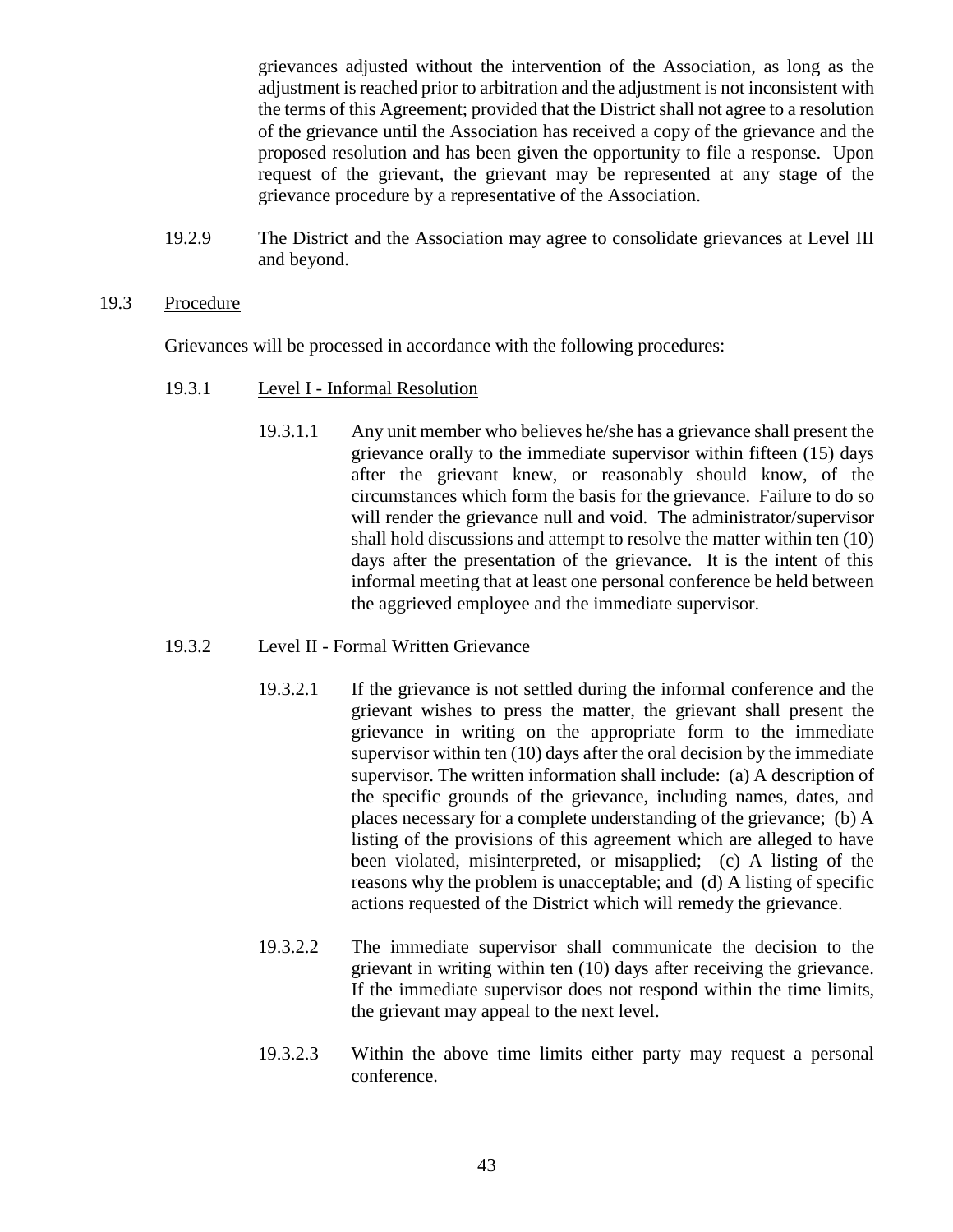#### 19.3.3 Level III\_- Appeal to Superintendent

- 19.3.3.1 If the grievant is not satisfied with the decision at Level II, the grievant may within ten (10) days of the receipt of the decision at Level II appeal the decision on the appropriate form to the Superintendent. This statement shall include a copy of the original grievance and appeal, and a clear, concise statement of the reasons for the appeal.
- 19.3.3.2 The Superintendent shall communicate the decision to the grievant within ten (10) days. If the Superintendent does not respond within the time limits provided, the grievant may appeal to the next level.
- 19.3.3.3 Within the above time limits either party may request a personal conference.

#### 19.3.4 Level IV - Binding Arbitration

- 19.3.4.1 If the grievant is not satisfied with the decision at Level III, the grievant may within ten (10) days of the receipt of the decision submit a request in writing to the Association for advisory arbitration of the dispute. Within twenty (20) days of the grievant's receipt of the decision at Level III, the Association shall inform the District of its intent as to whether or not the grievance will be arbitrated. The Association and the District shall attempt to agree upon an arbitrator. If no agreement can be reached, they shall request that the State Conciliation Service supply a panel of five names of persons experienced in hearing grievances in public schools. Each party shall alternately strike a name until only one name remains. The remaining panel member shall be the arbitrator. The order of the striking shall be determined by lot.
- 19.3.4.2 If either the District or the Association so requests, a separate arbitrator shall be selected to hear the merits of any issue raised regarding the arbitrability of a grievance. No hearing on the merits of the grievance will be conducted until the issue of arbitrability has been decided. The process to be used in selecting an arbitrator shall be as set forth in 19.3.4.1.
- 19.3.4.3 The arbitrator shall, as soon as possible, hear evidence and render a decision on the issue or issues submitted to him/her. If the parties cannot agree upon a submission agreement, the arbitrator shall determine the issues by referring to the written grievance and the answers thereto at each step.
- 19.3.4.4 The District and the Association agree that the jurisdiction and authority of the arbitrator so selected and the opinions the arbitrator expresses will be confined exclusively to the interpretation of the express provision or provisions of this Agreement at issue between the parties. The arbitrator shall have no authority to add to, subtract from, alter, amend, or modify any provisions of this Agreement or impose any limitations or obligations not specifically provided for under the terms of this Agreement. The arbitrator shall be without power or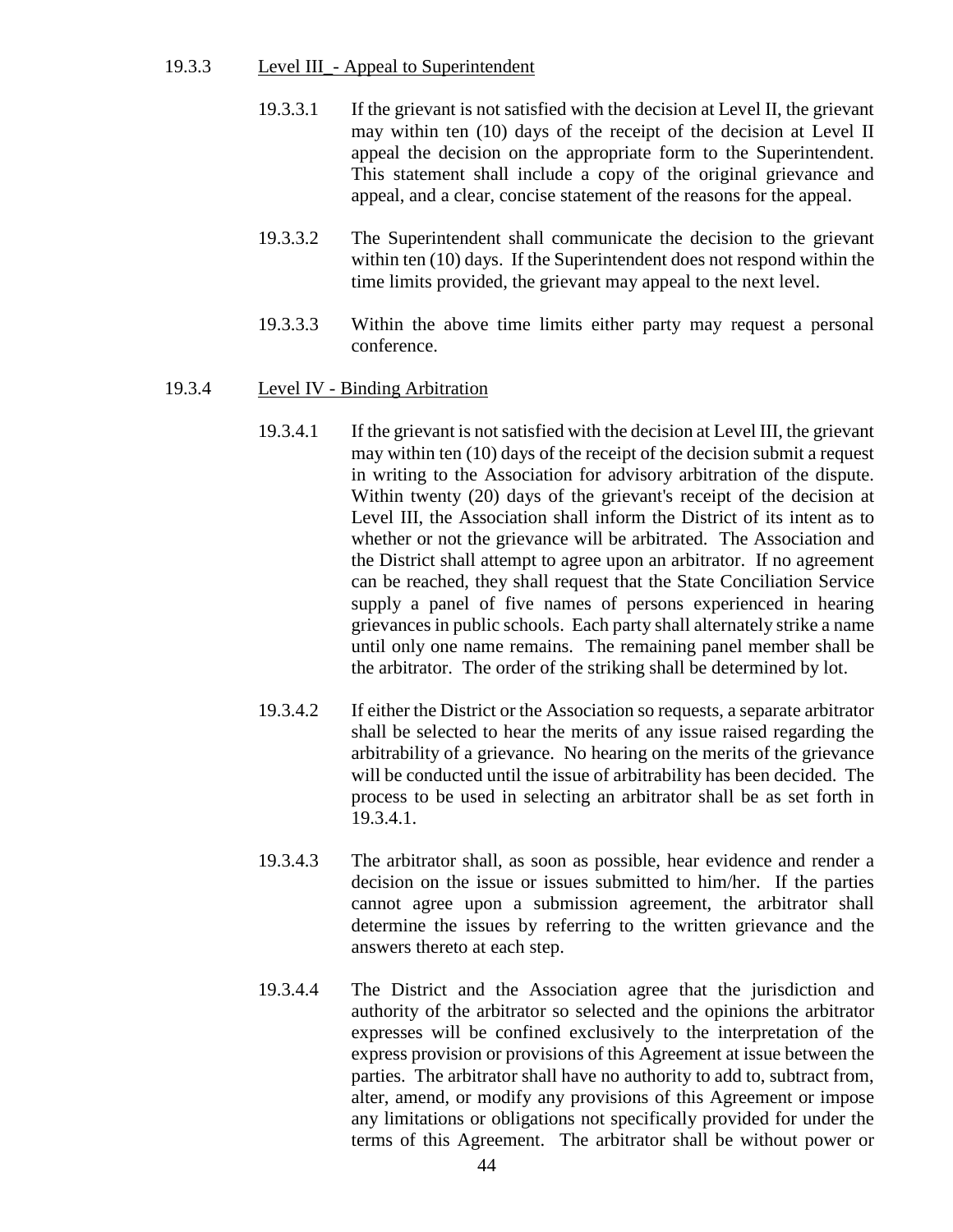authority to make any decision that requires the District or the administration to do an act prohibited by law.

- 19.3.4.5 After a hearing and after both parties have had an opportunity to make written arguments, the arbitrator shall submit in writing to all parties his/her findings and award. The award of the arbitrator shall be a final and binding determination.
- 19.3.4.6 The fees and expenses of the arbitrator shall be shared equally by the District and the Association. All other expenses shall be borne by the party incurring them, and neither party shall be responsible for the expense of witnesses called by the other. Either party may request a certified court reporter to record the entire arbitration hearing. The cost of the services of such court reporter shall be paid by the party requesting the reporter or shared by the parties if they both mutually agree. If the arbitrator requests a court reporter, then the costs shall be shared by both parties.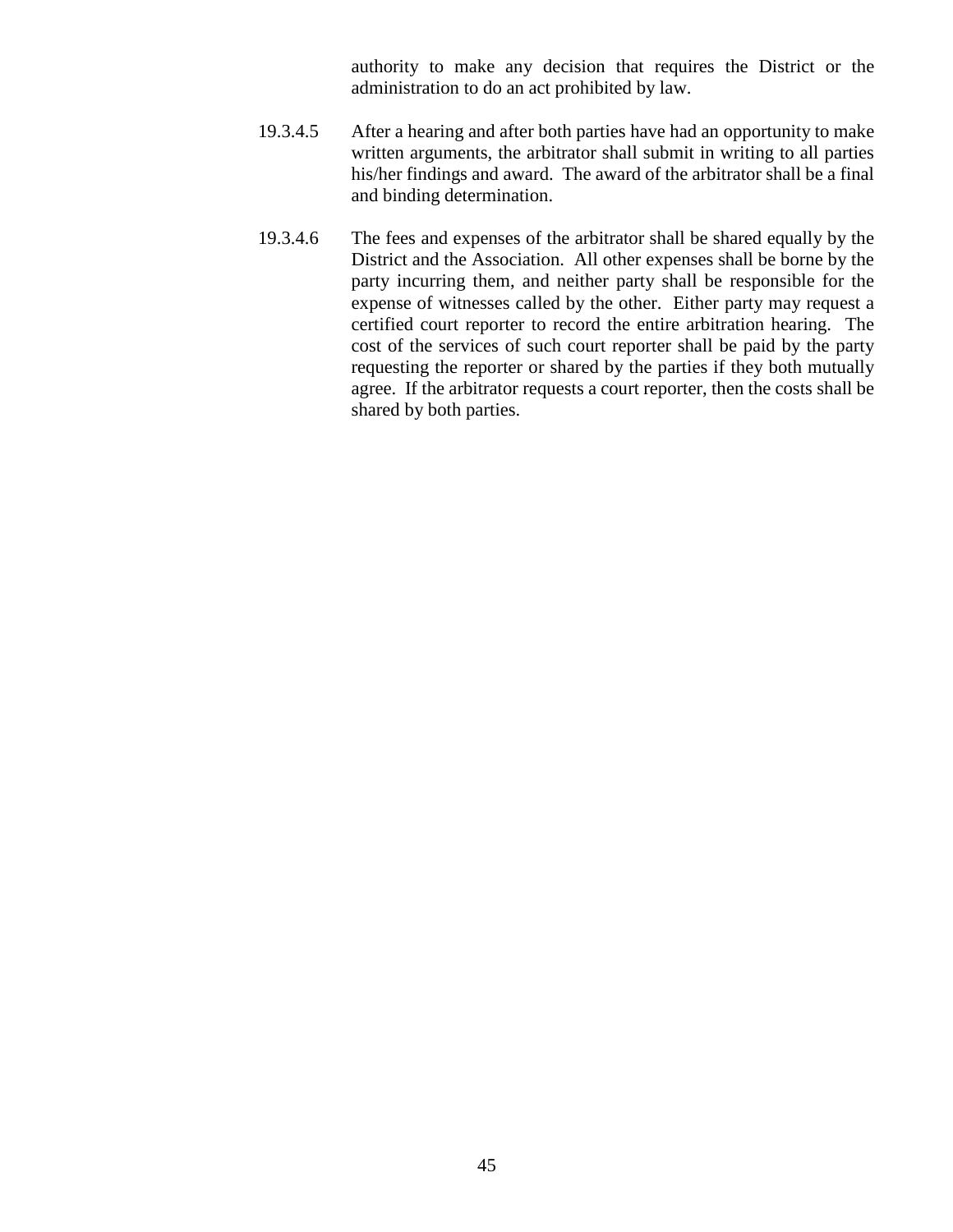#### **ARTICLE 20:** SAFETY CONDITIONS OF EMPLOYMENT

- 20.1 Unit members shall cooperate with management in maintaining good safety practices in all facilities.
- 20.2 Unit members will report in writing on the work order form, except in emergencies, to their immediate supervisor, any condition which poses a threat to the safety of any person associated with the District.
- 20.3 Within ten (10) days of the report by the unit member, the District shall provide the unit member with a copy of the work order indicating whether or not the work was approved or denied.
- 20.4 The District will investigate such reports and take appropriate actions to correct these conditions found to be unsafe or unhealthy. Standards established by State law shall prevail.
- 20.5 The District will offer training for all CSEA classifications as determined appropriate by the district. Requests for additional training will be discussed and considered in Issues and Concerns Meetings. Employees required to attend any mandatory training outside of the regular work day will receive reasonable advanced notice and be compensated.
- 20.6 The District will ensure that all employees receive a job site orientation packet when arriving at a new work location.
- 20.7 The District will provide applicable unit members any Personal Protective Equipment (PPE) as required for school employees by any Local or State Health Department order, regulation or law.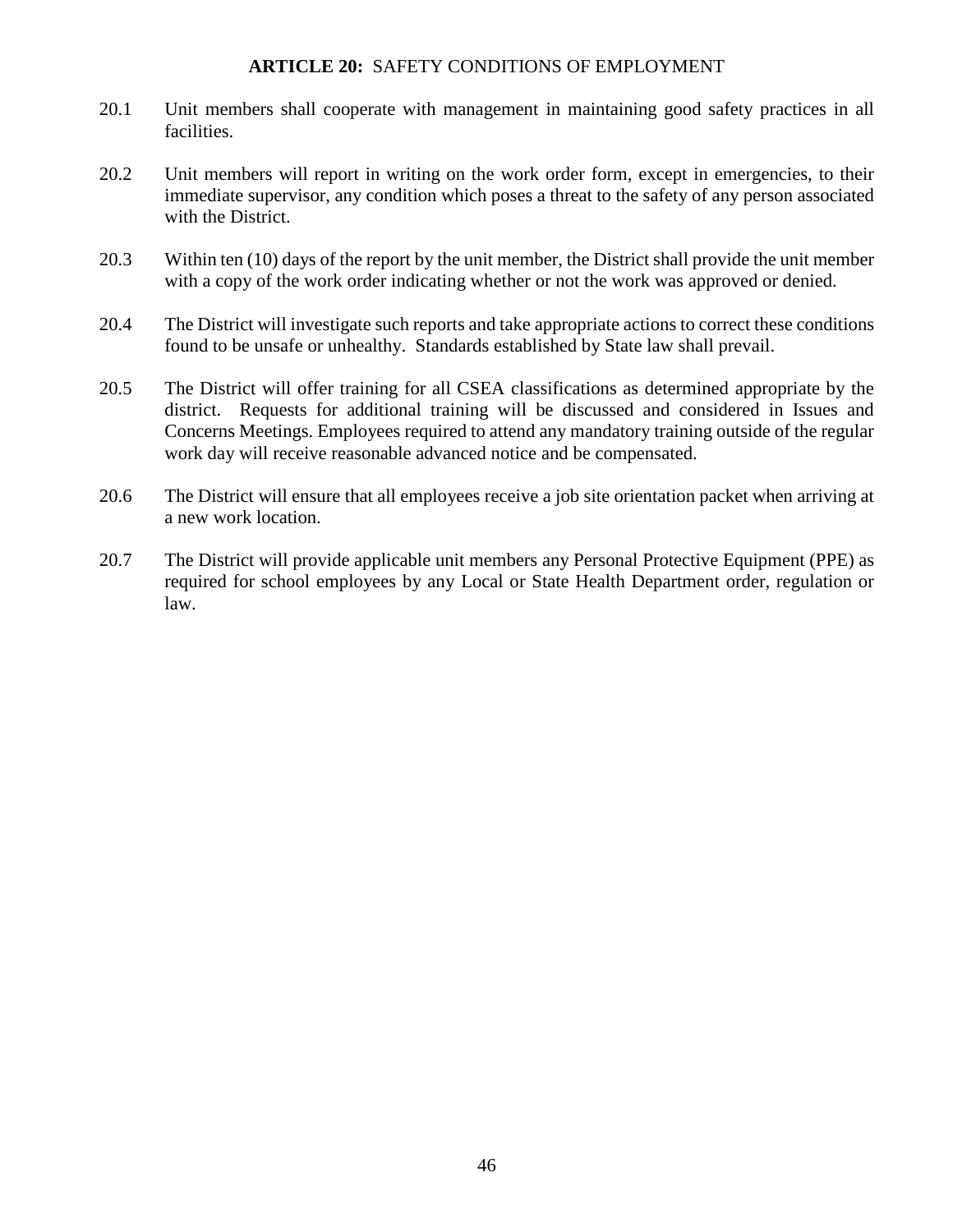# **ARTICLE 21:** SEVERABILITY

# 21.1 Savings Clause

21.1.1 If any articles, sections or provisions of this Agreement shall be found to be contrary to, or in conflict with, federal or state law, that article, section or provision only shall be rendered void with no affect because of the contradiction or conflict with federal or state law to any other article, section, or provision of this Agreement.

#### 21.2 Replacement for Severed Provision

21.2.1 Such article, section or provision upon being rendered void shall revert to the authority of the Board during the remaining period of the contract.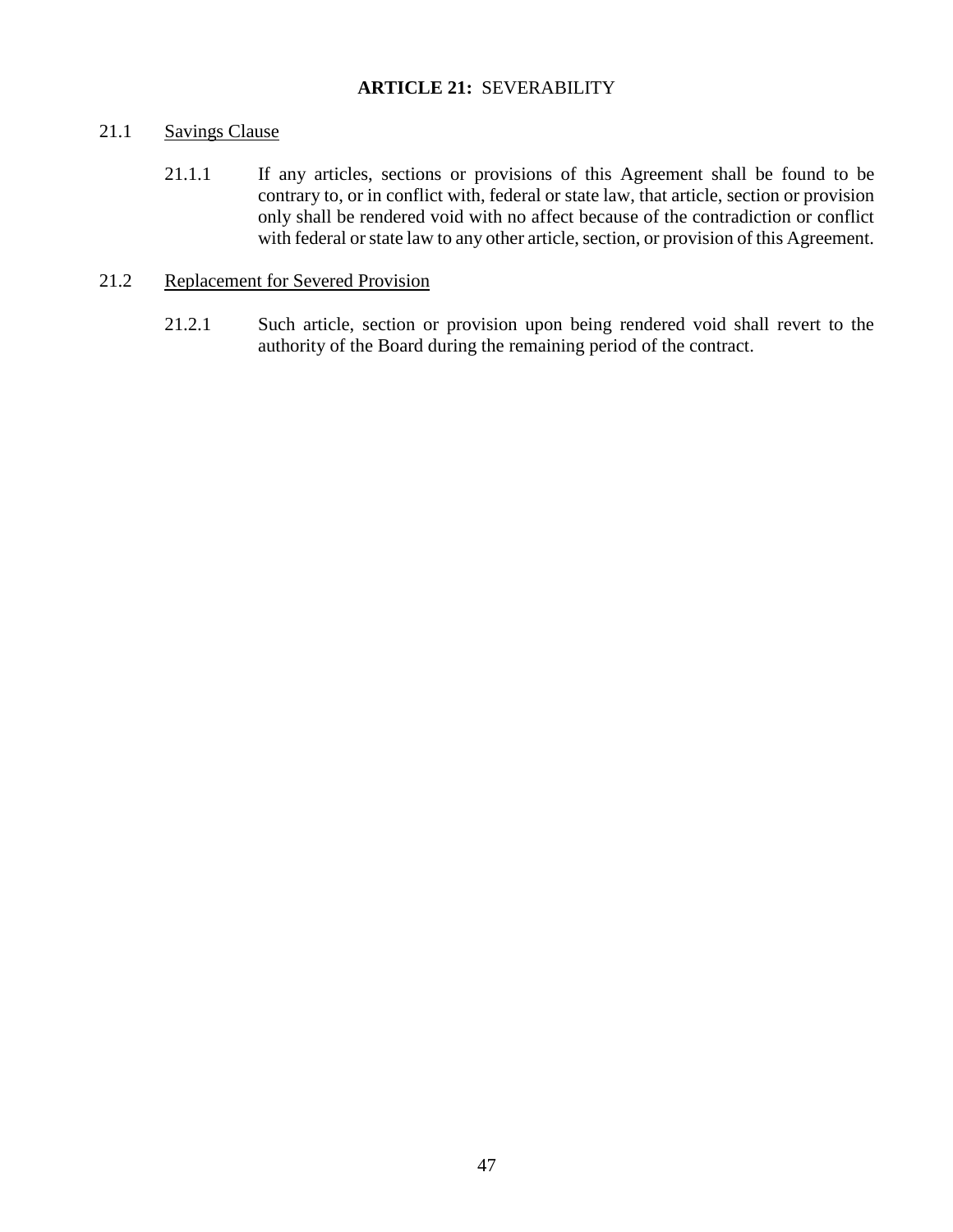# 22.1 Negotiations

- 22.1.1 The parties agree that during the negotiations which culminated in this Agreement each party enjoyed and exercised without restraint, coercion, intimidation or other limitation, the right and opportunity to make demands and proposals or counterproposals with respect to any matter not reserved by policy or law from compromise through negotiations and that the understandings and agreements arrived at after the exercise of that right and opportunity are set forth herein. During the term of this Agreement, neither party shall be required to negotiate with respect to any matter whether or not covered by this Agreement and whether or not within the knowledge or contemplation of either or both of the parties at the time of negotiating or signing of this Agreement.
- 22.1.2 It is expressly understood that, during the life of this Agreement, there shall be no unilateral changes in wages, hours, or other terms and conditions of employment that are within the scope of bargaining. In such event unilateral changes occur, then 22.1.1 shall become null and void as it applies to the subject matter of the change.

# 22.2 Expiration of Contract

 22.2.1 In the year in which this Agreement expires, the parties agree to meet and negotiate in good faith in accordance with PERB. The Association shall notify the District of its intent to submit a contract proposal for negotiation by May  $2<sup>nd</sup>$  of the year prior to the school year in which negotiations is to occur. Following compliance with the Public Notice Provision of the Act, negotiations will begin. Any agreement reached pursuant to the PERB, by the parties, shall be reduced to writing and signed by them.

# 22.3 Released Time for Negotiations

22.3.1 The Board agrees to provide reasonable periods of released time for meeting and negotiating.

# 22.4 Reopener

22.4.1 The Association or the Board may give notice to the other party, prior to April 1 of each year of the contract, of its desire to reopen negotiations on: wages (Article 6), Health and Welfare (Article 8) and one other article of its choice.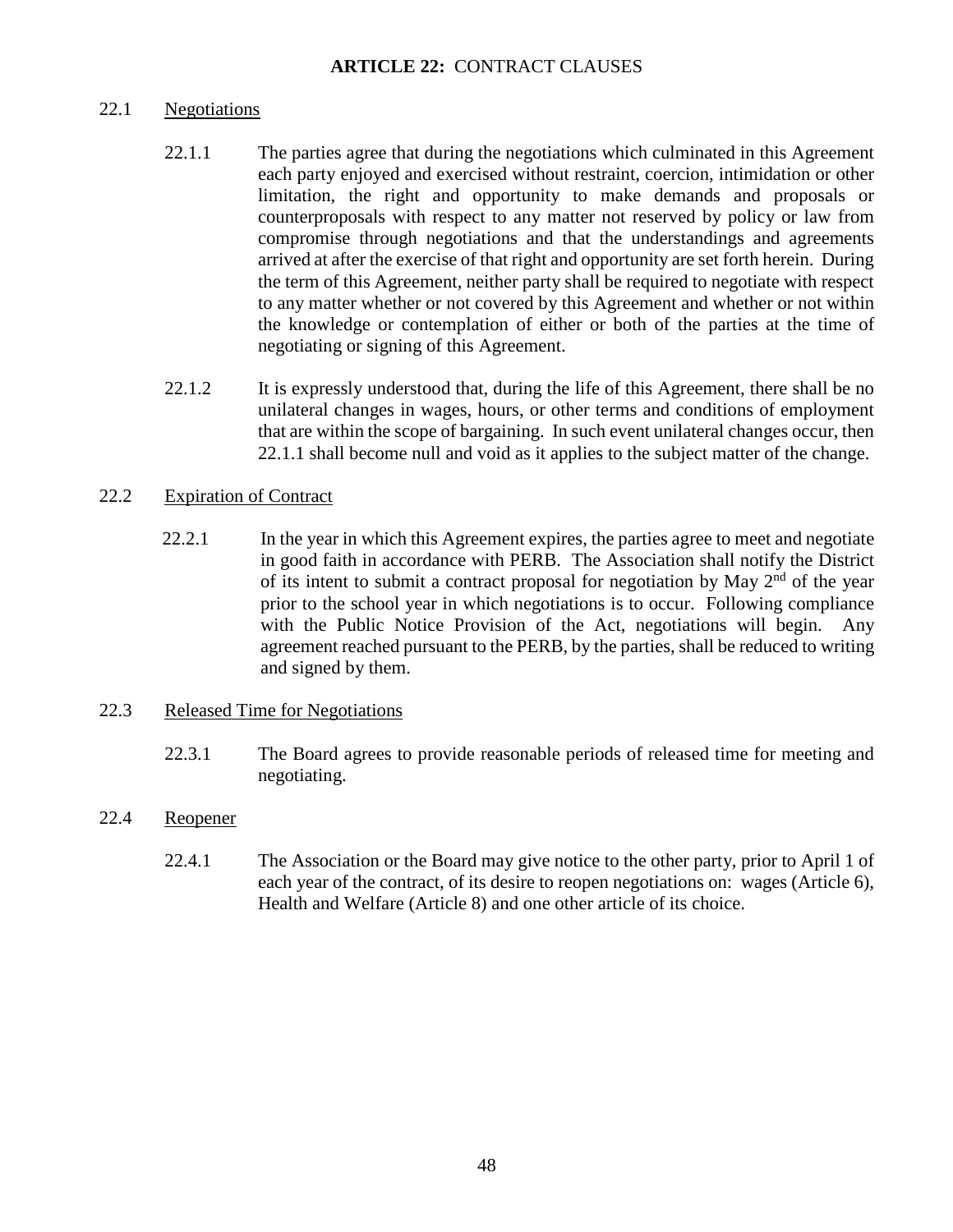## **ARTICLE 23:** MANAGEMENT RIGHTS AND RESPONSIBILITIES

#### 23.1 Statutory Rights

- 23.1.1 The Board on its own behalf and on behalf of the electors of the District, hereby retains and reserves unto itself, without limitations, all powers, rights, authority, duties, and responsibilities conferred upon and vested in it by the laws and the Constitution of the State of California, and of the United States, including, but without limiting the generality of the foregoing, the right:
	- 23.1.1.1 To the executive management organization and administrative control of the District and its properties and facilities, and the activities of its employees.
	- 23.1.1.2 To direct the work of its employees, determine the time and hours of operation and determine the kinds and levels of service to be provided and the methods and means of providing those services including entering into contracts with private vendors for services.
	- 23.1.1.3 To hire all employees, and subject to the provisions of the law, to determine their qualifications and the conditions for their continued employment, discipline, dismissal, or demotion; and promote, assign, and transfer all such employees.
	- 23.1.1.4 To establish educational policies, goals and objectives; to insure the rights and educational opportunities of students; to determine staffing patterns; to determine the number and kinds of personnel required in order to maintain the efficiency of district operation.
	- 23.1.1.5 To build, move or modify facilities; establish budget procedures and determine budgetary allocation; determine the methods of raising revenue; and take action on any matter in the event of an emergency.

## 23.2 Exercising Rights

23.2.1 The exercise of the foregoing powers, rights, authority, duties and responsibilities by the Board, the adoption of policies, rules, regulations and practices in furtherance thereof, and the use of judgement and discretion in connection therewith shall be limited only to the specific and express terms of this Agreement and then only to the extent such specific and express terms hereof are in conformance with the Constitution and laws of the State of California and the Constitution and laws of the United States.

# 23.3 Emergency Rights

23.3.1 The Board retains its rights to amend, modify or rescind policies and practices referred to in this Agreement in case of an emergency as defined in Government Code Section 54956.5. The exercise of the discretionary powers reserved to the District by this provision shall not be subject to review by an arbitrator nor subject to the grievance procedure.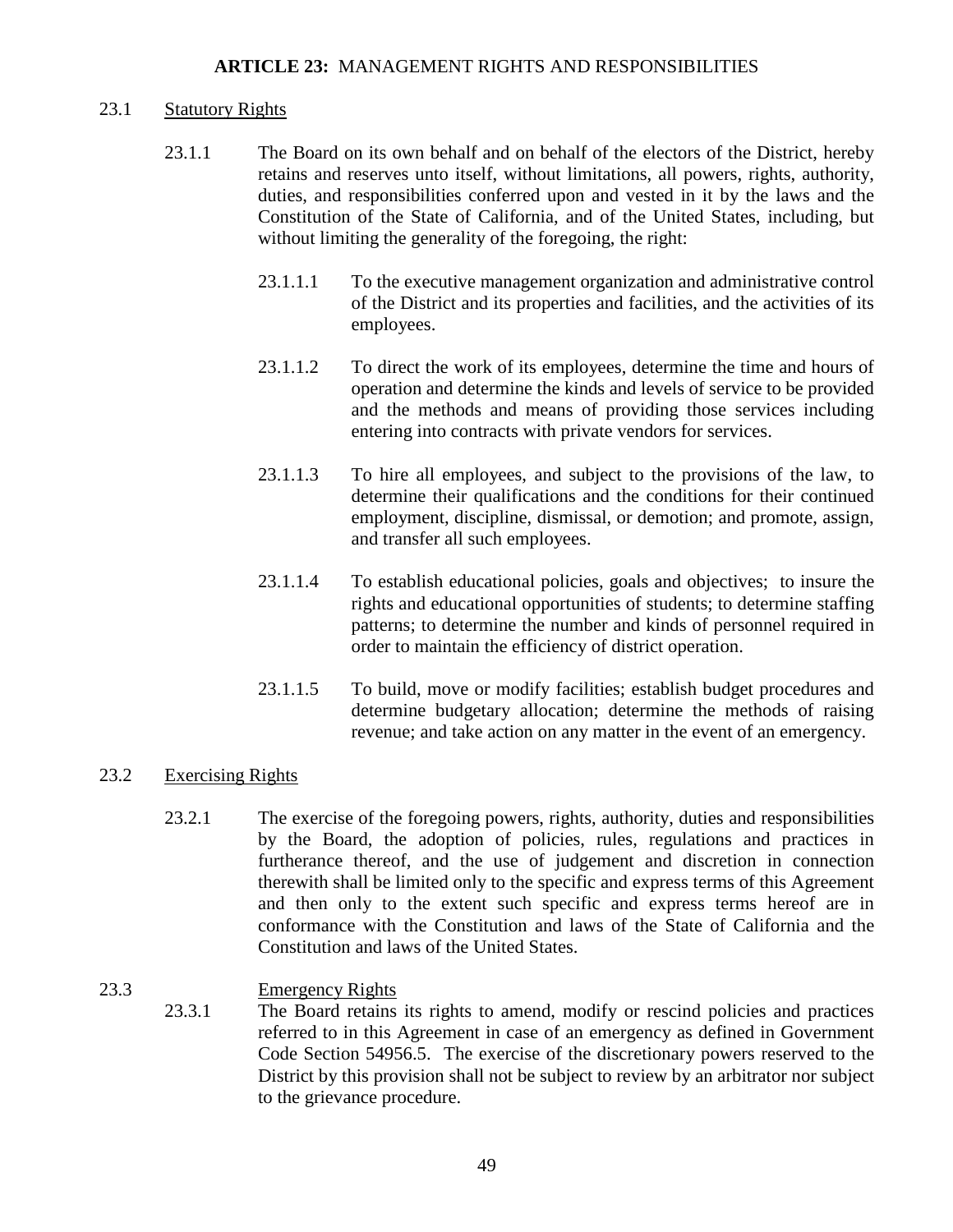# **ARTICLE 24**: CONCERTED ACTIVITIES

- 24.1 It is agreed and understood that there will be no strike, work stoppage, slowdown, or other concerted action or refusal or failure to fully and faithfully perform job functions and responsibilities, or other interference with the operations of the District by the California School Employees Association and its designated bargaining unit members of Liberty Union High School's Chapter 238 or by its officers, agents, or members during the term of this Agreement, including compliance with the request of other labor organizations to engage in such activity. Any picketing activities may not interfere with the work of any employee or with the operations of the District, and employees shall not engage in picketing during their work time.
- 24.2 The California School Employees Association and its designated bargaining unit members of Liberty Union High School's Chapter 238 recognizes the duty and obligation of its representative to comply with the provisions of this Agreement and to make every effort toward inducing all its members to do so.
- 24.3 It is agreed and understood that any bargaining unit member violating this Article may be subject to discipline up to and including termination by the District.
- 24.4 It is understood that in the event this Article is violated, the District shall be entitled to withdraw any rights, privileges or services provided for in this Agreement or in District policy from any bargaining unit member and/or Association.
- 24.5 It is agreed and understood that the District will not lock-out or otherwise prevent bargaining unit members from entering District property to perform their normal job functions for the duration of this Agreement. In the event the District violates this Section, the Association and/or its members shall be excused their obligations under Sections .1, .2, .3 and .4 of the Article.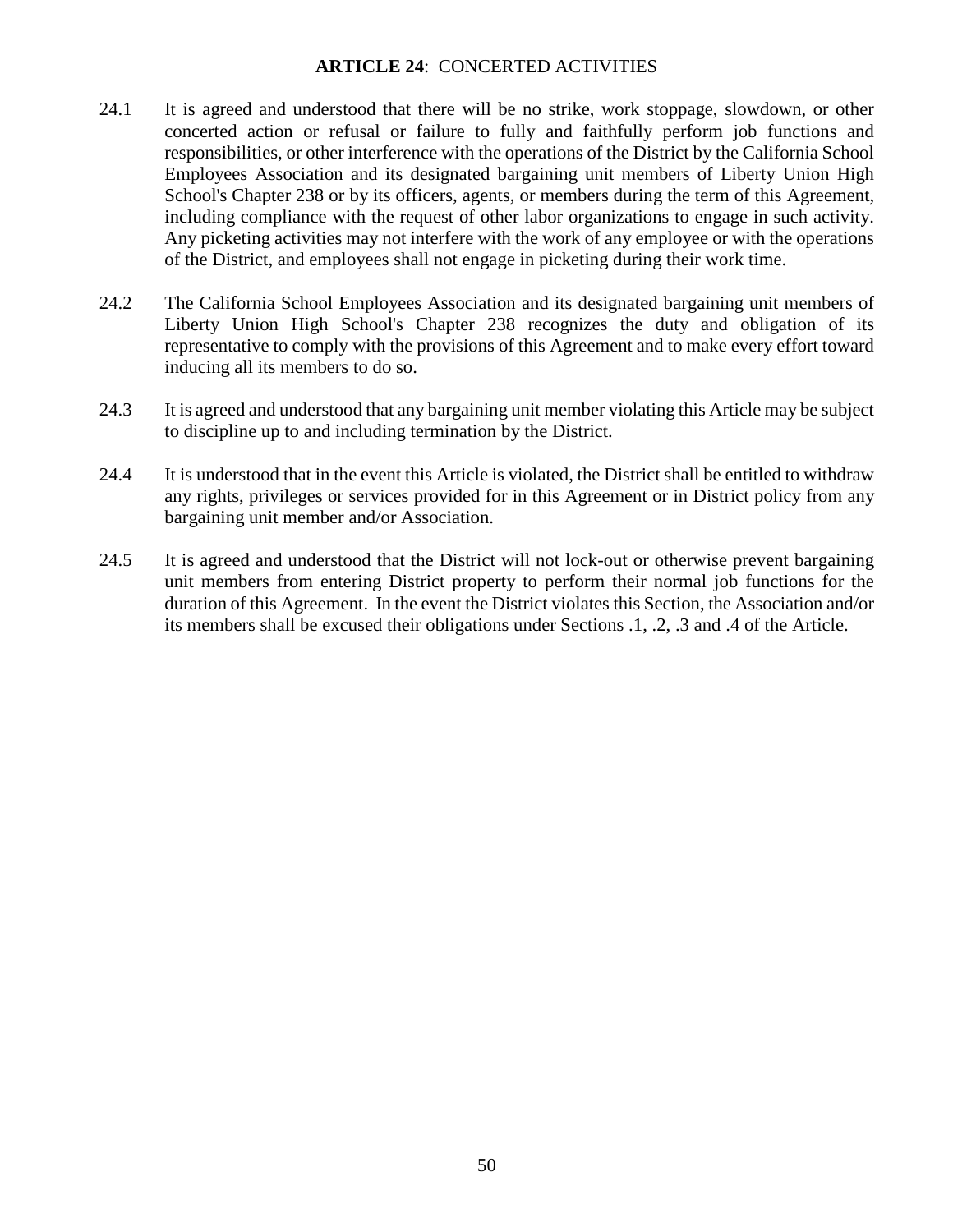## **ARTICLE 25:** NON-DISCRIMINATION

25.1 The Liberty Union High School District is committed to equal opportunity for all individuals in education. The District programs and activities shall be free from discrimination based on race, color, ancestry, national origin, ethnic group identification, age, religion, marital or parental status, physical or mental disability, sex, sexual orientation, gender, gender identity or expression, or genetic information, current military or military veteran status, the perception of one or more of such characteristics, or association with a person or group with one or more of these actual or perceived characteristics. Alleged violations of the Section shall be the subject to the arbitration provisions of Article 19.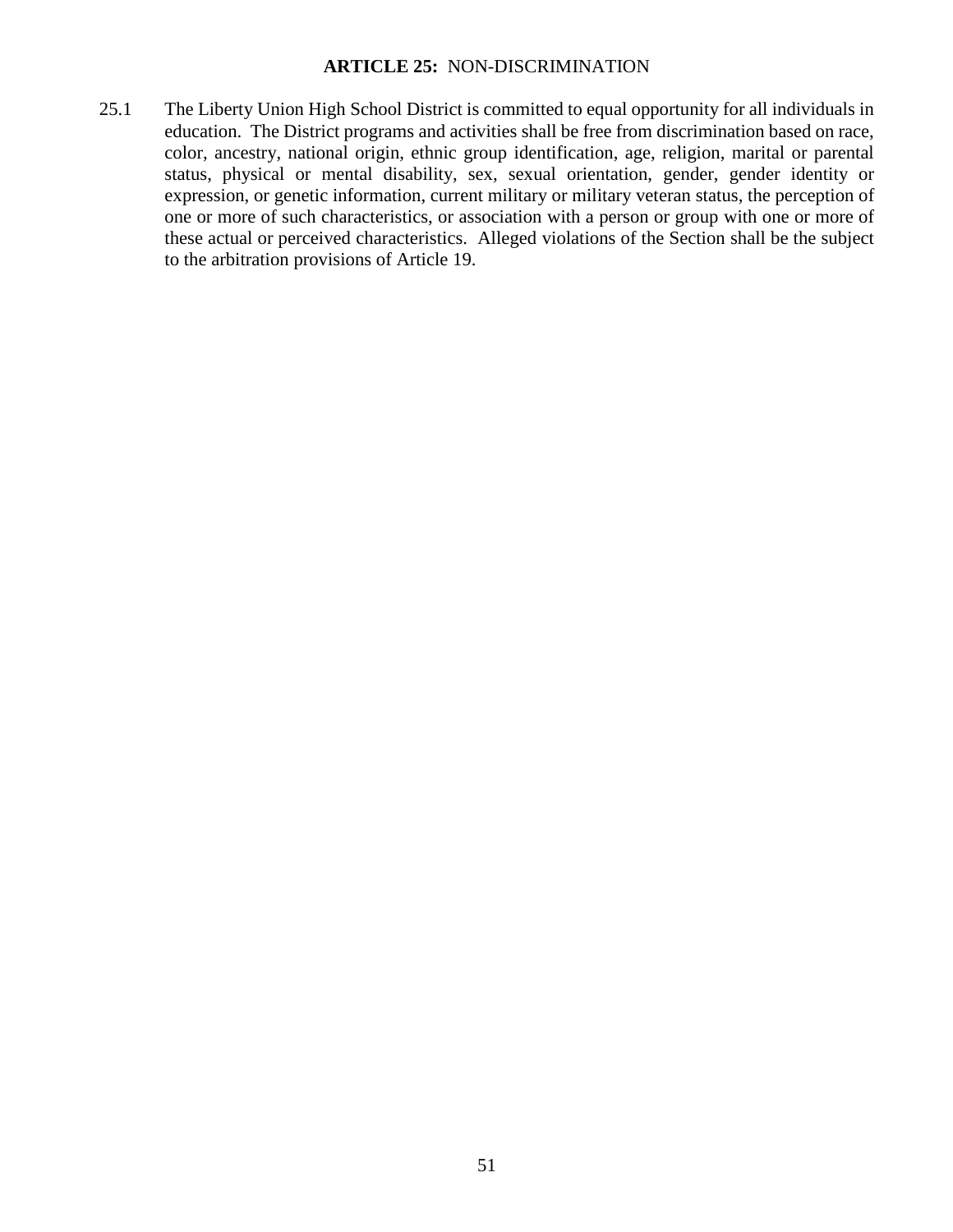# **ARTICLE 26:** LAYOFF, REEMPLOYMENT AND CONTRACTING OUT BARGAINING UNIT WORK

- 26 Seniority: Criteria for determining seniority will be based on date of hire. (This was previously stated in Article 3.8)
- 26.1 A layoff shall occur only for lack of work or lack of funds and shall be accomplished according to Education Code requirements.
- 26.2 The District will notify the Association twenty-five (25) days before a layoff occurs. Upon request, the District will meet and negotiate with the Association regarding any impact that a layoff pursuant to the Education Code may have upon mandatory subjects of meeting and negotiation. Specifically excluded from this requirement shall be the decision itself to layoff and any of the procedural or substantive requirements set forth in the Education and Government Codes.
- 26.3 In accordance with Educational Code, an employee subject to layoff shall be laid off in reverse order of seniority (employees possessing least seniority within the affected classification shall be laid off first). When there is more than one employee with the same date of hire, seniority of those employees shall be determined by the Personnel Department by order of offer and acceptance of employment. Reemployment shall be first offered to the employee possessing the greater seniority.
- 26.4 A unit member may elect layoff in lieu of a reduction of hours and shall be placed on the appropriate reemployment list.
- 26.5 In appropriate situations, a unit member may take a voluntary demotion or reduction in hours in lieu of layoff. Such reduction in hours shall be done according to Education Code requirements.
- 26.6 Reemployment rights shall be provided according to the Education Code.
- 26.7 A unit member may elect retirement in lieu of layoff. Such retirement shall be accomplished according to the Education Code.
- 26.8 The District shall maintain a classified Order of Employment indicating each bargaining unit member's length of service in the District. Upon request, the Association shall be given a copy of the Order of Employment.
- 26.9 Before executing a contract for services which have been routinely performed by members of the Bargaining Unit and which will result in a layoff, reduction of assigned hours, transfer or reassignment of unit members, the District shall provide the Association with at least twentyfive (25) days notice and an opportunity to negotiate the effects of the proposed contract for services on the mandatory subjects of bargaining. Upon request, the District agrees to discuss its action under this Article with CSEA, at the earliest convenient opportunity.

An employee who is placed in lay-off status as result of statutorily allowed contracting out duties formerly within the employee's assignment shall be granted one month of District funded Health and Welfare premiums for every year of employment provided by the affected employee when the employee has served a minimum of seven (7) years in District employment. It is incumbent of the employee to request said benefit, and the employee must attest that he/she doesn't have the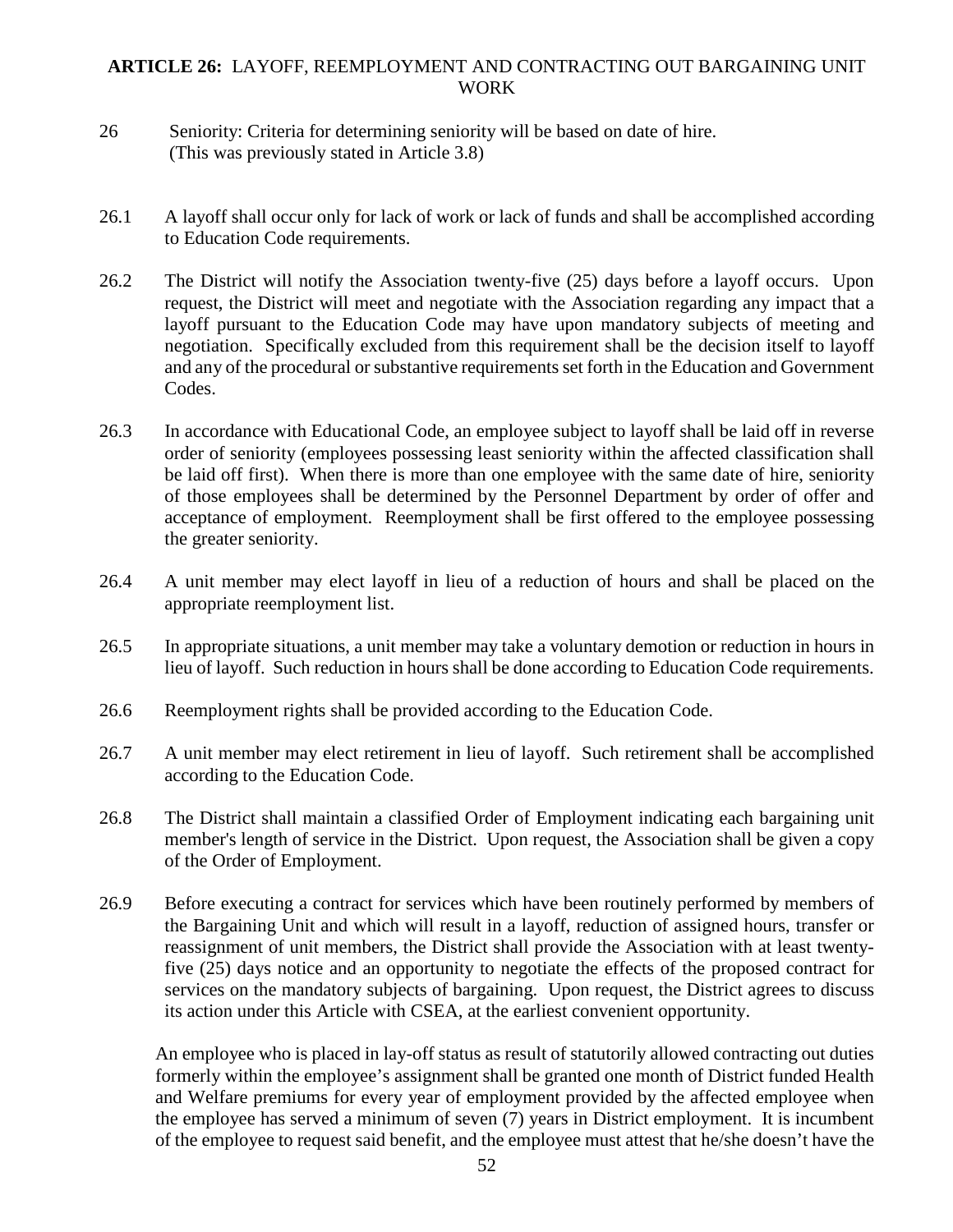medical benefits provided by any other source, or has declined the provision of said benefits in exchange for other financial considerations. District funding shall not exceed three-thousand (\$3,000) dollars.

An employee who accepts the District-funded benefit listed above while receiving same or similar benefits from another source, or who willfully makes application for benefit receipt for fraudulent purposes will be subject to reimbursing the District for all costs, and may be subject to prosecution.

26.10 Any employee on the reemployment list shall, in order of seniority, be offered work as a substitute in any position for which they qualify whenever a substitute is required. The rate of pay shall be not less than the substitute pay rate.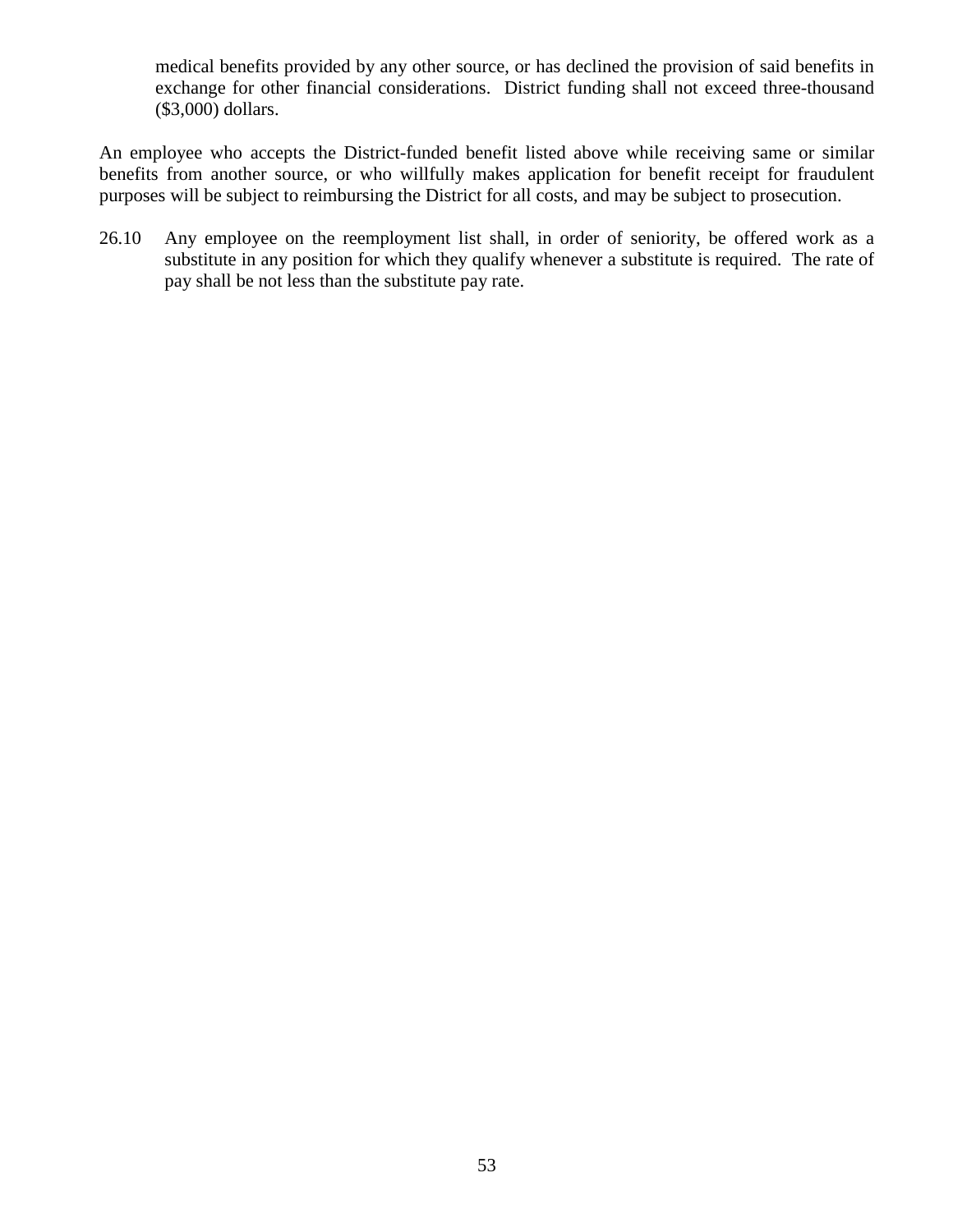# 27.1 Length of Agreement

27.1.1 Upon ratification of the Parties, Liberty Union High School District (District) and California School Employees Association (CSEA), Chapter 238 (Association) this agreement shall become effective July 1, 2020 and shall continue in full force until the latter of June 30, 2023 or such time that the Parties have ratified a Successor Agreement.

> The parties agree that in addition to wages and benefits, each will be allowed to bring forth one reopener for negotiation purposes during the 2021-2022 and 2022- 2023 school years.

> Notwithstanding the above and other provisions in this Agreement, the District or the Association may request at any time to meet and negotiate items that are within the scope of bargaining that become necessary as a result of changes in law.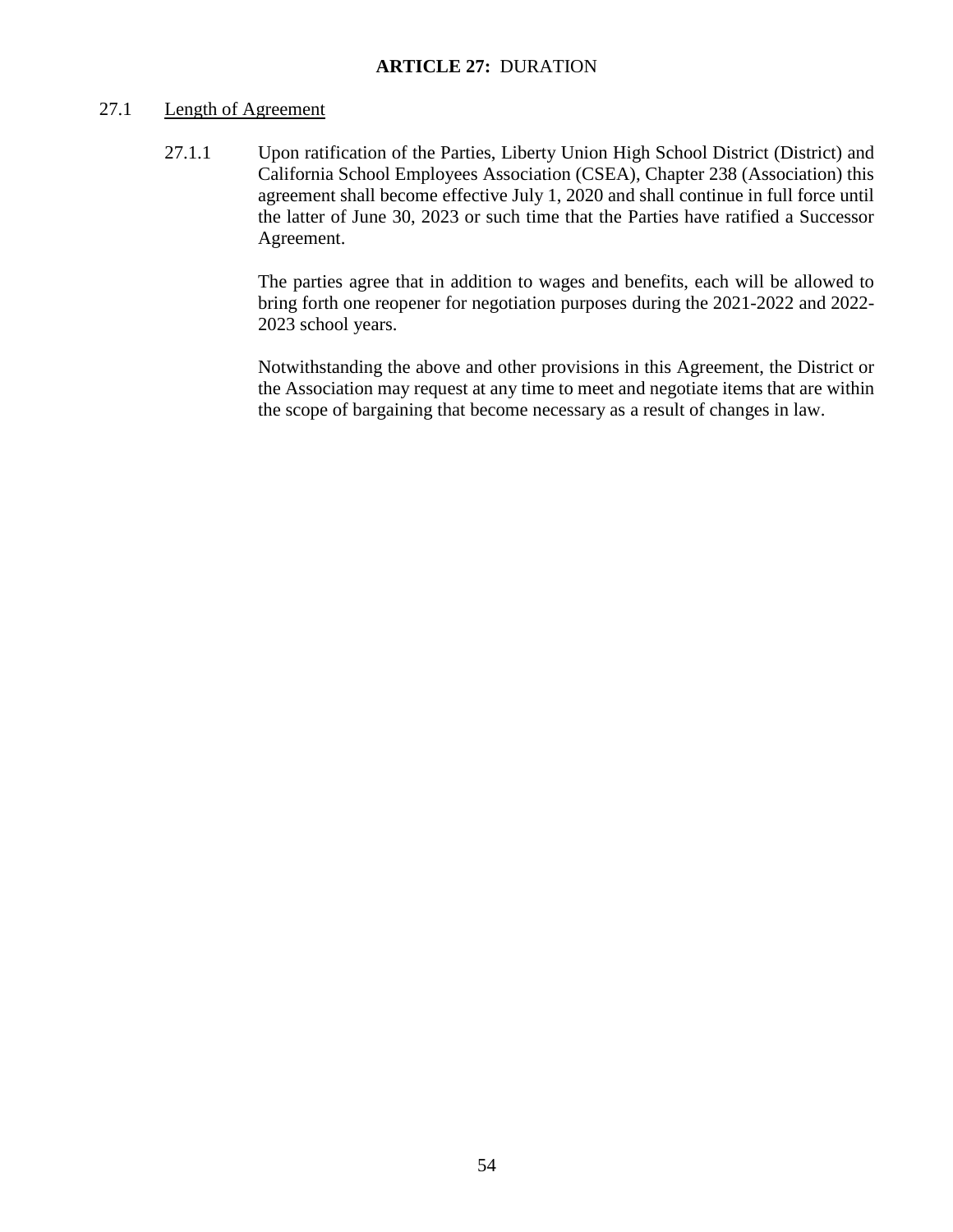## 28.1 Substitute Provision:

After a custodial/maintenance, cafeteria or clerical worker has been absent for three (3) consecutive work days during the school term, the District agrees to hire a substitute for that individual provided a qualified one is available and the finances of the District permit. This does not prevent the District from providing substitutes during the first three days of absence. If no substitute is provided, every attempt will be made to establish a workload for remaining employees which is not unreasonable.

# 28.2 Workload Committee

A committee comprising two district employees and two bargaining unit members shall be formed to review the workload and work distribution imposed on members of the bargaining unit. The committee shall recommend changes in hours and/or practices and said recommendations shall go to the Board.

# 28.3 Temporary Vacancy

Whenever a temporary vacancy occurs, the District shall apply the criteria set forth in Section 18.3 in filling the position.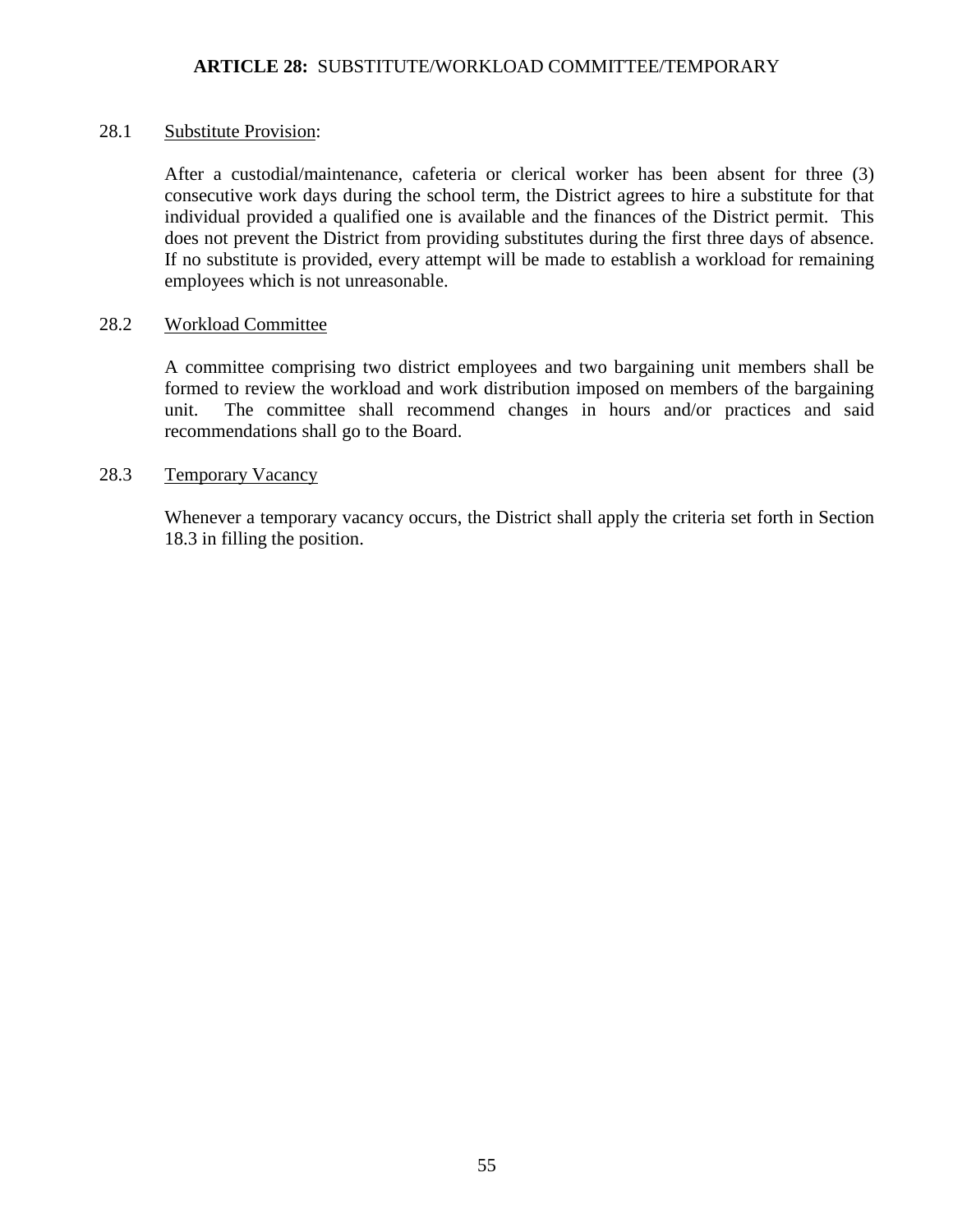## **ARTICLE 29:** DISCIPLINARY ACTION

- 29.1 Disciplinary Procedure: Discipline shall be imposed on permanent employees of the bargaining unit only for cause.
	- 29.1.1 The District shall not initiate any disciplinary action for any cause alleged to have arisen prior to the employee becoming permanent nor for any cause alleged to have arisen more than two (2) years preceding the date that the District files the notice of disciplinary action unless such cause was concealed or not disclosed by such employee when it could be reasonably assumed that the employee should have disclosed the facts to the District.
	- 29.1.2 The penalty proposed shall not be implemented until the employee has exhausted his/her rights under this Article.
	- 29.1.3 An employee may be suspended from duties without loss of pay.
	- 29.1.4 An employee may be suspended immediately if charged with the commission of a sex or narcotic offense as defined in Section 45304 of the Education Code. However, if the employee is found guilty or pleads guilty or nolo contendere to a sex or narcotics offense, he/she shall be obligated to repay the District for the salary paid to him/her during the period of his/her suspension.
	- 29.1.5 District vehicles may not be used for personal reasons unless authorized by the immediate supervisor. Unauthorized use of a District vehicle will result in disciplinary action which may include dismissal.

## 29.2 Procedures of the District

- 29.2.1 Actions to Dismiss, Suspend or Demote: In any action to dismiss, suspend, or demote a permanent classified employee, the superintendent or his/her designee shall meet with the employee and present him/her with a Notice of Proposed Disciplinary Action which shall include the following:
	- 29.2.1.1 The disciplinary action proposed.
	- 29.2.1.2 A statement of the reason(s) for the proposed disciplinary action.
	- 29.2.1.3 A copy of the specific charges and material on which the proposed action is based.
	- 29.2.1.4 If it is claimed that an employee has violated a regulation of the Governing Board, a copy of such regulation.
	- 29.2.1.5 A statement of the employee's right to a hearing on the charges and the time within which such hearing may be requested.
	- 29.2.1.6 The signing and filing of the form which constitutes a denial of all charges and a demand for a hearing.
- 29.2.2 At said meeting the employee shall be given the right to respond to the charges,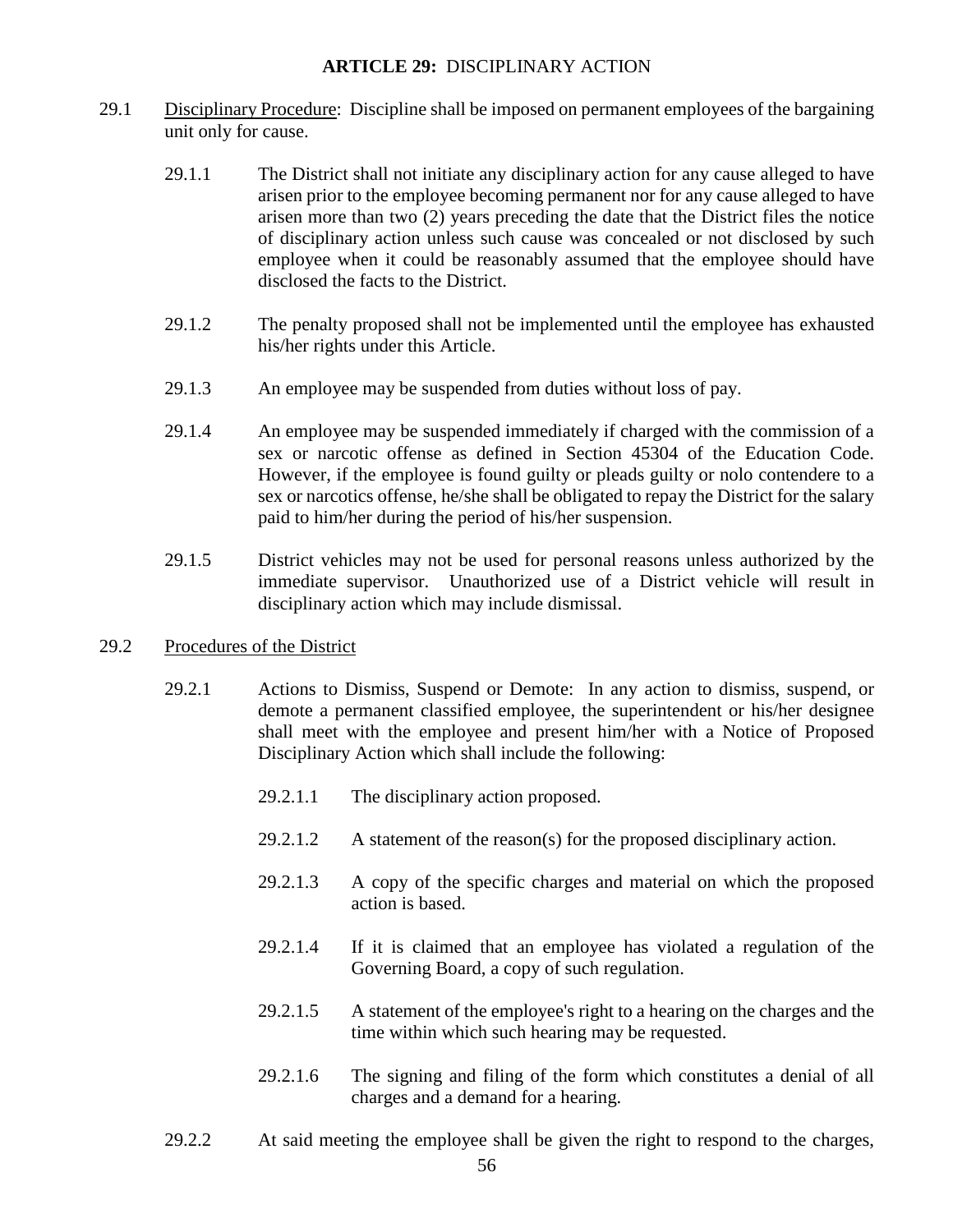reasons and proposed disciplinary action, and shall have the right to be represented. At the time the employee is advised of the meeting, he/she shall be advised of the nature of the meeting, and the meeting shall be scheduled at a time that enables the employee's representative to be present within 72 hours of the time the employee is notified of the meeting.

- 29.2.3 The employee may request a hearing on the charges contained in the Notice of Proposed Disciplinary Action by mailing or delivering the form supplied for that purpose on or before the seventh (7th) day after receipt thereof.
- 29.2.4 In the absence of a request for a hearing, the Governing Board shall act upon the Notice of Proposed Disciplinary action after the time for the request for a hearing has expired.

# 29.3 Other Disciplinary Actions

- 29.3.1 In disciplinary actions other than oral warnings and written reprimands, the District shall give notice of such discipline in writing to the employee before placing documentation in his/her personnel file. The employee shall have the right to appeal the disciplinary action to the superintendent within five (5) working days of its receipt. If the employee is dissatisfied with the superintendent's response, he/she may request a hearing pursuant to section 29.5 within five (5) days after receipt of the superintendent's response.
- 29.4 In handling disciplinary matters, it is intended that progressive steps be utilized unless the incident giving rise to the discipline is of such a nature that more severe action is appropriate. The discipline shall be commensurate with the offense and the employee's past record. Progressive steps may be as follows:
	- 29.4.1 Verbal reprimand.
	- 29.4.2 Written warning, with a copy to the employee's personnel file. Such warning shall state the reasons underlying any intention the supervisor may have for recommending disciplinary action.
	- 29.4.3 Suspension without loss of pay.
	- 29.4.4 Suspension with loss of pay after Board action.
	- 29.4.5 Dismissal.
- 29.5 Classified Employee Disciplinary Hearing Procedure: The procedure set forth below will govern the conduct of the hearing which will be granted at the request of a permanent classified employee who has received a Notice of Proposed Disciplinary Action as set forth in 29.2.1 or written notice of discipline as set forth in 29.3.1 above. Where this procedure is silent, or good cause is shown, the person(s) conducting the hearing may apply other rules of adjudication. The hearing shall be before the Governing Board or, at the Board's discretion, before a Hearing Officer.
	- 29.5.1 Upon receipt of request for hearing, the District shall hold a hearing within thirty (30) days, which time may be extended by mutual agreement.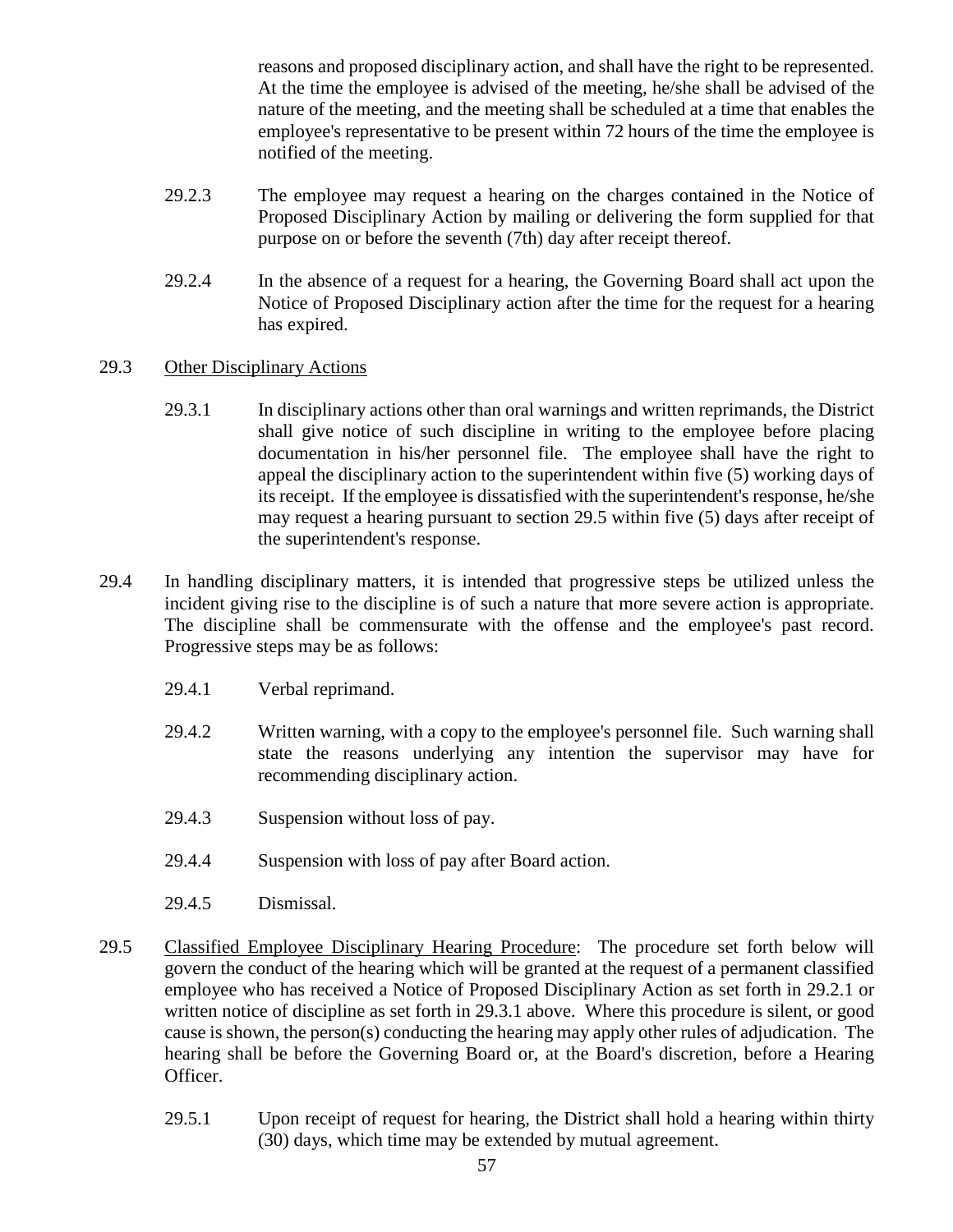- 29.5.2 The hearing shall be a closed hearing unless the employee makes a written request for a public hearing at least three (3) days prior to the hearing date.
- 29.5.3 The employee and the District may require the presence of such persons and the production of such documents not otherwise privileged, at the hearing, as are subject to the District's control, subject to the superintendent's orders in case of dispute. Employees called as witnesses during their regular work period will be provided release time without loss of pay.
- 29.5.4 The employee and the District may be represented, may call witnesses, may introduce evidence, may testify, and may question adverse witnesses.
- 29.5.5 Technical rules of evidence shall not apply. Relevant noncumulative evidence may be admitted if it is the kind of evidence upon which reasonable persons are accustomed to rely in the conduct of serious affairs.
- 29.5.6 The burden of proof will be on the charging party.
- 29.5.7 The hearing will be recorded by the District
- 29.5.8 The District shall bear the costs of the Hearing Officer and/or the Reporter.
- 29.5.9 If the matter is heard by a Hearing Officer, the Hearing Officer shall issue a written decision with copies to the employee, the Association, and the District. The Governing Board shall consider the recommendation at a meeting held within thirty (30) days of the receipt of the decision, and shall issue the decision within ten (10) days thereafter.
- $29.5.10$  If the matter is heard by the Board, it shall issue a decision within ten  $(10)$  days of the close of the hearing, and notify the Employee, the Association and the District of the decision.
- 29.5.11 The decision of the Board and its determination of the sufficiency of the cause shall be final and binding.
- 29.5.12 A disciplinary appeal may be settled at any time. The terms of the settlement shall be reduced to writing. An employee offered such a settlement shall be granted reasonable opportunity to have his/her CSEA Representative review the proposed settlement before approving the settlement in writing.
- 29.6 Notwithstanding the above procedure the District may release a probationary employee for failure to satisfactorily complete probation, except that an employee who has attained permanence in another classification shall, if he/she is to be released from probation for other than disciplinary reasons, be automatically returned to the previously held classification.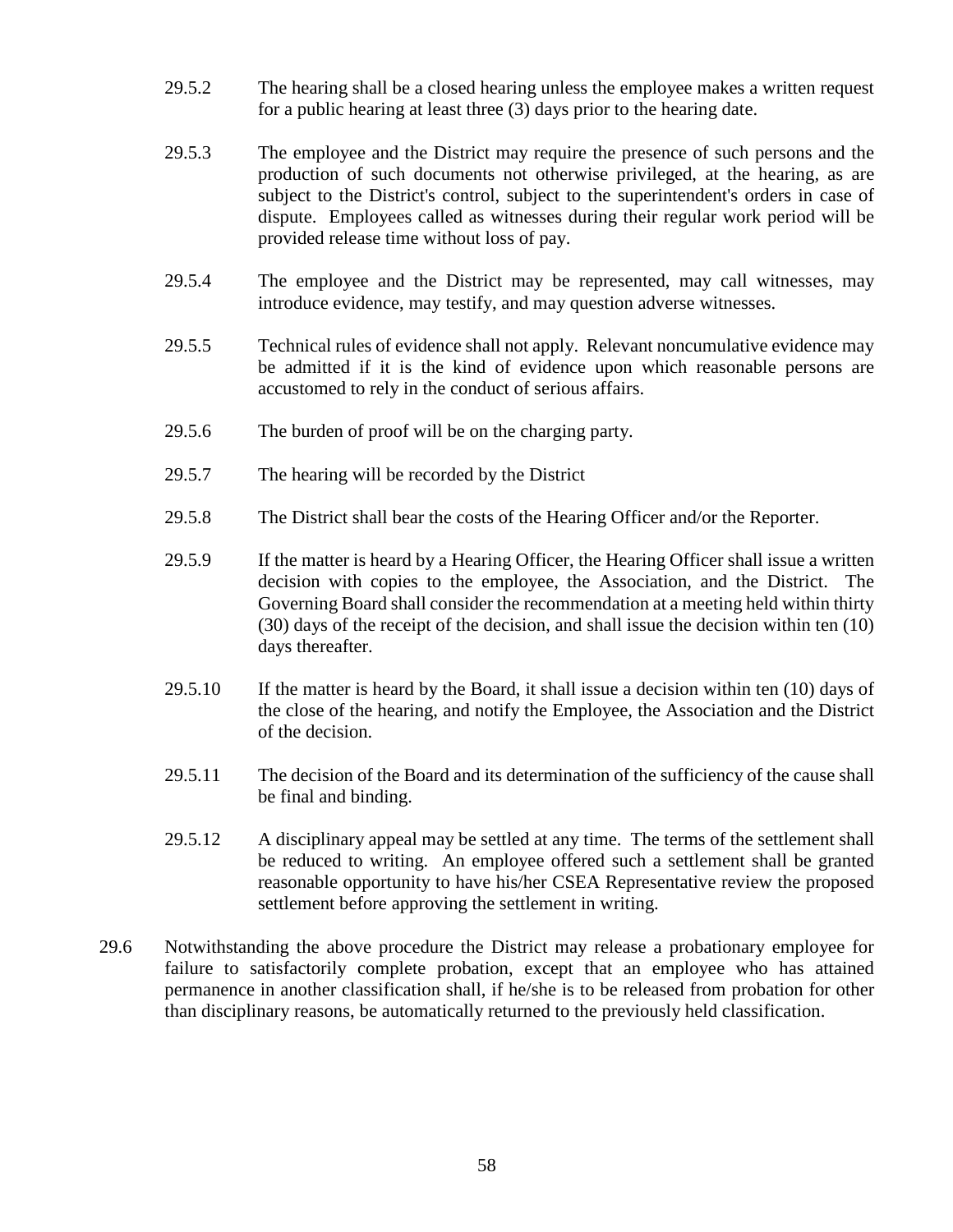## 29.7 Drug and Alcohol Testing

- 29.7.1 Employment Rights: The employer shall not question a driver concerning the use of alcohol or controlled substances without first informing the driver of the right to have a union representative present throughout the questioning. If the driver then requests union representation, no such questioning shall occur in the absence of the union representative. This does not prevent the employer from requiring an employee to go to a collection site to take an appropriate test. The employer shall not use any information obtained in violation of this paragraph in any action against the driver.
- 29.7.2 Leaves: If a substance abuse professional determines that a rehabilitation program is needed under the provision of Administrative Regulation 4112.42/4312.42, employees may utilize paid sick leave or compensatory time for a maximum of ten days of a required thirty day treatment program. This leave is available only one time per employee for a first confirmed positive test.
- 29.7.3 Drug and Alcohol Testing: The employer reserves the right to impose any appropriate disciplinary action, up to and including termination, should an employee subject to the provisions of AR 4112.42/4312.42:
	- a. Refuse to submit to a test or submit test results to the personnel office required by AR 4112.42/4312.42
	- b. Test positive during the initial probation period
	- c. Fail to complete a first time rehabilitation program recommended by the substance abuse professional; or if none is recommended a return to duty test; or
	- d. Test positive again for alcohol or again for controlled substances within sixty (60) months after return to duty following completion of rehabilitation
	- e. Test positive under post accident testing
	- f. Test positive on reasonable suspicion testing

First time offenders resulting from random testing shall be placed on three (3) day unpaid suspension.

Employees who test positive under the provisions of AR 4112.42/4312.42 will be relieved of duty under the conditions set forth in this Section. During such time, the employee will not receive his/her normal compensation until the employee meets the requirements of the provisions of AR 4112.42/4312.42 and returns to duty unless the employee opts to apply such leave or compensatory time for up to ten (10) days to cover the necessary period of absence. A confirmed positive test is defined as an alcohol concentration equal to or greater than 0.04 and/or a verified positive controlled substance result.

Permanent employees who voluntarily come forward and request assistance for a drug or alcohol related problem will not be disciplined per this section. They may utilize this option one time only.

Provisions of 29.1 do not apply to discipline for positive test results for drug or alcohol use under AR 4112.42/4312.42.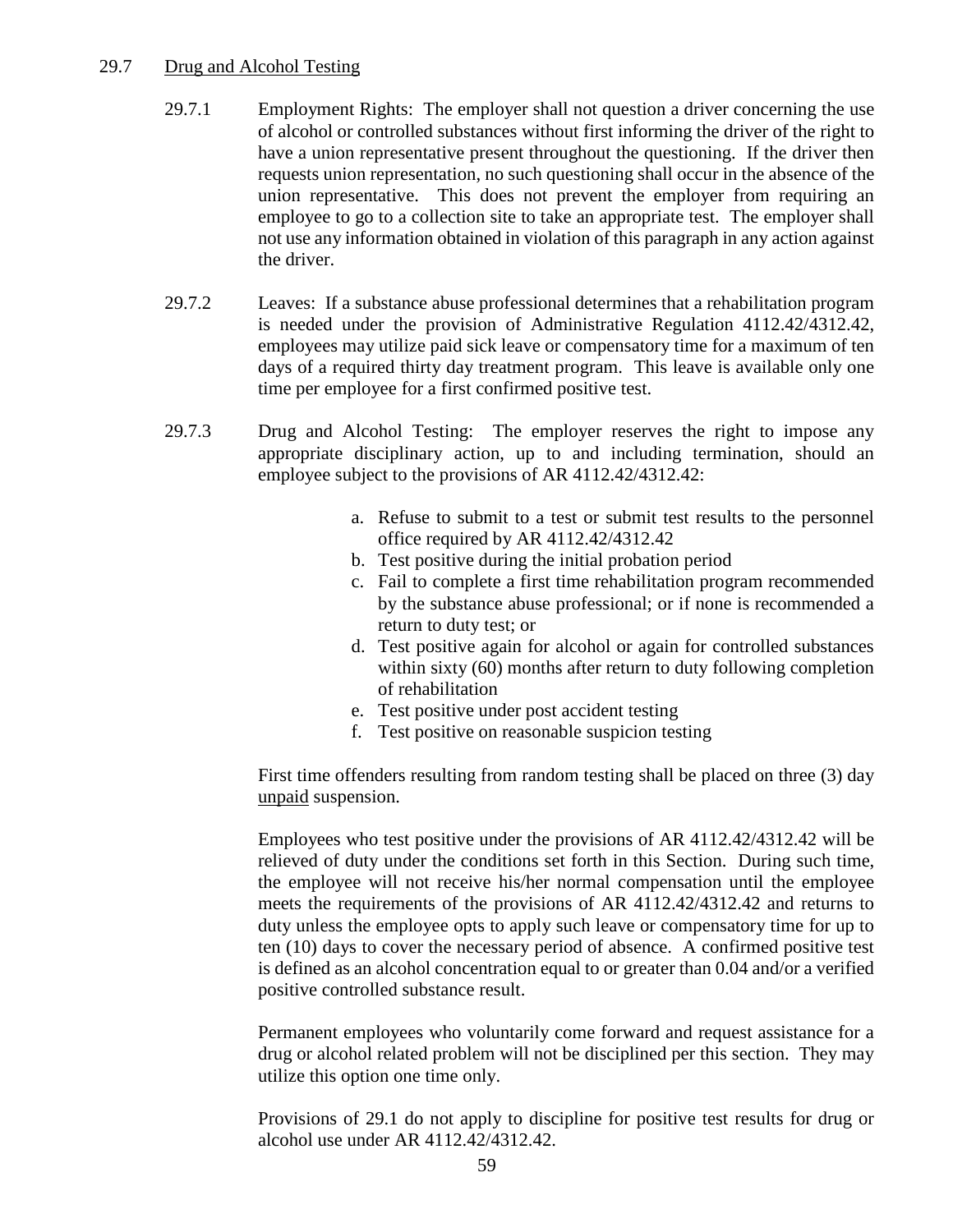#### **ARTICLE 30:** PERFORMANCE EVALUATION PROCESS

- 30.1 Purpose The Classified Performance Evaluation Process primary focus is to maximize the personal development of all Liberty Union High School District employees whereby employees develop to their fullest potential and gain a clear understanding of their responsibilities/expectations as related to their job category. The Classified Performance Evaluation Process shall have the following tenets:
	- $\Box$  To assist employees with their development as a successful member of the district's classified staff;
	- $\Box$  To objectively assess the performance of employees, consistent with the employee's job description and evaluative criteria;
	- $\Box$  To recognize and commend outstanding performance by classified employees;
	- $\Box$  To notify employees of unsatisfactory performance;
	- $\Box$  To provide a systematic approach for employees to correct performance deficiencies.

## 30.2 Procedures

30.2.1 Probationary employees:

Every new, regular classified employee shall receive a written evaluation by the end of the first 50 days of employment. They shall receive a second written evaluation by the end of the first 100 days of employment. The probation period will consist of one hundred and thirty days (130) of employment in paid service. Paid service refers to the employee's work year calendar. Upon completion of probation, the evaluation process and goals will be set to follow the regular evaluation cycle. If the probation period ends after December 1, the new evaluation cycle will begin in the next fiscal year. In specific cases, the probationary period may be extended up to an additional six months with a written explanation of the supervisor.

Permanent employees:

 Permanent employees who have accepted a new position (in a new classification) will enter into a six month "trial period." By the end of the first three (3) months of the trial period, the employee will receive a written evaluation. Upon successful completion of the trial period, the evaluation process and goals will be set to follow the regular evaluation cycle. If the probation period ends after December 1, the new evaluation cycle will begin in the next fiscal year. If the permanent employee does not successfully complete the trial period, the employee will return to the previous position in which permanent status was earned.

30.2.2 On an annual basis, by the end of August, each classified employee will meet with the supervisor to discuss the evaluation process.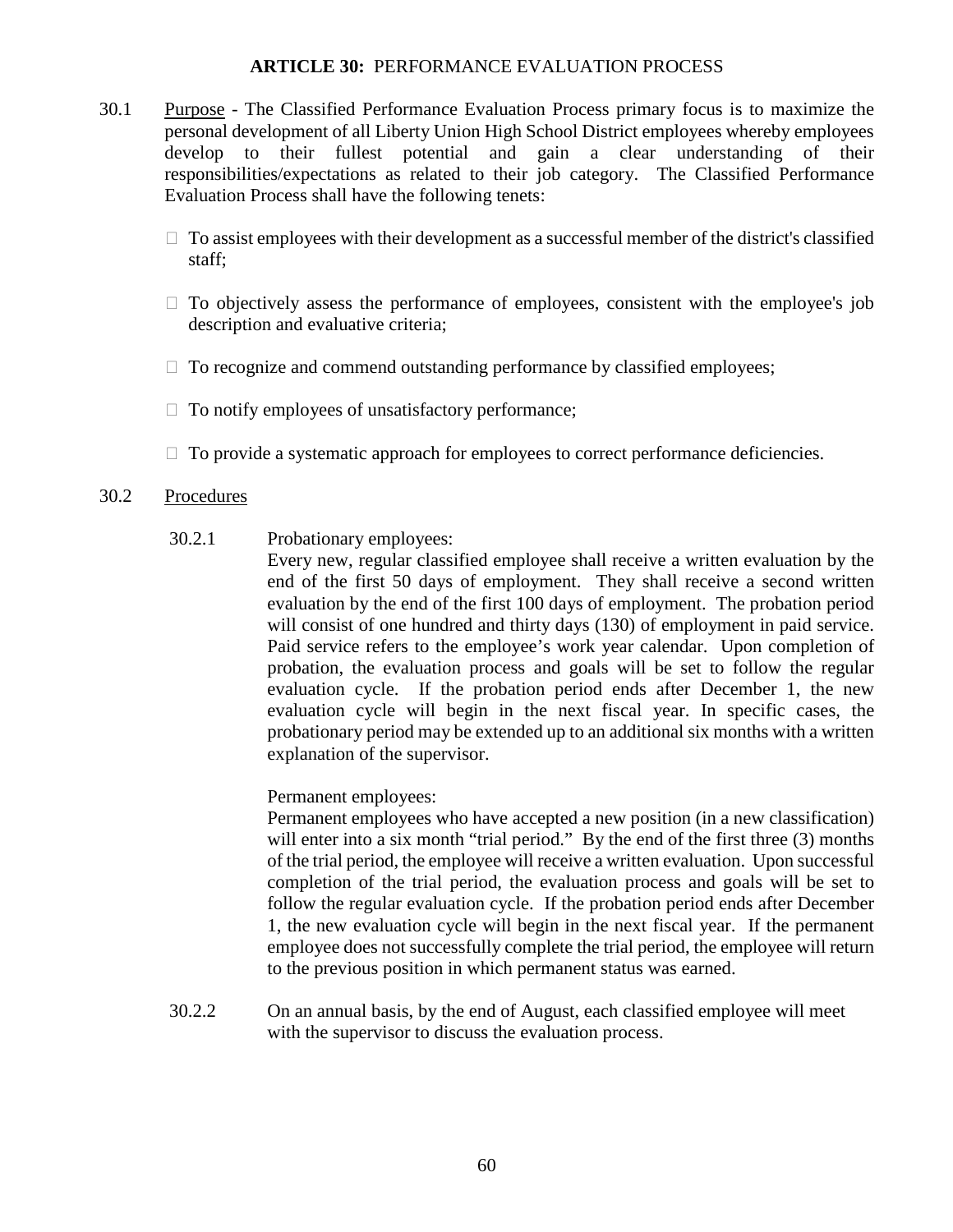30.2.2.1 Employees who received unsatisfactory or needs improvement ratings on the previous year's final evaluation will be required to identify a minimum of one goal as the major goal for the year. The goal(s) will be selected from the evaluative criteria listed on the Evaluative Report and will address an area where a deficiency was reported. The goal(s) will be mutually agreed to by the employee and the evaluator.

Upon request from the employee, the District will make every effort to provide appropriate training or workshops in order to promote the employee's progress towards his/her goal without loss of compensation or expense to the employee.

- 30.2.2.2 Employees who received satisfactory ratings on the previous year's final evaluation will mutually identify areas of potential professional growth and any changes or unique activities for the year that might affect the employees work.
- 30.2.3 Permanent classified employees shall receive a written evaluation annually within an evaluation cycle from July 1st to June 30th. At the annual evaluation conference, Performance Standards performance will be reviewed and included in the evaluation.
- 30.2.4 Every regular classified employee, whether permanent or probationary, may be evaluated more frequently, prior to the final evaluation, when there is reasonable cause. For the purposes of this Article, reasonable cause is defined to mean both positive commendations and needs for improvement/unsatisfactory performance. A conference shall be held, and the employee shall be notified as to the purpose of the conference.
- 30.2.5 The classified employee shall receive the final copy of the evaluation(s) and be allowed to attach a written statement to the evaluation. The employee's signature on the evaluation report denotes the employee's receipt and awareness of the contents of the evaluation; it does not necessarily mean the employee agrees with the evaluation. Should an employee refuse to sign the evaluation report, the evaluator will note the fact on all copies of the report. The employee has ten (10) working days from the date the final evaluation is received by the employee to submit a written response.
- 30.2.6 The evaluator shall set an evaluation conference during the employee's normal work day with at least a two work-days advance notice. (Bus drivers' evaluations will be scheduled at the end of their normal routes and time compensated at their regular rate of pay.) A draft evaluation report will be used during the evaluation conference. By the conclusion of the conference, the final performance ratings and summary should be completed and discussed with the employee. The Final Evaluation Report should be signed in pen/ink and submitted to the Personnel Office prior to the deadline specified in these procedures. Upon completion of the Final Evaluation Report, the employee shall receive a copy. In the event the evaluation is not completed in a timely manner, by June  $30<sup>th</sup>$ , the rating will be considered satisfactory.
- 30.2.7 Classified employees rated as needs improvement or unsatisfactory will be given written reasons for such evaluation ratings. Any performance area which would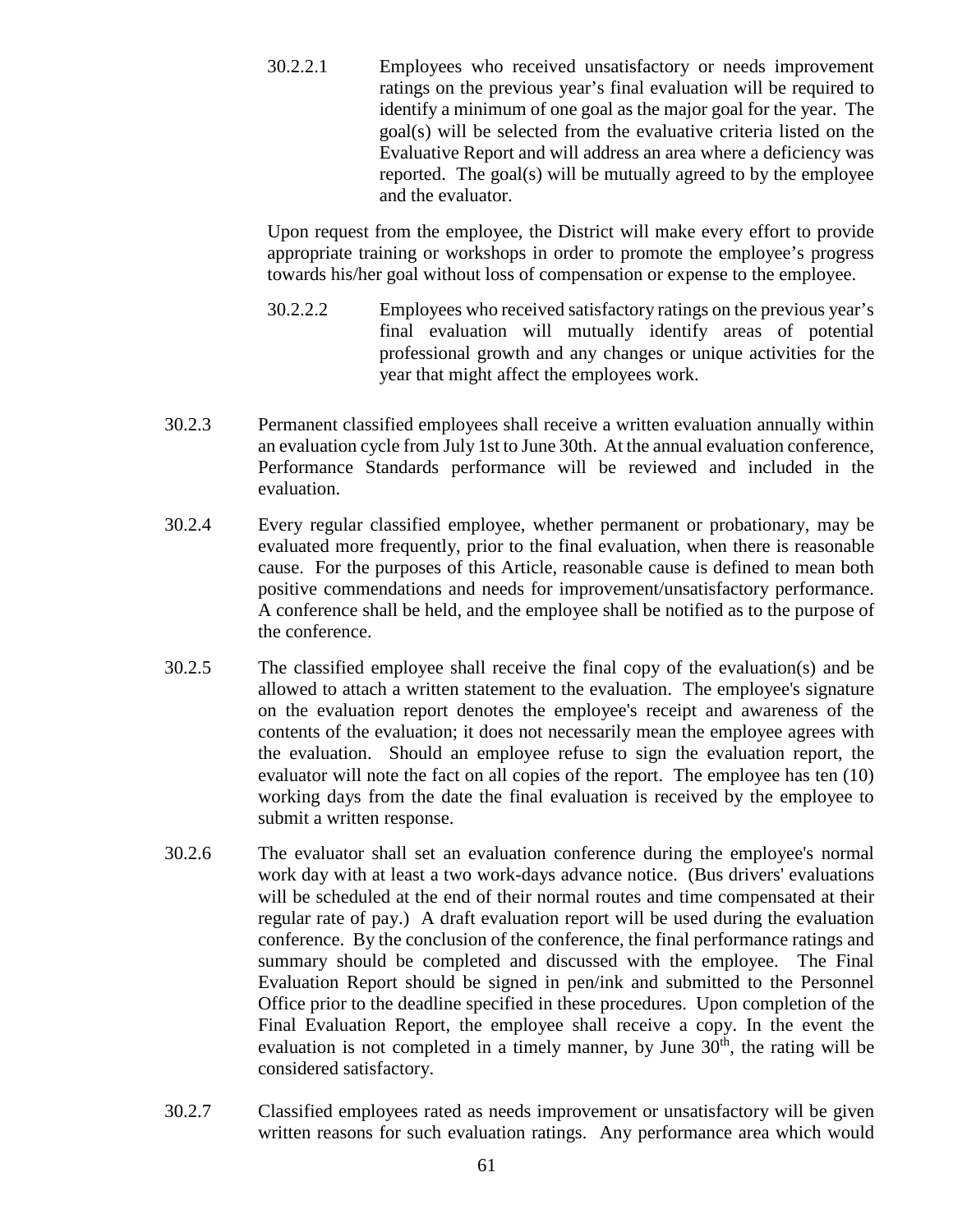receive a needs improvement or unsatisfactory rating should have been brought to the attention of the employee prior to the final evaluation conference. An employee's improvement plan will be mutually developed, by the evaluator and the employee, to assist any employee receiving a needs improvement or unsatisfactory rating in any category. The plan will be written and include specific activities/tasks which the employee needs to accomplish to improve the unsatisfactory rating. An overall performance rating of unsatisfactory shall be brought to the attention of the employee prior to the final evaluation.

#### 30.3 Definitions

- 30.3.1 Exceeds standards is actual performance beyond that required for the position. It should be used for the employee who is exceptional, definitely superior or extraordinary.
- 30.3.2 Meets standards is the performance expected of a fully qualified employee. It means the person is thoroughly satisfactory and is meeting all standards required for the position.
- 30.3.3 Needs improvement level of performance that is less than expected of a fully competent employee. It means improvement is necessary. This rating should be thoroughly discussed with the employee to set specific objectives and procedures for improvement.
- 30.3.4 Unsatisfactory performance is definitely below the standards required for the position. It is inadequate or undesirable performance. Evaluation at this level, along with evaluation at the needs improvement level, must include specific recommendations for improvements and provisions for assisting the employee to achieve performance standards.
- 30.4 Complaints made by parents or guardians of students or members of the public shall not be utilized in an employee's evaluation unless the complaint has been processed through the district's review procedure and been substantiated. It is not mandatory that a substantiated complaint be utilized in the employee's evaluation.

#### 30.5 Personnel Files

30.5.1 Contents and Inspection: Materials in personnel files of employees which may serve as a basis for affecting the status of their employment are to be made available for the inspection of the person involved in the presence of a district representative.

> Such material to be made available is not to include ratings, reports or records which were obtained prior to the employment of the person involved, were prepared by identifiable examination committee members or were obtained in connection with a promotional examination.

- 30.5.2 Any item placed in the file shall be clearly identifiable as to its source or originator and its date of receipt.
- 30.5.3 Information of derogatory nature, except material mentioned in the second paragraph of this section, shall not be entered or filed unless and until the employee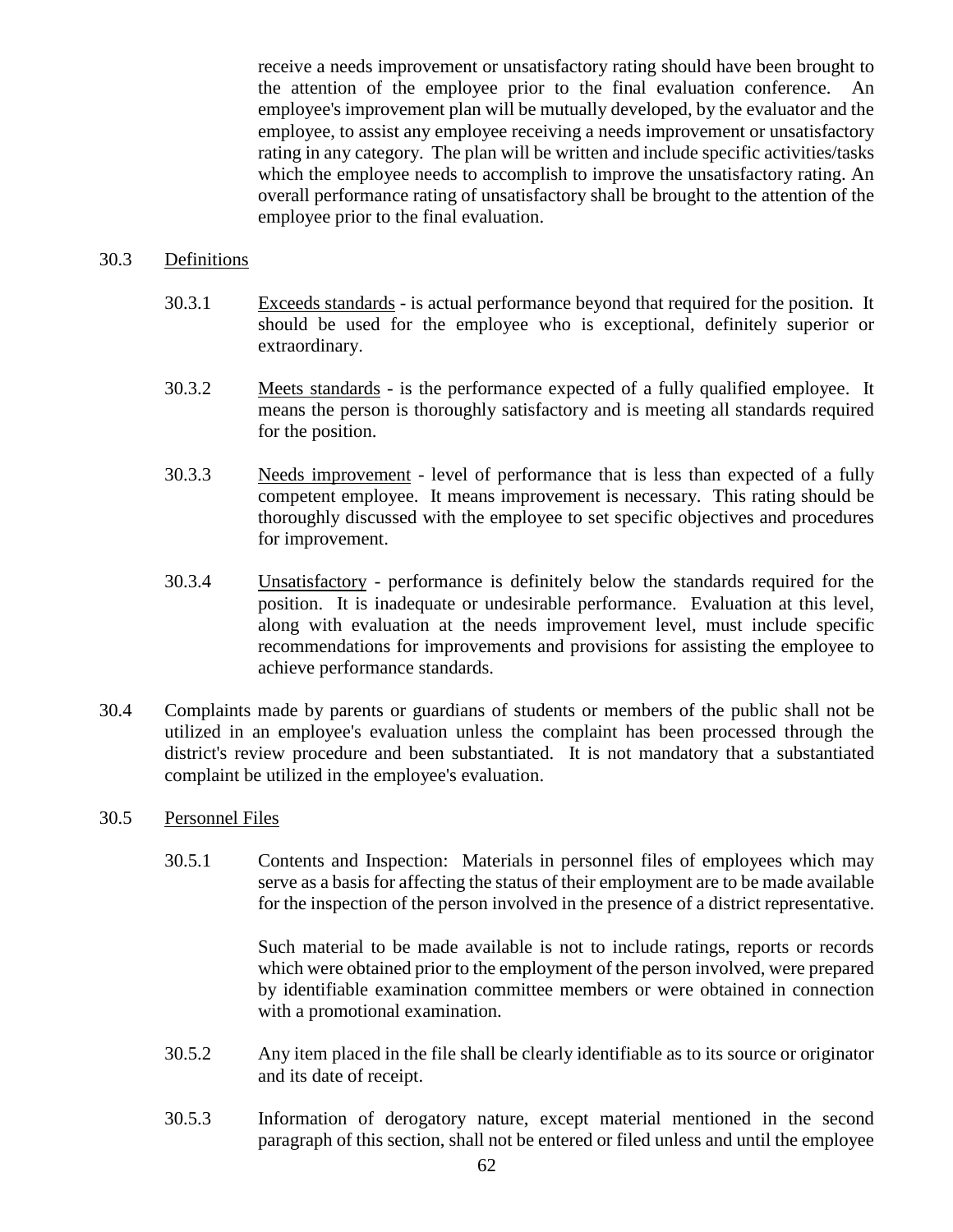is given notice and an opportunity to review and comment thereon. Such review shall take place during normal business hours.

30.5.4 Information will not be released to any government agency unless requested or demanded in writing. A copy of all information released to any government agency will be forwarded to employee.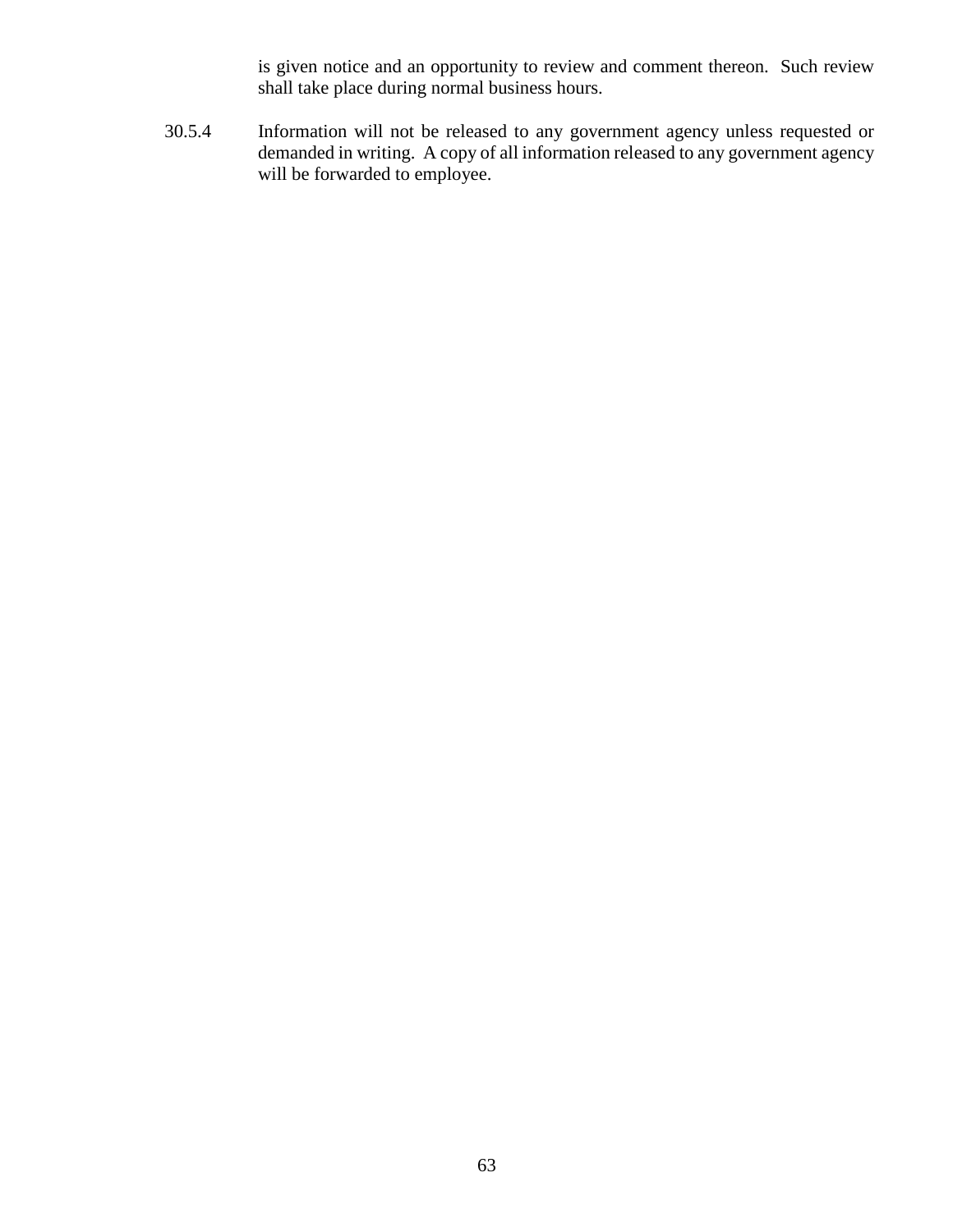## **ARTICLE 31:** PROFESSIONAL GROWTH

- 31.1 Professional growth: an organized activity designed to improve performance of employees in the classified service and to provide training for employees to gain new skills and abilities, to broaden their opportunity for promotion, and to engage in study and related activities designed to retain and extend the high standards of classified employees.
- 31.2 Purpose: to encourage all classified employees to participate actively in study and related activities designed to improve service to the district as well as to promote professional and educational growth of the employee.
- 31.3 Classified Professional Growth Committee:
	- 31.3.1 Composition: the committee shall consist of not more than four (4) members; two (2) members shall be from the classified service and two (2) from the management staff.
		- 31.3.1.1 The classified representatives shall be elected from the general members of the bargaining unit.
		- 31.3.1.2 The management representation shall be appointees of the superintendent.
	- 31.3.2 Tenure of committee members: 2 year terms, staggered, members may be reappointed to additional terms.
	- 31.3.3 Duties of Committee:
		- 31.3.3.1 Evaluate employee growth activities that have been submitted for credit.
		- 31.3.3.2 The committee must approve or deny each plan submitted for professional growth.
- 31.4 Qualifications of each employee's plan:
	- 31.4.1 An employee who wishes to be compensated for professional growth must submit a written plan to the Professional Growth Committee prior to taking classes.
	- 31.4.2 The plan must follow certain guidelines. The plan shall include at least nine (9) semester units or the equivalent in approved courses taken in college, community college, adult education, or other approved educational experiences such as attendance at workshops, institutes, seminars, or conferences sponsored by education or professional organizations. The course work must improve or update new skills within the current job description or expand skills beyond those in employee's job description. If course work, workshops, conferences are taken more than once, unit members must provide written documentation demonstrating content differences.
	- 31.4.3 Credit will be granted only for courses taken after the approval of the professional growth plan.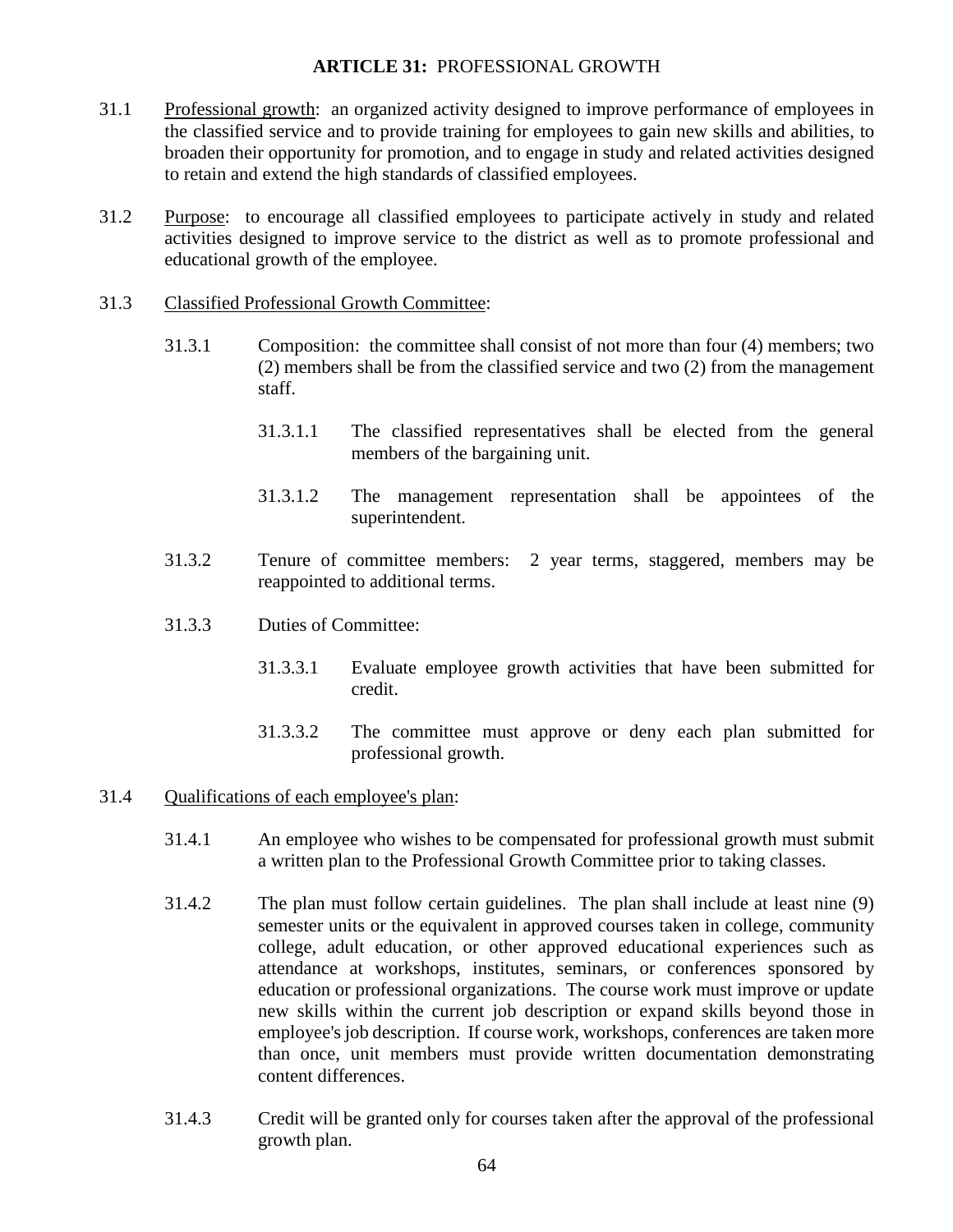31.4.4 An employee must be in permanent status before submitting a request for approval of a professional growth plan.

## 31.5 Credit values:

- 31.5.1 One (1) semester unit of college or university study has a value of one (1) unit.
- 31.5.2 One (1) semester unit of community college study has a value of one (1) unit.
- 31.5.3 Fifteen (15) hours of adult school study has a value of one (1) unit.
- 31.5.4 Fifteen (15) hours of workshops, institutes, seminars, or conferences has a value of one (1) unit.
- 31.5.5 Twenty-five (25) hours of project, research, or independent study (a written report must be submitted upon completion of study to the Professional Growth Committee) has a value of one (1) unit.

# 31.6 Procedures:

- 31.6.1 All applications for professional growth plans shall be submitted to the Human Resource Department.
- 31.6.2 A copy of the proposal shall be sent to each member of the Professional Growth Committee within ten (10) working days of receipt from the employee. Committee members will review the proposal and return their response to the Human Resource Department within ten (10) working days.
- 31.6.3 The committee shall determine the eligibility of the plan based on the criteria in this Article. In the event of an initial tie, the committee shall meet and attempt to resolve the tie. Final tie votes represent denial of employees professional growth plan.
- 31.6.4 The decision of the committee shall be final. The applicant shall be notified of the committee's decision within ten (10) working days after the afore mentioned meeting of the committee. (Appeal process under 31.6.6.)
- 31.6.5 The above procedure would apply to all standard proposals. Exceptions due to unusual timelines, etc. may require the committee to accelerate the review and approval/denial process. Any refinements or changes to forms or the process would require the approval of the committee.
- 31.6.6 The employee shall submit to the Human Resource Department all report cards, transcripts, or other acceptable certification of completed units for previously approved professional growth plan before June  $30<sup>th</sup>$  of each year. The Human Resource Department shall verify the submission and upon verification issue the award increment. Award increments will be paid July 31<sup>st</sup> of each subsequent year.
- 31.6.7 If approval or compensation is denied by the Professional Growth Committee or Human Resource Department, the employee may appeal to the Superintendent, or designee.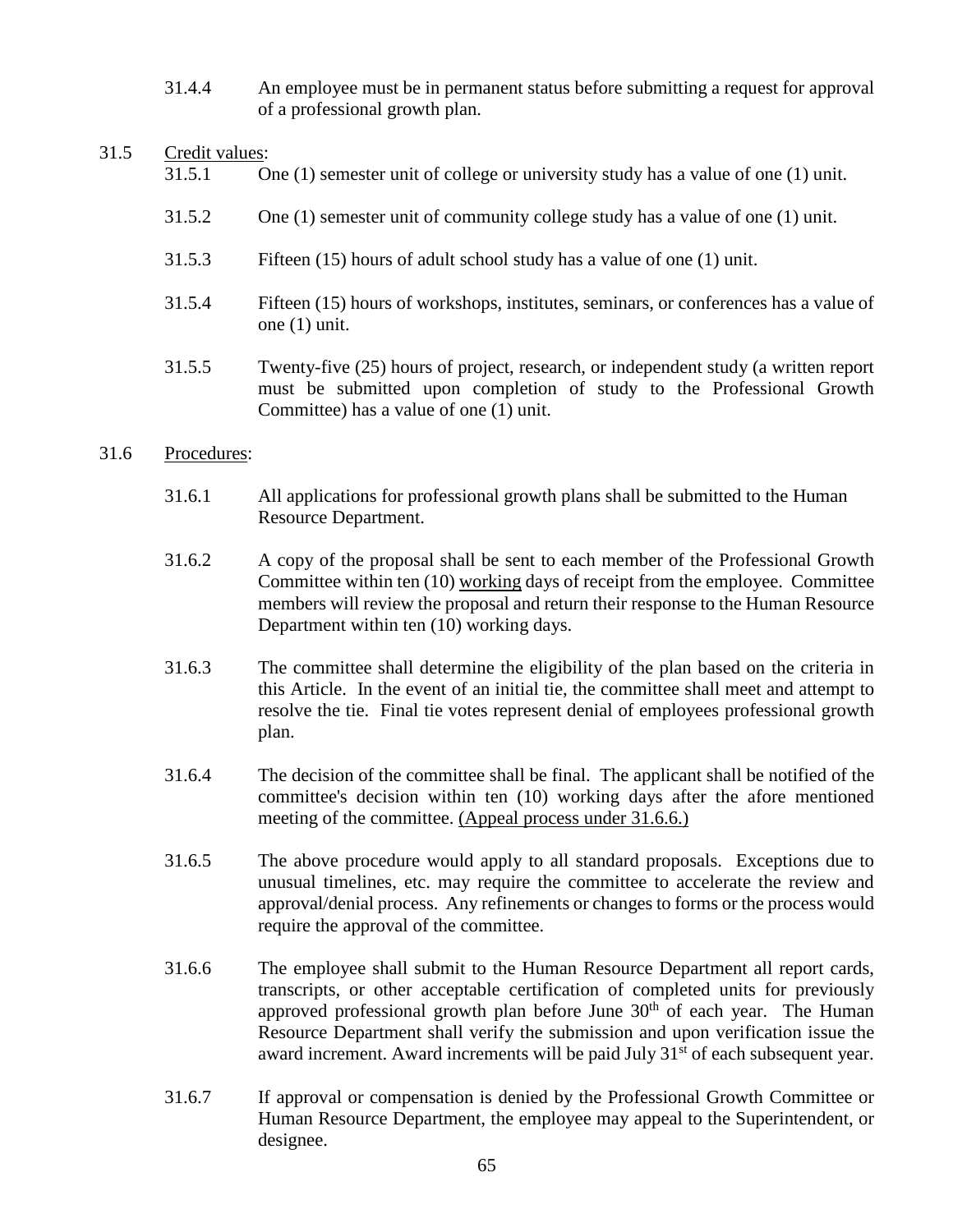# 31.7 Award completion:

- 31.7.1 Upon notification of completion of employee's plan (completion of at least nine (9) semester units) the employee shall be given an annual award increment of \$500 per year per nine (9) semester units. The maximum number of increments being five (5) for a total of forty-five (45) semester units. Any plan that has not been completed within two years must be resubmitted for approval.
- 31.7.2 Course work in progress at the end of one professional growth increment period may be carried over to the next period.
- 31.7.3 Any units earned in excess of the units required for the award may be applied toward subsequent awards if these extra units have been previously approved by the Professional Growth Committee.
- 31.7.4 A grade of C or better or "pass" is required in order to receive credit; for other activities where grades are not given, a certificate of successful participation is required.

# 31.8 Employees leaving district:

- 31.8.1 If a classified employee resigns or retires his/her employment with the District and is subsequently re-employed in a classified position, such employee shall not be entitled to credit or payment for previous professional growth increments.
- 31.8.2 If a classified employee is terminated due to a reduction in force (RIF), the employee is entitled to all previous professional growth awards if he/she is subsequently re-employed.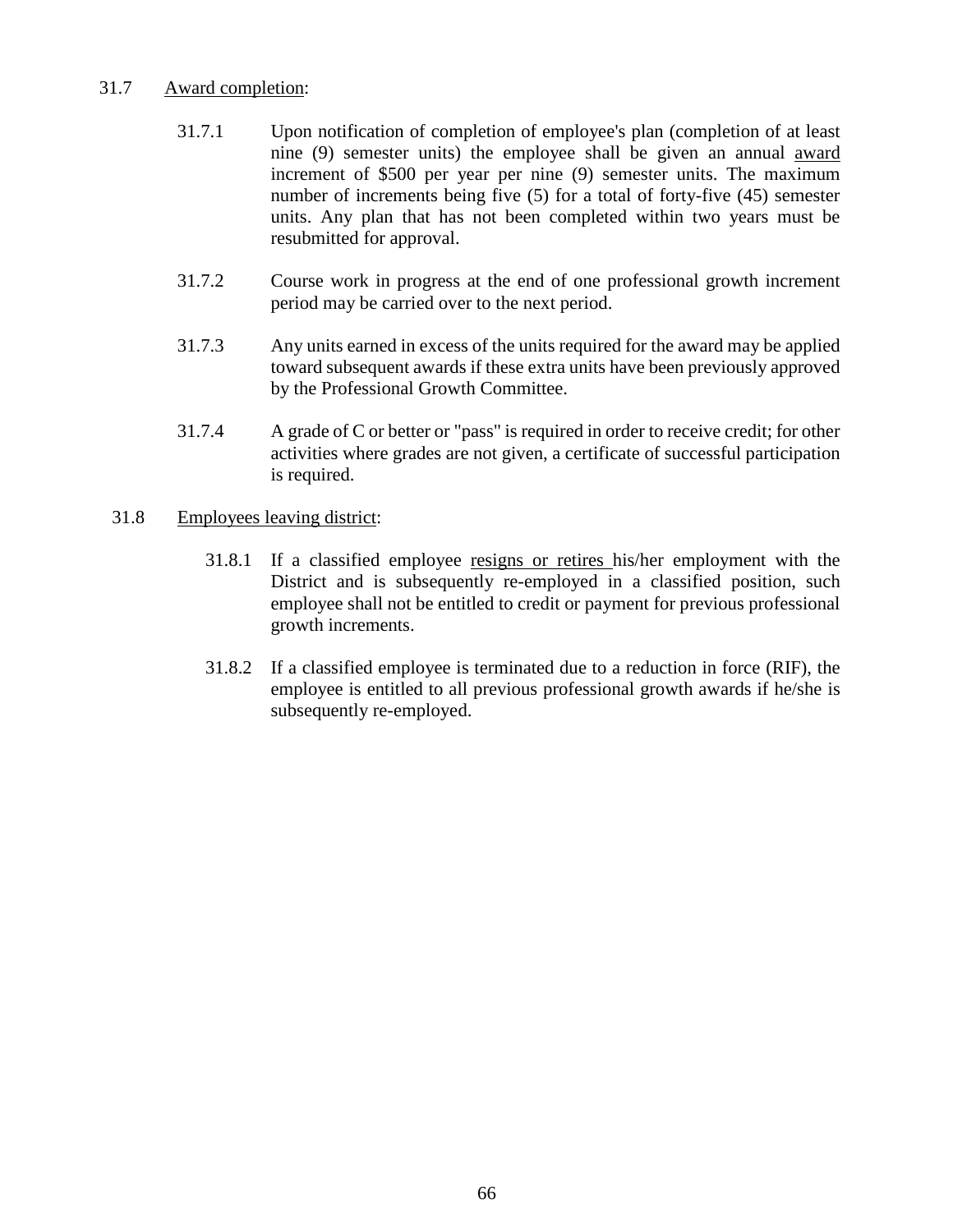#### 32.1 Bidding:

- 32.1.1 The assignment of bus schedules shall be made by using the Special Education driver and General education driver seniority lists based on classification for the purpose of bidding AM/PM routes.
- 32.1.2 AM/PM route bidding shall occur two times during the year, once in July (for the school year) and once for summer school. Bidding process will take place during the work day.
	- 32.1.2.1 AM/PM routes are permanent for the remainder of the school term and are not subject to rebid; however, hours assigned to routes may be adjusted if necessary. A permanent AM/PM route may only be rebid if route is reduced by an hour or more. Every reasonable effort will be made not to reduce assigned hours.
- 32.1.3 If the bus driver knows that they will not be available to participate in the AM/PM bidding process they will provide a written proxy. If no proxy is given, then the supervisor will assign a route to the driver. The assigned route will be the highest number of hours available at that time appropriate for the driver.
- 32.1.4 Midday routes are subject to rebid based on seniority, for the reasons of time loss of 0.5 hours or more, or if a new route becomes available starting with the top driver on the seniority list with less than eight hours.
- 32.1.5 Every reasonable effort will be made to prevent a reduction in total hours below the level set at the time of the bidding process until the next bidding period. After the end of the third week of school, if the time loss is 0.25 hours or less, the driver may work on site to make up the time, or take appropriate leave.

#### 32.2 Hours of Employment for Transportation:

- 32.2.1 Every reasonable effort shall be made to maximize the hours of current drivers while balancing student needs, before new positions are created. In the event of a vacancy, drivers, by seniority have the option to take the route before hiring a new driver.
	- 32.2.1.1 A driver whose actual driving hours are reduced by student activities or shortened school days may be assigned non-driving duties within their normal working hours to make up time.
- 32.2.2 The Association and the Board agree that there are situations unique to the Transportation Department which would require a waiver of unpaid duty-free lunch and the fifteen (15) minute rest period provision of this Article. When such occasions occur, the employee shall receive thirty (30) minutes pay when lunch is not taken and fifteen (15) minutes pay when the rest period is not taken.
- 32.2.3 Drivers who are required to waive the break or lunch period must provide reasonable justification to the supervisor. If the supervisor approves the overtime,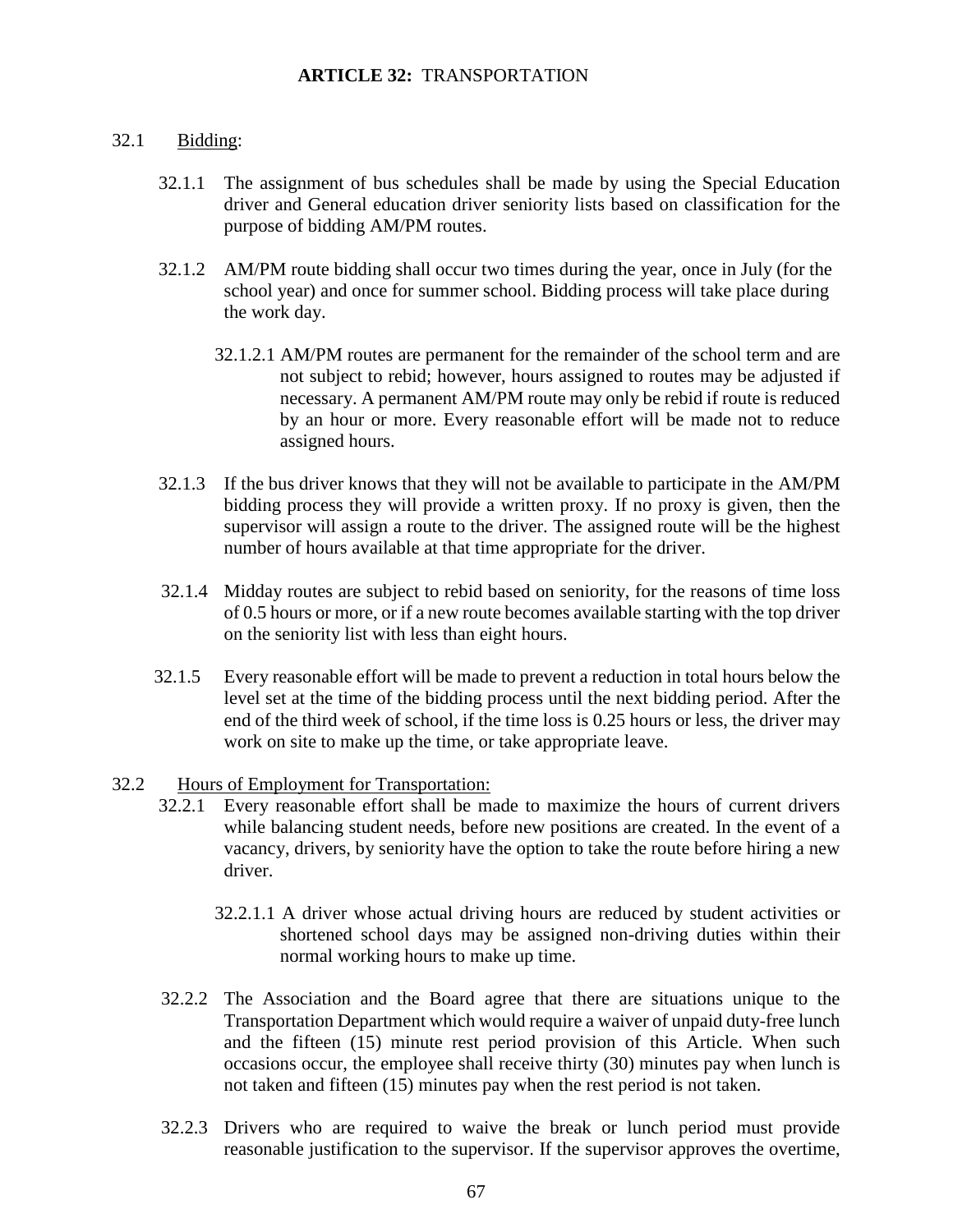the drivers in these cases are not required to remain on the premises longer than the regular work day in order to claim overtime earned in lieu of break or lunch.

- 32.2.4 All bus drivers whose pre-trip safety inspection includes an air brake system shall be paid an additional thirty (30) minutes for the inspection, and drivers whose pretrip safety inspections includes buses with hydraulic brakes shall be paid an additional fifteen (15) minutes for the inspection. Any additional inspection time must be authorized by the immediate supervisor.
- 32.2.5 Bus Drivers spent driving in excess of, or less than, the employee's regular hours shall be compensated in quarter hour segments (straight time, or overtime, as applicable) as follows: above ten minutes in a quarter hour will be compensated at the full quarter hour; no additional compensation will be given for ten minutes or below in a quarter hour.

#### 32.3 Employee Reimbursement

- 32.3.1 The District agrees to pay the entire cost of physical examinations required by the State for bus drivers to maintain their commercial driver's license, if the employees utilize a doctor designated by the District. If the employee elects to utilize her/his own physician, the employee shall pay for any costs of the physical examination above \$50.00.
- 32.3.2 Drivers shall be paid for eight (8) hours while on overnight field trips on days during which they are not driving. For days that they are driving while on overnight field trips, their paid time shall start when they depart from the District until they reach their destination or from the time they depart from the destination until they return to the District, but they shall be paid a minimum of eight hours for said days.

 Bus drivers shall be reimbursed for the cost of meals when an additional run exceeds 4 hours in duration on site at a rate not to exceed \$17.00 for breakfast, \$17.00 for lunch and \$18.00 for dinner. Drivers must submit a receipt for actual expenses. Drivers shall be paid for eight (8) hours while on overnight field trips on days during which they are not driving. For days that they are driving while on overnight field trips, their paid time shall start when they depart from the District until they reach their destination, or from the time they depart from the destination until they return to the District. But they shall be paid a minimum of eight hours for said days.

32.4 Other Contract Sections with Transportation Related Language:

8.1.2.1 – Medical Benefits and Insurance

11.1.17 – Leaves

- 18.4.1 Posting of Vacancies
- 29.7 Drug and Alcohol Testing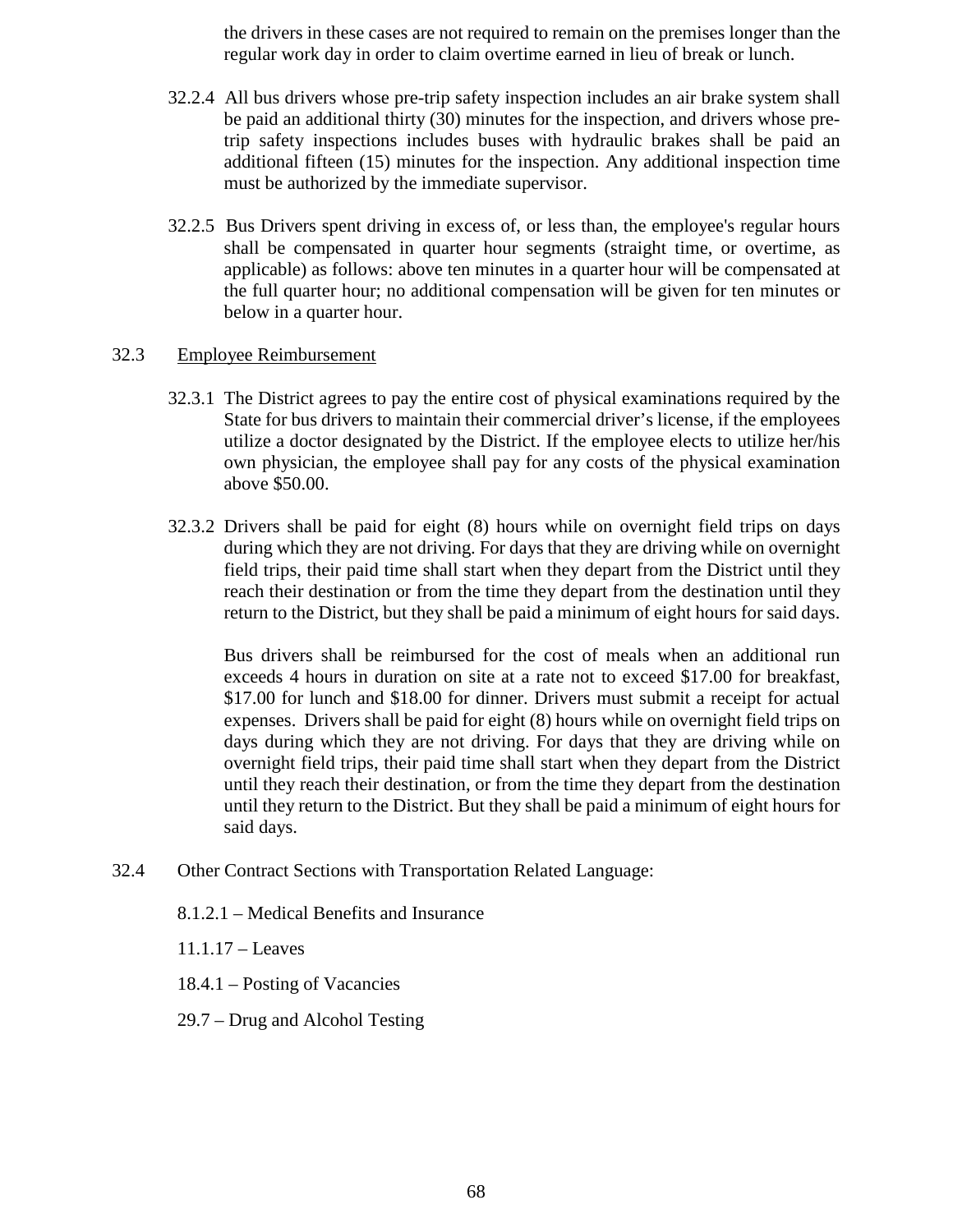#### **BARGAINING UNIT EMPLOYEE LIST**

#### SECRETARIAL, FISCAL AND CLERICAL

Accounting Technician Accounts Payable Technician Career Center Coordinator Clerk Typist Clerk Typist II Continuation School Secretary District Secretary District Secretary/Receptionist Duplication/Multimedia Clerk Financial Clerk Lead Secretary Library Clerk Payroll Account Clerk Principal's Secretary Receptionist/Health Clerk Registrar School Secretary Substitute Caller

#### FOOD SERVICES

Cafeteria Assistant Cafeteria Coordinator Cook/Baker

#### **TECHNOLOGY**

Data Processing Technician Lead Data Processing Technician Technical Support Specialist

#### INSTRUCTIONAL ASSISTANTS

Behavior Intervention Assistant Campus Supervisor Campus Supervisor – CEC District Diversity Specialist Educational Interpreter Licensed Vocational Nurse On Campus Detention Supervisor Paraprofessional Paraprofessional /Bilingual Paraprofessional/ Lifeskills Paraprofessional/Special Education Paraprofessional/Specialized Needs Paraprofessional/ Study Hall Paraprofessional/Transition (Gateway) Speech Language Pathologist Asst Transition Specialist

#### MAINTENANCE, CUSTODIAL AND **GROUNDS**

Custodian/Minor Maintenance I Driver/Supply Clerk Gardener/Groundskeeper General Maintenance Head Custodian/Maintenance Locksmith Preventative Maintenance Supply/Inventory Clerk

#### TRANSPORTATION

Accounting Assistant Bus Aide Bus Driver/Trainer Driver Mechanic I Mechanic II Transportation Secretary Transportation Coordinator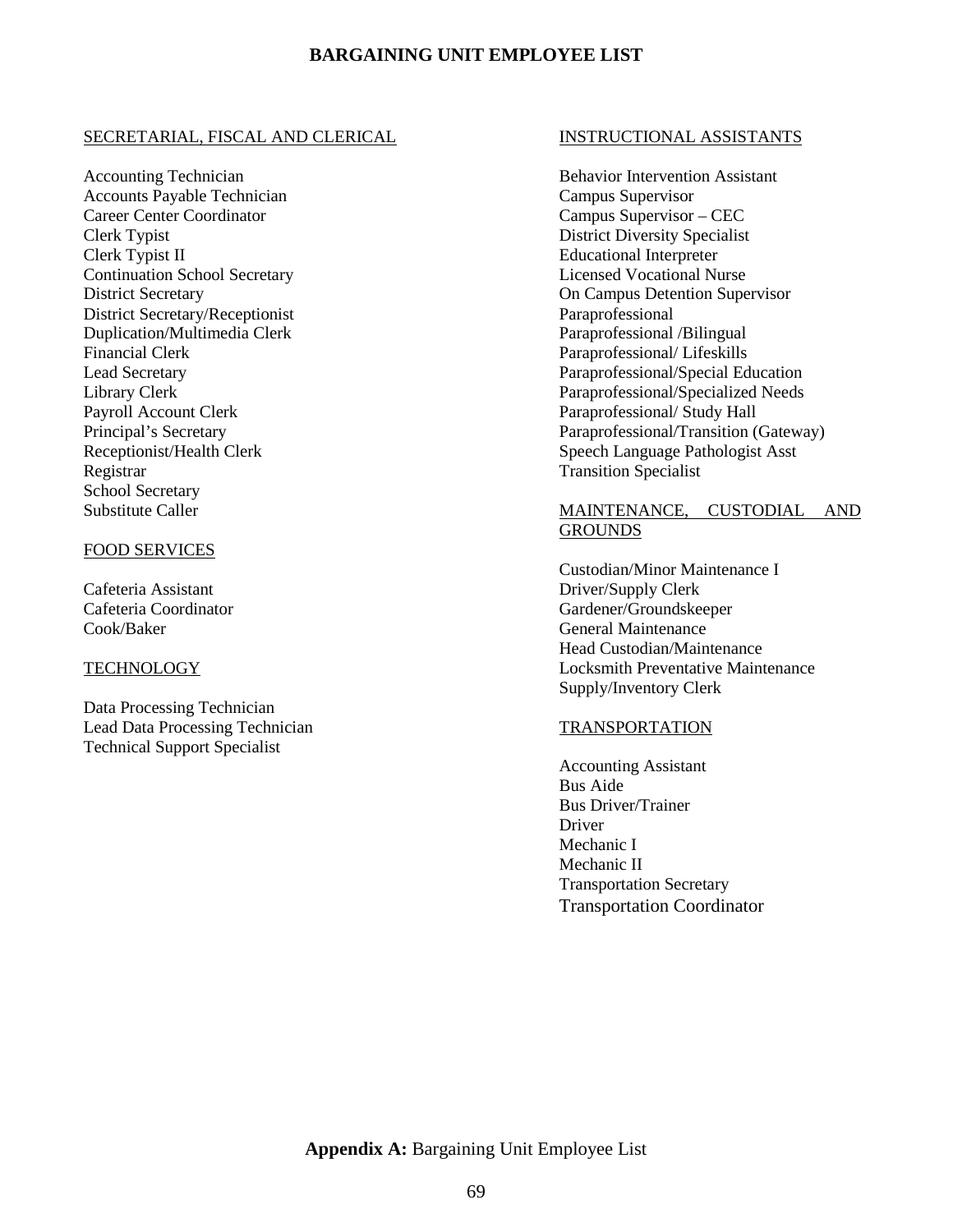#### Liberty Union High School District SALARY SCHEDULE FOR CLASSIFIEAD EMPLOYEES Effective July 1, 2020

|                                                |                                       |                     | Eliccuve July 1, 2020 |                                                                                                                                                                                        |                     |                     |
|------------------------------------------------|---------------------------------------|---------------------|-----------------------|----------------------------------------------------------------------------------------------------------------------------------------------------------------------------------------|---------------------|---------------------|
| Salary<br>Range                                | 1<br>Monthly Hourly                   | 2<br>Monthly Hourly | 3<br>Monthly Hourly   | 4<br>Monthly Hourly                                                                                                                                                                    | 5<br>Monthly Hourly | 6<br>Monthly Hourly |
| 34                                             | 2481 14.31                            | 2596 14.98          | 2726 15.73            | 2873 16.58                                                                                                                                                                             | 3012 17.38          | 3160 18.23          |
|                                                |                                       |                     | 2791 16.10            | 2939 16.95                                                                                                                                                                             | 3097 17.87          |                     |
| 35                                             | 2539 14.65                            | 2658 15.34          |                       |                                                                                                                                                                                        |                     | 3249 18.74          |
| 36                                             | 2596 14.98                            | 2726 15.73          | 2873 16.58            | 3012 17.38                                                                                                                                                                             | 3160 18.23          | 3317 19.13          |
| 37                                             | 2658 15.34                            | 2791 16.10          | 2939 16.95            | 3097 17.87                                                                                                                                                                             | 3249 18.74          | 3411 19.68          |
| 38                                             | 2726 15.73                            | 2873 16.58          | 3012 17.38            | 3160 18.23                                                                                                                                                                             | 3317 19.13          | 3511 20.25          |
| 39                                             | 2791 16.10                            | 2939 16.95          | 3097 17.87            | 3249 18.74                                                                                                                                                                             | 3411 19.68          | 3586 20.69          |
| 40                                             | 2873 16.58                            | 3012 17.38          | 3160 18.23            | 3317 19.13                                                                                                                                                                             | 3511 20.25          | 3678 21.22          |
| 41                                             | 2939 16.95                            | 3097 17.87          | 3249 18.74            | 3411 19.68                                                                                                                                                                             | 3586 20.69          | 3760 21.69          |
| 42                                             | 3012 17.38                            | 3160 18.23          | 3317 19.13            | 3511 20.25                                                                                                                                                                             | 3678 21.22          | 3858 22.25          |
| 43                                             | 3097 17.87                            | 3249 18.74          | 3411 19.68            | 3586 20.69                                                                                                                                                                             | 3760 21.69          | 3954 22.81          |
| 44                                             | 3160 18.23                            | 3317 19.13          | 3511 20.25            | 3678 21.22                                                                                                                                                                             | 3858 22.25          | 4048 23.35          |
| 45                                             | 3249 18.74                            | 3411 19.68          | 3586 20.69            | 3760 21.69                                                                                                                                                                             | 3954 22.81          | 4153 23.96          |
| 46                                             | 3317 19.13                            | 3511 20.25          | 3678 21.22            | 3858 22.25                                                                                                                                                                             | 4048 23.35          | 4242 24.47          |
| 47                                             | 3411 19.68                            | 3586 20.69          | 3760 21.69            | 3954 22.81                                                                                                                                                                             | 4153 23.96          | 4366 25.19          |
| 48                                             | 3511 20.25                            | 3678 21.22          | 3858 22.25            | 4048 23.35                                                                                                                                                                             | 4242 24.47          | 4465 25.76          |
| 49                                             | 3586 20.69                            | 3760 21.69          | 3954 22.81            | 4153 23.96                                                                                                                                                                             | 4366 25.19          | 4579 26.42          |
| 50                                             | 3678 21.22                            | 3858 22.25          | 4048 23.35            | 4242 24.47                                                                                                                                                                             | 4465 25.76          | 4684 27.02          |
| 51                                             | 3760 21.69                            | 3954 22.81          | 4153 23.96            | 4366 25.19                                                                                                                                                                             | 4579 26.42          | 4810 27.75          |
| 52                                             | 3858 22.25                            | 4048 23.35          | 4242 24.47            | 4465 25.76                                                                                                                                                                             | 4684 27.02          | 4920 28.38          |
| 53                                             | 3954 22.81                            | 4153 23.96          | 4366 25.19            | 4579 26.42                                                                                                                                                                             | 4810 27.75          | 5050 29.13          |
| 54                                             | 4048 23.35                            | 4242 24.47          | 4465 25.76            | 4684 27.02                                                                                                                                                                             | 4920 28.38          | 5170 29.83          |
| 55                                             | 4153 23.96                            | 4366 25.19          | 4579 26.42            | 4810 27.75                                                                                                                                                                             | 5050 29.13          | 5312 30.65          |
| 56                                             | 4242 24.47                            | 4465 25.76          | 4684 27.02            | 4920 28.38                                                                                                                                                                             | 5170 29.83          | 5425 31.30          |
| 57                                             | 4366 25.19                            | 4579 26.42          | 4810 27.75            | 5050 29.13                                                                                                                                                                             | 5312 30.65          | 5574 32.16          |
| 58                                             | 4465 25.76                            | 4684 27.02          | 4920 28.38            | 5170 29.83                                                                                                                                                                             | 5425 31.30          | 5701 32.89          |
| 59                                             | 4579 26.42                            | 4810 27.75          | 5050 29.13            | 5312 30.65                                                                                                                                                                             | 5574 32.16          | 5851 33.76          |
| 60                                             | 4684 27.02                            | 4920 28.38          | 5170 29.83            | 5425 31.30                                                                                                                                                                             | 5701 32.89          | 5986 34.54          |
| Schedule:                                      |                                       |                     |                       | For 20 years of completed service with the District - \$340.00 per month of work year<br>For 25 years or more of completed service with the District - \$390.00 per month of work year |                     |                     |
|                                                | CUSTODIAL/GROUNDS/MAINTENANCE         |                     |                       | <b>TRANSPORTATION</b>                                                                                                                                                                  |                     |                     |
| Custodian/Minor Maintenance I                  |                                       | 44                  |                       | <b>Accounting Assistant</b>                                                                                                                                                            | 50                  |                     |
| <b>District Pool Maintenance</b>               |                                       | 52                  |                       | <b>Bus Aide</b>                                                                                                                                                                        | 34                  |                     |
| Driver/Supply Clerk<br>Gardener/Groundskeeper  |                                       | 43<br>44            |                       | <b>Bus Driver/Trainer</b><br><b>Transportatin Coordinator</b>                                                                                                                          | 50<br>49            |                     |
| General Maintenance                            |                                       | 51                  |                       | Driver                                                                                                                                                                                 | 47                  |                     |
| Head Custodian/Maintenance                     |                                       | 50                  |                       | Mechanic I                                                                                                                                                                             | 57                  |                     |
| Locksmith/Preventative Maint.                  |                                       | 54                  |                       | Mechanic II                                                                                                                                                                            | 59                  |                     |
| Supply/Inventory Clerk                         |                                       | 43                  |                       | <b>Transportation Secretary</b>                                                                                                                                                        | 47                  |                     |
| <b>FOOD SERVICES</b>                           |                                       |                     |                       | SECRETARIAL/CLERICAL/FISCAL                                                                                                                                                            |                     |                     |
| Cafeteria Assistant<br>Cafeteria Coordinator   |                                       | 34<br>43            |                       | <b>Accounting Technician</b><br>Accounts Payable Technician                                                                                                                            | 54<br>50            |                     |
| Cook/Baker                                     |                                       | 38                  |                       | Career Center Coordinator                                                                                                                                                              | 48                  |                     |
|                                                |                                       |                     |                       | Clerk Typist                                                                                                                                                                           | 37                  |                     |
| <b>INSTRUCTIONAL ASSISTANTS</b>                |                                       |                     |                       | Clerk Typist II                                                                                                                                                                        | 40                  |                     |
| <b>Behavior Intervention Assistant</b>         |                                       | 50<br>39            |                       | <b>Continuation School Secretary</b><br>Data Processing Technician                                                                                                                     | 48<br>49            |                     |
| Campus Supervisor<br>Campus Supervisor - CEC   |                                       | 39                  |                       | <b>District Diversity Specialist</b>                                                                                                                                                   | 57                  |                     |
| <b>Educational Interpreter</b>                 |                                       | 53                  |                       | <b>District Secretary</b>                                                                                                                                                              | 47                  |                     |
| <b>Licensed Vocational Nurse</b>               |                                       | 55                  |                       | District Secretary/Receptionist                                                                                                                                                        | 45                  |                     |
|                                                | On-Campus Detention Supervisor        | 39                  |                       | Duplication/Multimedia Clerk                                                                                                                                                           | 43                  |                     |
| Paraprofessional<br>Paraprofessional/Bilingual |                                       | 36<br>38            |                       | <b>Financial Clerk</b><br>Lead Data Processing Technician                                                                                                                              | 46<br>59            |                     |
| Paraprofessional/Lifeskills                    |                                       | 41                  |                       | <b>Lead Secretary</b>                                                                                                                                                                  | 45                  |                     |
|                                                | Paraprofessional/Special Education    | 38                  |                       | Library Clerk                                                                                                                                                                          | 40                  |                     |
|                                                | Paraprofessional/Specialized Needs    | 41                  |                       | Payroll Account Clerk                                                                                                                                                                  | 54                  |                     |
| Paraprofessional/Study Hall                    | Paraprofessional/Transition (Gateway) | 37<br>43            |                       | Principal's Secretary<br>Receptionist/Health Clerk                                                                                                                                     | 52<br>43            |                     |
|                                                | Speech Language Pathologist Asst      | 55                  |                       | Registrar                                                                                                                                                                              | 47                  |                     |
| <b>Transition Specialist</b>                   |                                       | 50                  |                       | School Secretary                                                                                                                                                                       | 43                  |                     |
|                                                |                                       |                     |                       | Substitute Caller                                                                                                                                                                      | 41                  |                     |
| Date:                                          |                                       |                     |                       | <b>Technical Support Specialist</b>                                                                                                                                                    | 57                  |                     |

Approved by: LUHSD Governing Board of Trustee

**Appendix B:** Salary Schedule for Classified Employees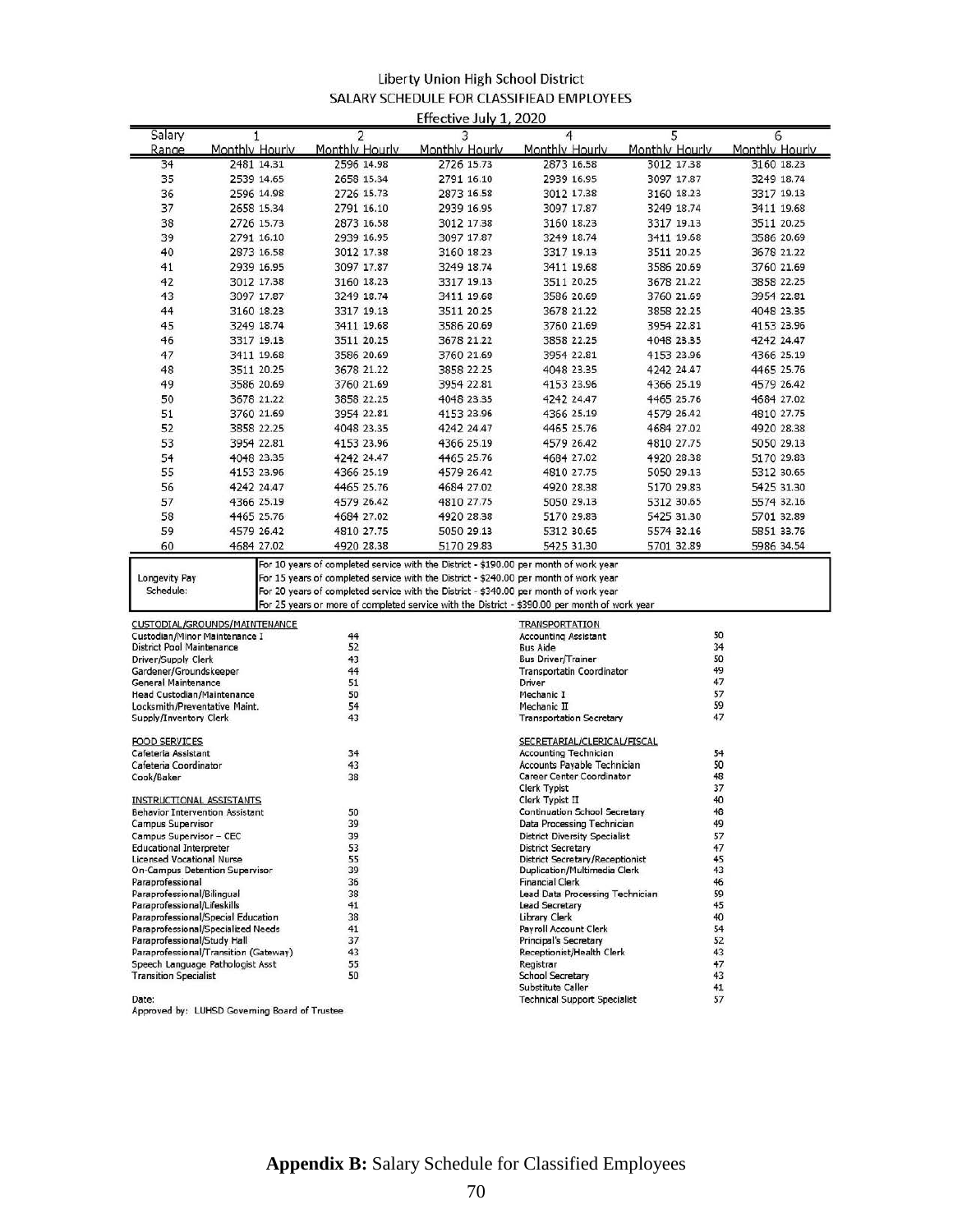#### **20 Oak Street Brentwood, CA 94513 REQUEST FOR LEAVE OF ABSENCE**

| <b>Time</b>                                                  | Date | <b>Time</b>                                                                                                                                                                                                                         | Date                              |
|--------------------------------------------------------------|------|-------------------------------------------------------------------------------------------------------------------------------------------------------------------------------------------------------------------------------------|-----------------------------------|
| TOTAL DAYS: __________ TOTAL HOURS: ___________ Certificated |      | <b>Classified</b>                                                                                                                                                                                                                   |                                   |
|                                                              |      | I will need coverage for the following periods: $1 \quad 2 \quad 3 \quad 4 \quad 5 \quad 6 \quad 7 \quad 8$ A                                                                                                                       | (please circle)                   |
|                                                              |      | <b>REASON FOR ABSENCE:</b> New York of the Second Second Second Second Second Second Second Second Second Second Second Second Second Second Second Second Second Second Second Second Second Second Second Second Second Second Se |                                   |
|                                                              |      |                                                                                                                                                                                                                                     |                                   |
| Bereavement (contract 3 days/5 out of state)                 |      | <b>Maternity</b>                                                                                                                                                                                                                    |                                   |
| <b>Conference/In-Service/School Business</b>                 |      | <b>Vacation</b>                                                                                                                                                                                                                     |                                   |
| <b>Personal Necessity</b>                                    |      | <b>Jury Duty</b>                                                                                                                                                                                                                    |                                   |
| <b>Personal Illness or Injury</b>                            |      | <b>Compensatory Time</b>                                                                                                                                                                                                            |                                   |
| <b>Industrial Accident</b>                                   |      |                                                                                                                                                                                                                                     | <b>Personal Leave Without Pay</b> |
|                                                              |      |                                                                                                                                                                                                                                     |                                   |

White = Site Administrator / Yellow = Employee

**Immediate Supervisor/Principal**

**Appendix C**: Request for Leave of Absence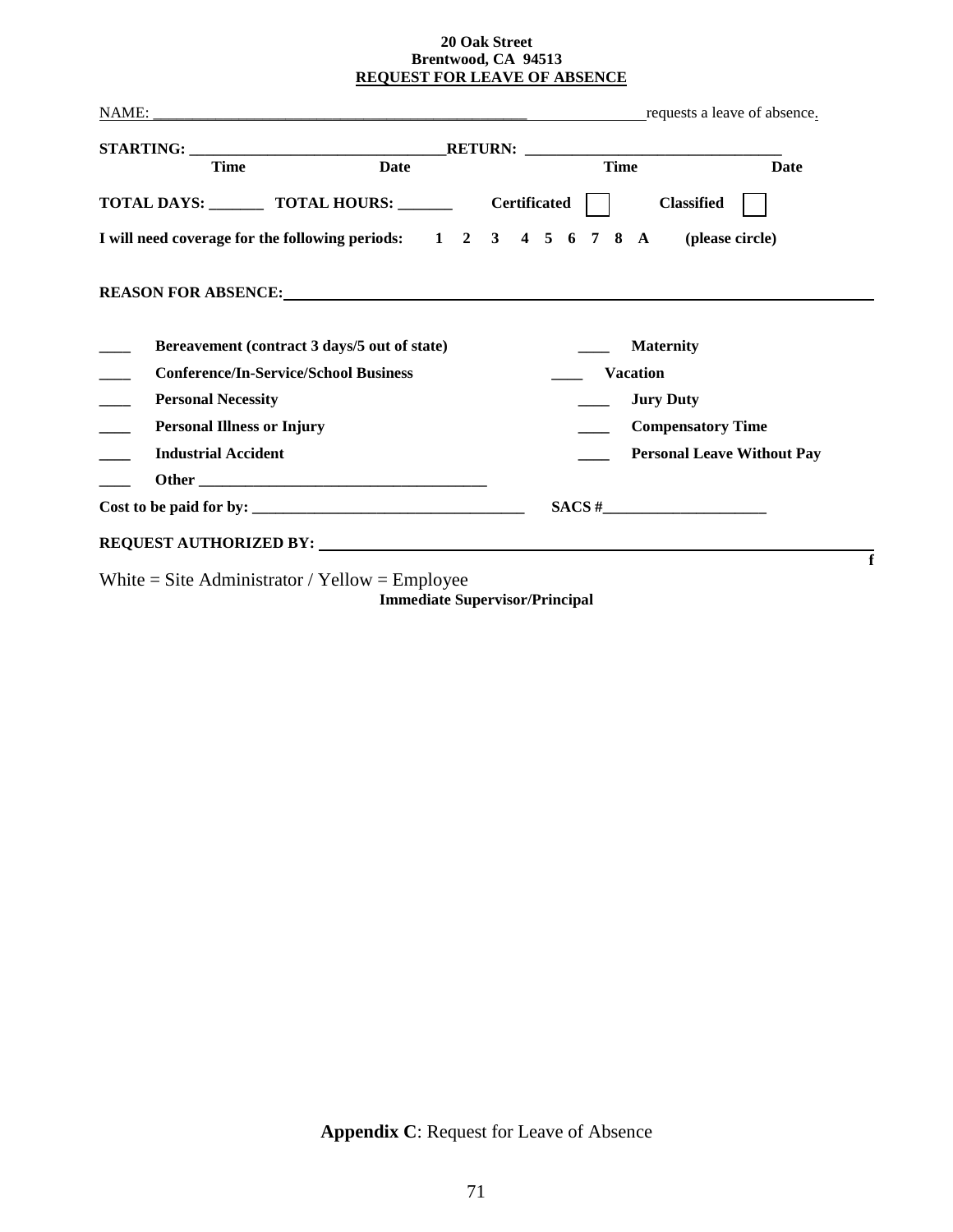### LIBERTY UNION HIGH SCHOOL DISTRICT GRIEVANCE REPORT FORM LEVEL II

(To be used only after Informal Conference has been held and grievance is not resolved

|                   |       |                | Date                 |
|-------------------|-------|----------------|----------------------|
|                   |       | PRINT OR TYPE  |                      |
| NAME:<br>Last     | First | <b>Initial</b> | Position             |
| School/Department |       |                | Principal/Supervisor |

1.0 Description of the specific grounds for the grievance; including names, dates and places necessary for a complete understanding of the grievance:

2.0 Provision(s) of the agreement alleged to have been violated:

3.0 Reason(s) the immediate supervisor's proposed resolution at Level I (Informal Conference) is unacceptable:

Proposed remedy to the grievance:

I discussed this with my principal/supervisor on .

**Date** 

Attach additional sheet, if necessary.

Signature of Grievant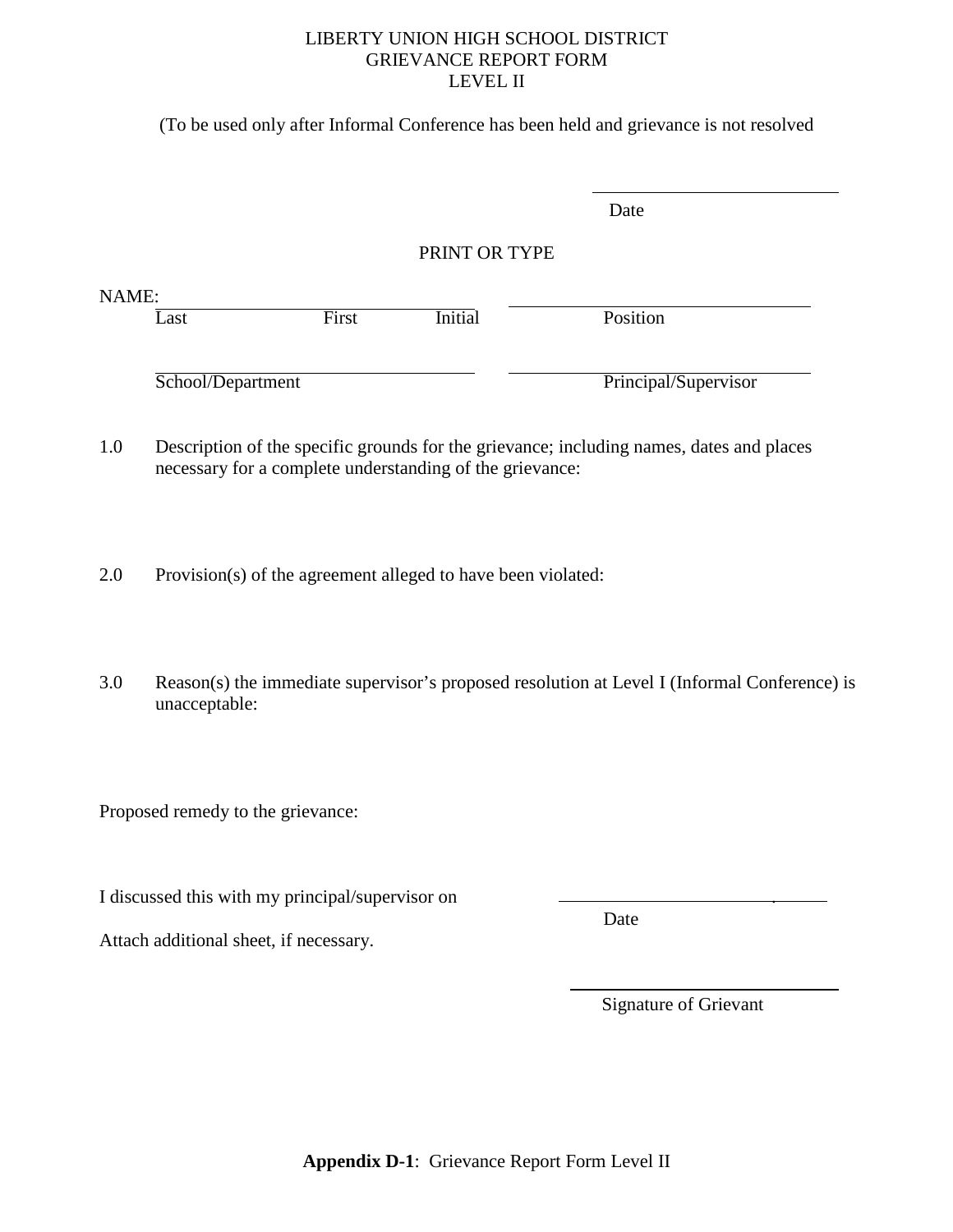### LIBERTY UNION HIGH SCHOOL DISTRICT GRIEVANCE REPORT FORM LEVEL III

(To be used only after Level II Requirements have been satisfied and grievance remains unsolved.)

|       |                   |       |                   | Date                                                                                   |
|-------|-------------------|-------|-------------------|----------------------------------------------------------------------------------------|
|       |                   |       | PRINT OR TYPE     |                                                                                        |
| NAME: |                   |       |                   |                                                                                        |
|       | Last              | First | Initial           | Position                                                                               |
|       |                   |       |                   |                                                                                        |
|       | School/Department |       |                   | Principal/Supervisor                                                                   |
|       |                   |       |                   |                                                                                        |
| 1.0   |                   |       | ., copy attached. | The Level II response to my grievance by my principal/supervisor was received by me on |
|       | Date              |       |                   |                                                                                        |

The proposed resolution is unsatisfactory and the grievance is appealed for the following reason(s):

2.0 Proposed remedy to the grievance:

Signature of Grievant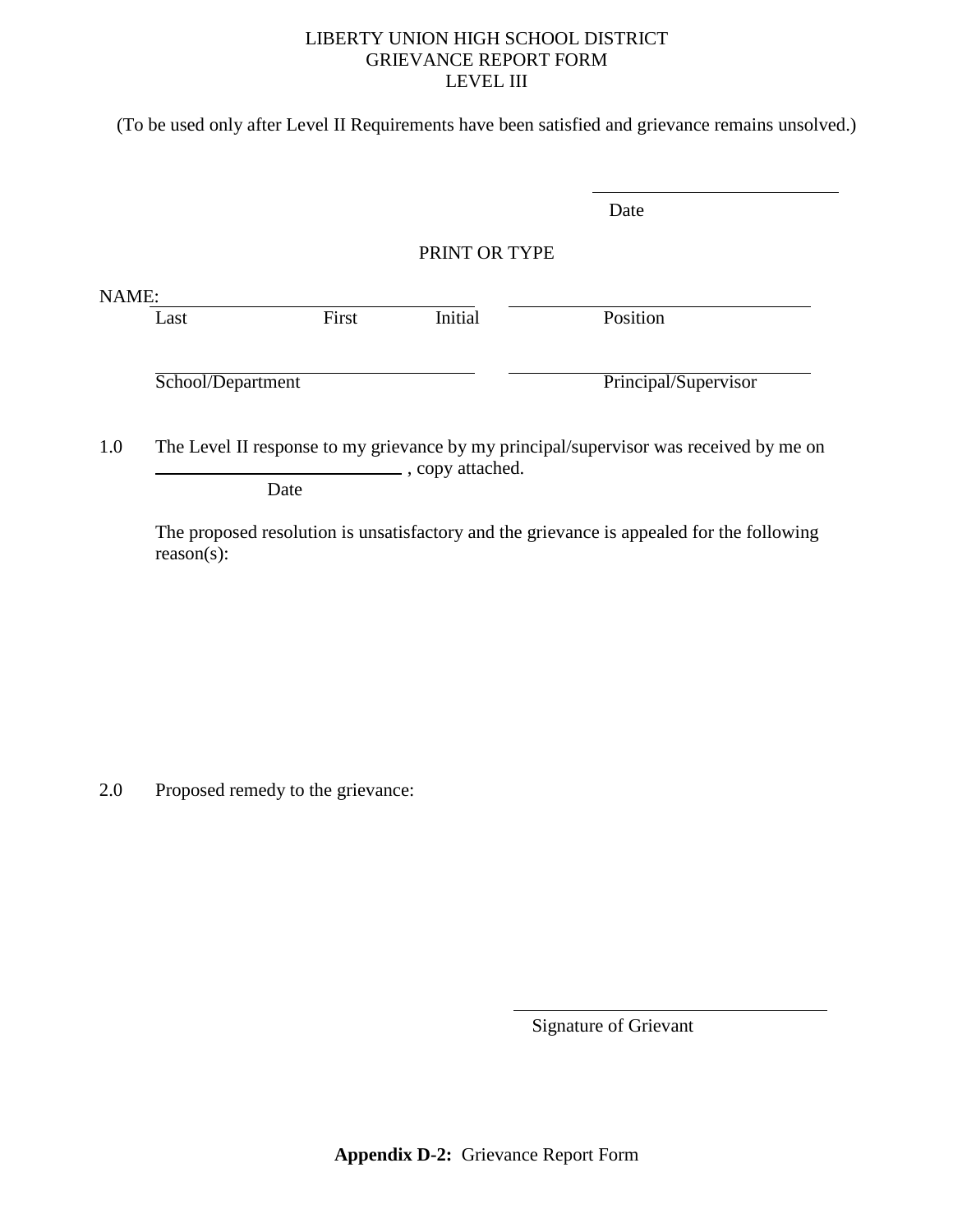| <b>VACATION DAYS</b><br>PER MONTH | X YEAR<br>$(12$ MOS.) | <b>VACATION</b><br><b>DAYS</b><br>PER YEAR | X8<br><b>HRS</b> | <b>DIVIDED BY</b><br>2080 HRS/YEAR | <b>FACTOR</b> |
|-----------------------------------|-----------------------|--------------------------------------------|------------------|------------------------------------|---------------|
| 1                                 | 12                    | 12                                         | 8                | 96.00<br>2080                      | .04615        |
| 11/4                              | 12                    | 15                                         | 8                | 120.00<br>2080                     | .05769        |
| 11/2                              | 12                    | 18                                         | 8                | 144.44<br>2080                     | .06923        |
| 13/4                              | 12                    | 21                                         | 8                | 168.00<br>2080                     | .08077        |
| $\overline{2}$                    | 12                    | 24                                         | 8                | 192.00<br>2080                     | .09231        |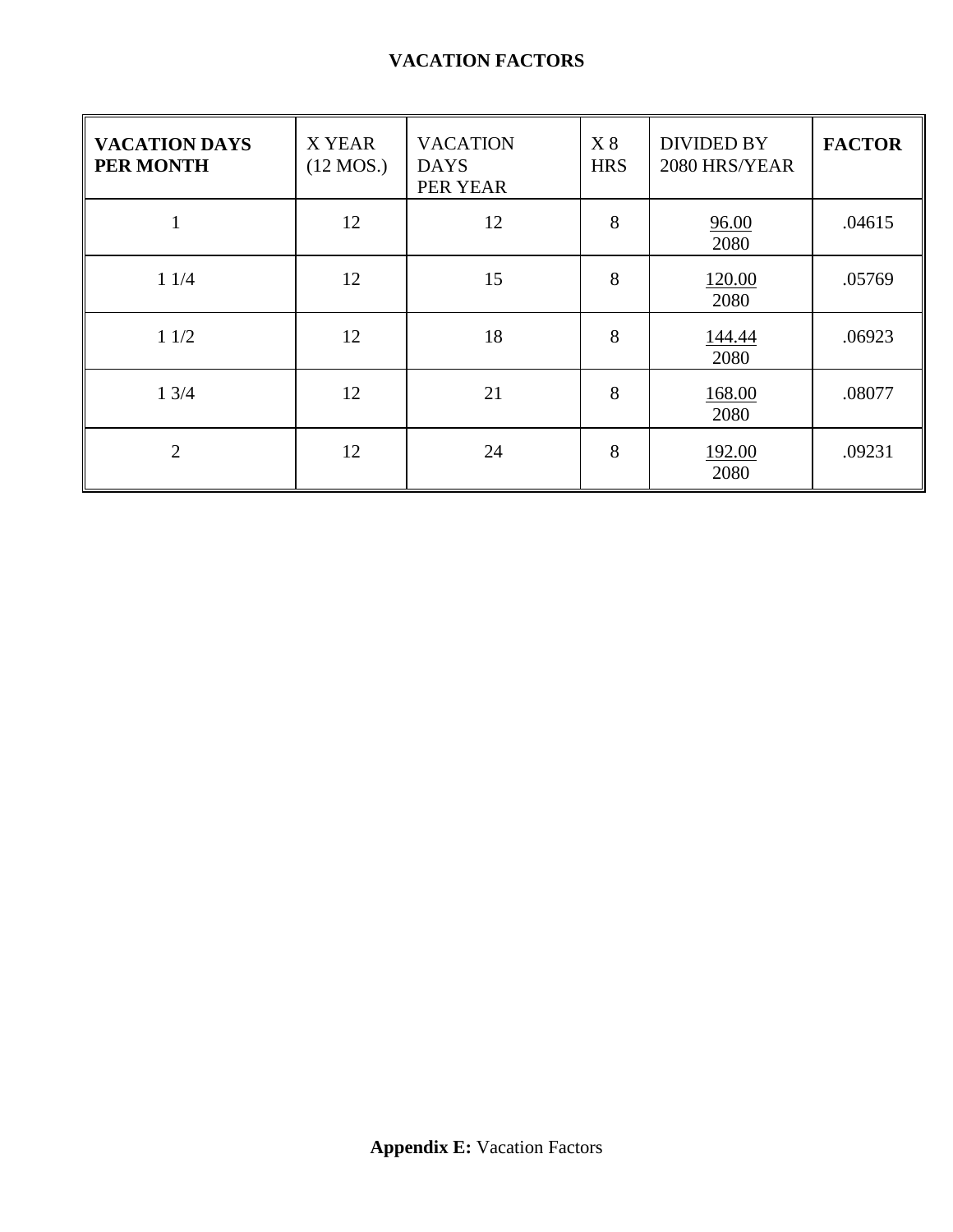

# Classified Employee Performance Evaluation

**\_\_\_\_\_\_\_\_\_\_\_\_\_\_\_\_\_\_\_\_\_\_\_\_\_\_\_\_\_\_\_\_\_\_\_\_\_\_\_\_\_\_\_\_\_\_\_\_\_\_\_\_\_\_\_\_\_\_\_\_\_\_\_\_\_\_\_\_\_\_\_\_\_\_\_\_\_\_\_\_\_\_\_\_\_\_\_\_**

**Employee:** Click here to enter text. Status: Choose an item. Classification: Click here to enter text.

Location: Choose an item.

Exceeds<br>Expectations\*<br>Meets Expectations<br>Needs<br>Improvement\*\*<br>Unsatisfactory\*\*\* Performance Standards \_\_\_\_\_\_\_\_\_\_\_\_\_\_\_\_\_\_\_\_\_\_\_\_\_\_\_\_\_ **Knowledge & Quality of Work:**  $\Box$  Knows and understands all functions of this job.  $\Box$  $\Box$  $\Box$ Ō  $\Box$  $\Box$  $\Box$ **Performs work neatly/accurately**<br>**Parages time effectively**  $\Box$  $\Box$  $\Box$  Manages time effectively **Dependability:** Attends regularly  $\Box$  $\Box$  $\begin{array}{c} \square \end{array}$  $\Box$  Follows district procedures when reporting absences  $\Box$  $\Box$  $\Box$  $\Box$  Follows oral and written instructions Ō  $\Box$  $\Box$  $\Box$  Works effectively in absence of supervisor **Work Characteristics:**  $\Box$  $\Box$  $\Box$  $\Box$  Shows initiative and is resourceful  $\Box$  $\Box$  $\Box$  $\Box$ ■ Adapts well to new situations  $\Box$  $\Box$  $\Box$  $\Box$  Exhibits positive attitude  $\Box$  $\Box$  $\Box$  $\Box$ **Willingly accepts tasks that require a degree of** responsibility  $\Box$  $\Box$  $\Box$  $\Box$ **Follows safe work procedures**  $\Box$  $\Box$  $\Box$  $\Box$ **Complies with rules, regulations and policies**  $\Box$  $\Box$  $\Box$  $\Box$ **Maintains physical fitness required for assignment Contribution to Site/Workplace Culture:**  $\Box$  $\Box$  $\Box$  $\Box$  Displays courtesy and tact  $\Box$  $\Box$  $\Box$  $\Box$  Maintains cooperative relationships with staff & supervisor  $\Box$  $\Box$  $\Box$  $\Box$  Communicates and interacts easily & effectively with students, staff & public **Personal Qualities:** Dresses appropriately for the workplace within  $\Box$  $\Box$  $\Box$  $\Box$ district guidelines  $\Box$  $\Box$  $\Box$  $\Box$  Demonstrates integrity, honesty and loyalty to the **District For Employees Who Interact with Students Only:**  $\Box$  Works effectively with students individually & in  $\Box$  $\Box$  $\Box$ groups  $\Box$  $\Box$  $\Box$  $\Box$  Uses positive reinforcement, motivates & encourages students to achieve.  $\Box$  $\Box$  $\Box$  $\Box$ **Overall Rating**

**Comments, Commendations, Special Recognition**

\*Required for any item marked Exceeds Expectations

*\* FOR ALL ITEMS CHECKED "EXCEEDS EXPECTATIONS," A SPECIFIC COMMENT MUST BE NOTED IN THE COMMENTS/COMMENDATIONS SECTON OF THIS FORM. \*\*FOR ALL ITEMS CHECKED "UNSATISFACTORY," A SPECIFIC PLAN FOR IMPROVEMENT SHALL BE INCLUDED IN SECTION C OF THIS EVALUATION FORM.*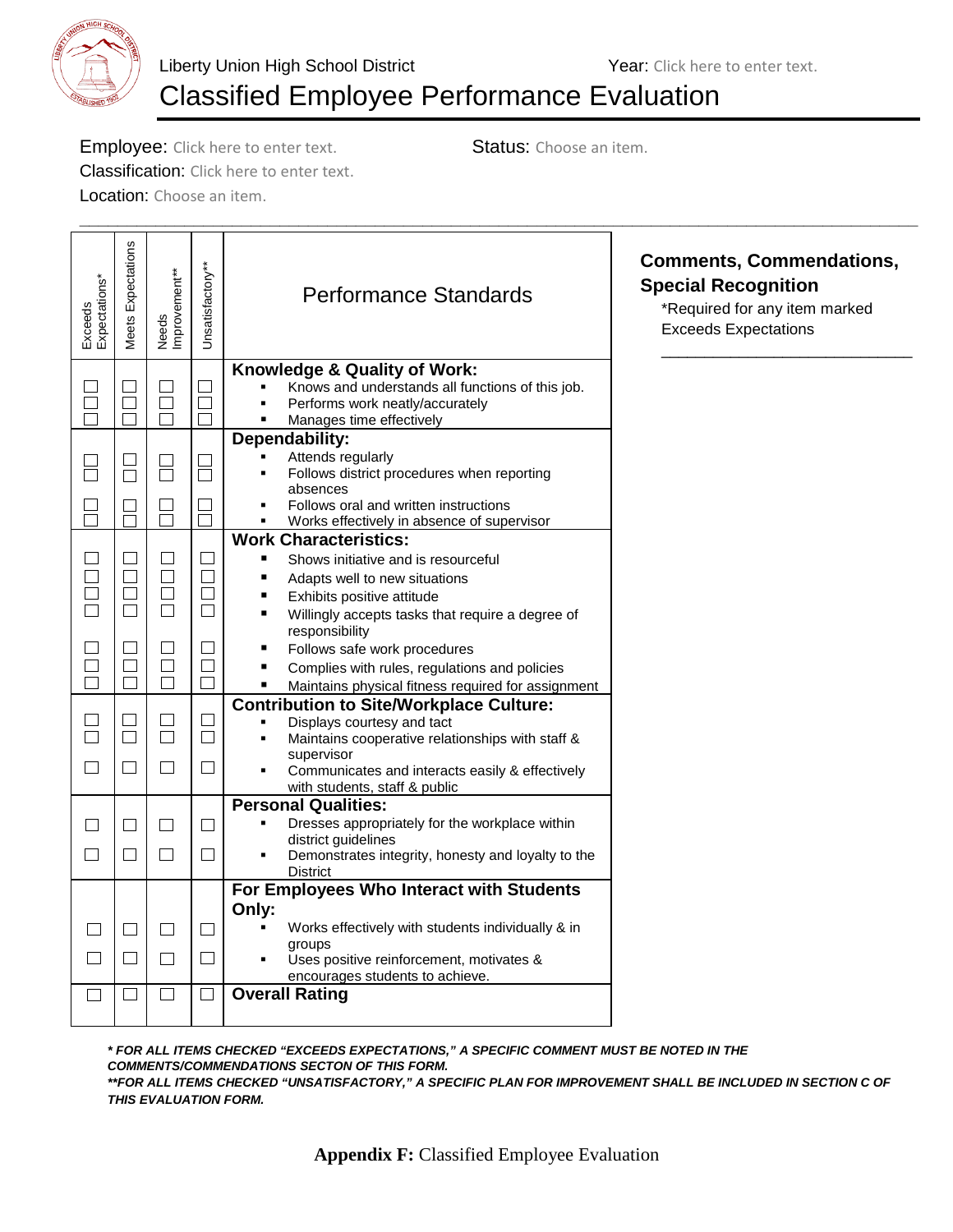# **SECTION B – Additional Strengths and/or Recommendations**

**\*\*SECTION C – Performance Improvement Plan (Required for any items marked "Needs Improvement" or "Unsatisfactory").** Include: specific and detailed recommendations for improvement; support that will be offered; and, timeline for monitoring and follow-up.

\_\_\_\_\_\_\_\_\_\_\_\_\_\_\_\_\_\_\_\_\_\_\_\_\_\_\_\_\_\_\_\_\_\_\_\_\_\_\_\_\_\_\_\_\_\_\_\_\_\_\_\_\_\_\_\_\_\_\_\_\_\_\_\_\_\_\_\_\_\_\_\_\_\_\_\_\_\_\_\_\_\_\_\_\_\_

| <b>Evaluator's Name:</b>                                                                                                                                                                                                                 | Title: |
|------------------------------------------------------------------------------------------------------------------------------------------------------------------------------------------------------------------------------------------|--------|
| <b>Evaluator's Signature:</b>                                                                                                                                                                                                            | Date:  |
| <b>Employee:</b> I understand my signature does not necessarily indicate agreement with this evaluation. I<br>have the right to submit written response to the Personnel Office within 10 working days of receipt of this<br>evaluation. |        |
| <b>Employee Signature:</b>                                                                                                                                                                                                               | Date:  |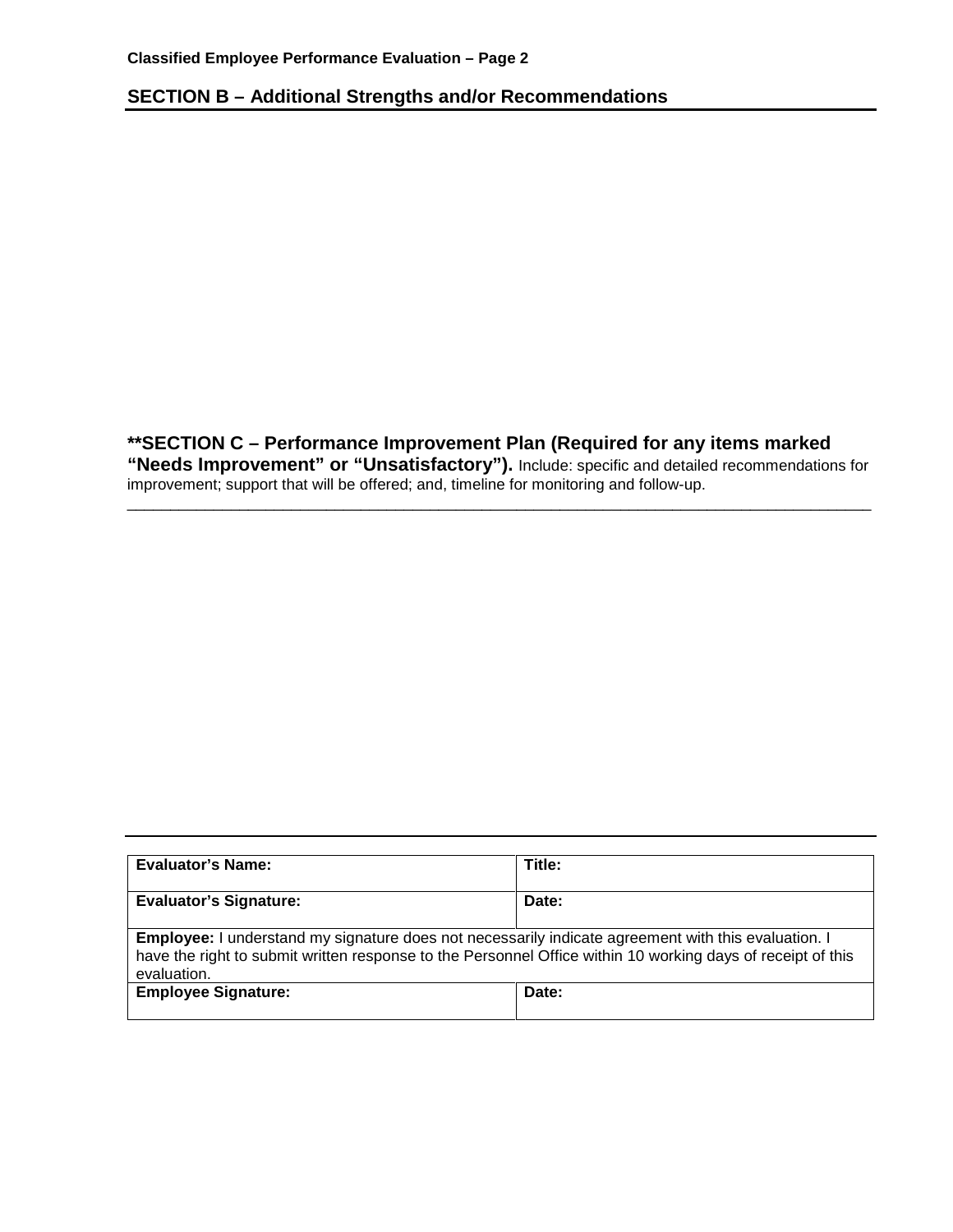#### LIBERTY UNION HIGH SCHOOL DISTRICT Classified Staff -- Reclassification Request

California Education Code 45101 (f) states the following definition: "Reclassification means the upgrading of a position to a higher classification as a result of the gradual increase of the duties being performed by the incumbent in such a position."

#### SECTION 1 -- TO BE COMPLETED BY EMPLOYEE

| Name                                         | Date       |
|----------------------------------------------|------------|
| <b>Current Position</b>                      | Supervisor |
| <b>Request Reclassification To Position:</b> | To Range:  |

List new duties that have increased that are inconsistent with the job description. Include date the duty started, the date the duty ended, and supervisor who directed the work (use additional page if necessary):

| Duty                                                                                                                                                                                                                                | Date<br>Started | Date<br>Ended | Supervisor |
|-------------------------------------------------------------------------------------------------------------------------------------------------------------------------------------------------------------------------------------|-----------------|---------------|------------|
|                                                                                                                                                                                                                                     |                 |               |            |
| 2.                                                                                                                                                                                                                                  |                 |               |            |
| 3.<br>the control of the control of the control of the control of the control of the control of the control of the control of the control of the control of the control of the control of the control of the control of the control |                 |               |            |
| 4.                                                                                                                                                                                                                                  |                 |               |            |
| 5.                                                                                                                                                                                                                                  |                 |               |            |

Employee's signature:

Employee is to attach a copy of the current job description, a copy of the proposed job description (if appropriate), and return this form to the Personnel Office by October 15.

## SECTION 2 -- TO BE COMPLETED BY THE PERSONNEL OFFICE

Date Request Received By

Personnel Office forwards this form to the employee's supervisor.

**Appendix G:** Reclassification Request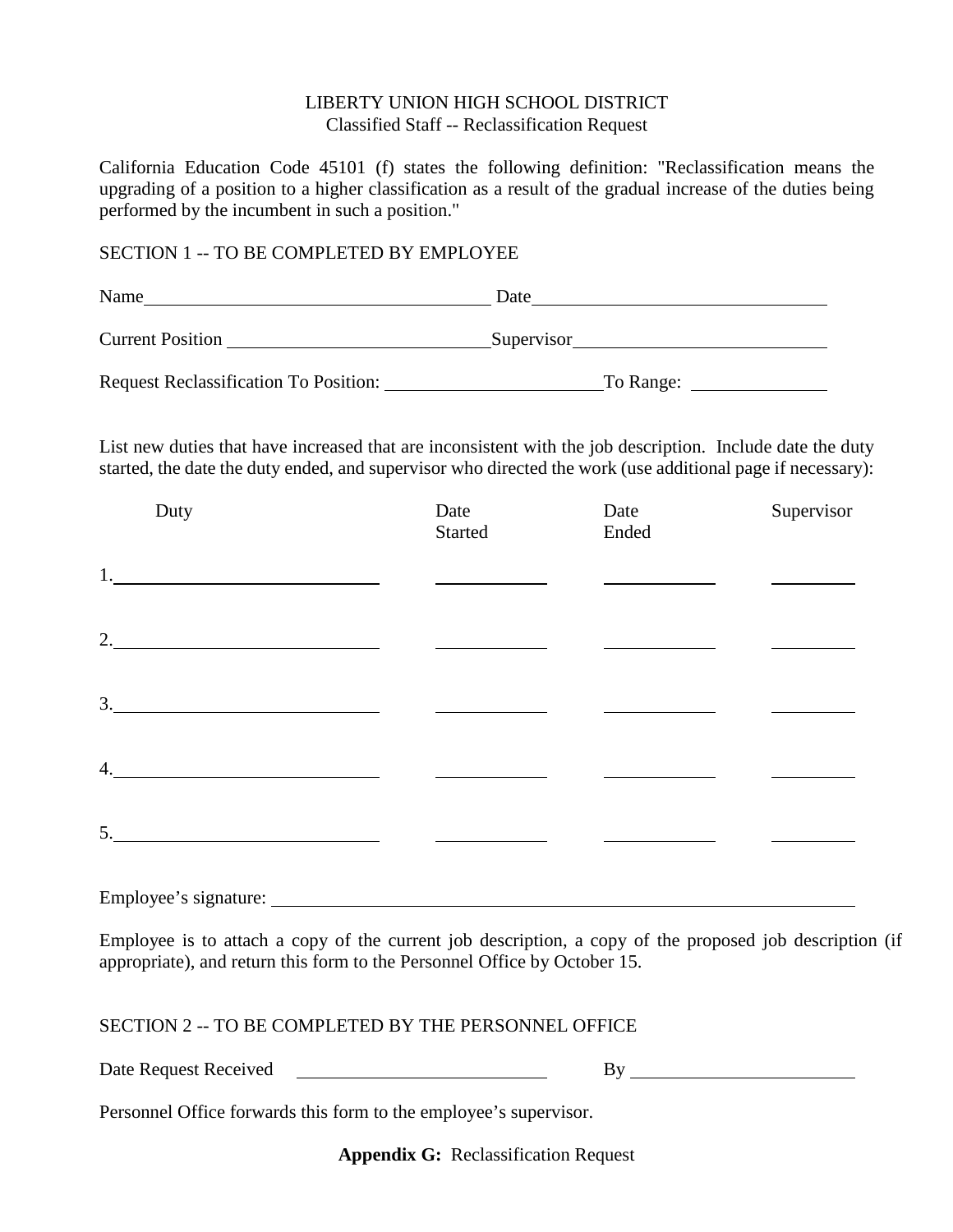## SECTION 3 -- TO BE COMPLETED BY THE EMPLOYEES SUPERVISOR

|            |     |                                  | Do you agree with the information provided by the employee?                                                           |                                                          |
|------------|-----|----------------------------------|-----------------------------------------------------------------------------------------------------------------------|----------------------------------------------------------|
| 1.         | Yes | N <sub>o</sub>                   |                                                                                                                       |                                                          |
| 2.         | Yes | N <sub>0</sub>                   |                                                                                                                       |                                                          |
| 3.         | Yes | N <sub>0</sub>                   |                                                                                                                       |                                                          |
| 4.         | Yes | N <sub>0</sub>                   |                                                                                                                       |                                                          |
| 5.         | Yes | N <sub>o</sub>                   |                                                                                                                       |                                                          |
|            |     |                                  |                                                                                                                       | Date:                                                    |
|            |     |                                  | Site Principal: 2000 and 2000 and 2000 and 2000 and 2000 and 2000 and 2000 and 2000 and 2000 and 2000 and 2000        | Date:<br><u> 1989 - Johann Stein, markinsk politik (</u> |
|            |     |                                  | Site Principal is to return this form to the Superintendent.                                                          |                                                          |
|            |     | January if necessary).           | Superintendent forwards the request to the Review Panel. The Panel is to meet in December (and                        |                                                          |
|            |     |                                  | SECTION 4 -- TO BE COMPLETED BY THE REVIEW PANEL                                                                      |                                                          |
|            |     |                                  |                                                                                                                       |                                                          |
|            |     |                                  | <u> 1989 - Johann Stein, mars an deus Amerikaansk kommunister (* 1950)</u>                                            |                                                          |
|            |     |                                  | Date of Review Panel Meeting: ______                                                                                  |                                                          |
|            |     |                                  | Recommendation of the Panel:                                                                                          |                                                          |
| Rationale: |     |                                  | <u> 1989 - John Stein, Amerikaansk politiker († 1989)</u>                                                             |                                                          |
|            |     |                                  |                                                                                                                       |                                                          |
|            |     |                                  | The Panel is to forward the request to the Superintendent.                                                            |                                                          |
|            |     |                                  | SECTION -- 5 TO BE COMPLETED BY THE SUPERINTENDENT                                                                    |                                                          |
|            |     |                                  | Date request received from the Review Panel: _______                                                                  |                                                          |
|            |     | Superintendents Decision:        |                                                                                                                       |                                                          |
|            |     | <b>Superintendents Comments:</b> | <u> 1980 - Johann Barn, mars ann an t-Amhain Aonaichte ann an t-Amhain Aonaichte ann an t-Amhain Aonaichte ann an</u> |                                                          |
| Signature: |     |                                  |                                                                                                                       | Date: $\qquad \qquad$                                    |

Superintendent is to notify the employee within fifteen working days of receiving the Panel's recommendation.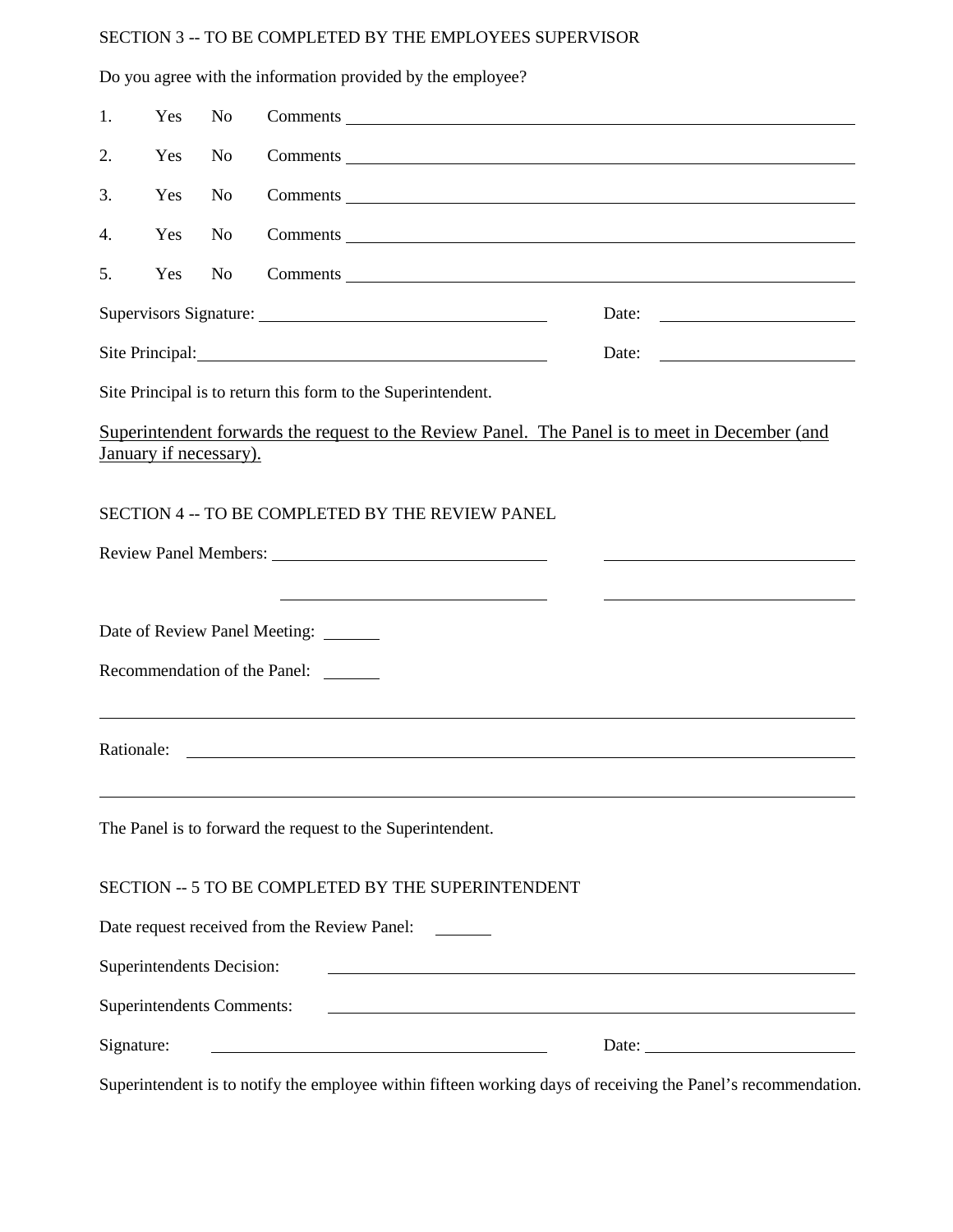| <b>LIBERTY UNION HIGH SCHOOL DISTRICT</b><br><b>CSEA PROFESSIONAL GROWTH FORM</b>                                                                                                                                                                                                               |
|-------------------------------------------------------------------------------------------------------------------------------------------------------------------------------------------------------------------------------------------------------------------------------------------------|
|                                                                                                                                                                                                                                                                                                 |
| Name of Unit Member<br>Date Submitted<br>Department                                                                                                                                                                                                                                             |
| Instructions: A unit member who wants to be compensated for Professional Growth Units must submit their written<br>plan for approval to the Professional Growth Committee prior to taking classes according to Article XXXI, 31 of the<br><b>CSEA</b> Contract.<br>$\Box$ New<br>$\Box$ Revised |
| Type of Professional Growth Units Requested: $\Box$ hours ___________________ hours to be earned<br>units to be earned<br>Approved units/hours must be completed within 2 years of approval date                                                                                                |
| Where to be taken:<br><u> 2008 - Andrea Andrew Maria (a carrier de la carrier de la carrier de la carrier de la carrier de la carrier d</u>                                                                                                                                                     |
| Please give a description of your professional growth plan, reasons for entering this program and a complete list of<br>courses/workshops to be taken. You may write your response below or attach a written statement to this form.                                                            |
|                                                                                                                                                                                                                                                                                                 |
|                                                                                                                                                                                                                                                                                                 |
| I would like to appear before the Professional Growth Committee at the time my plan is reviewed to clarify or<br>□<br>answer questions.                                                                                                                                                         |
| Reviewed by Professional Growth Committee: New York 2012 19:30 AM<br>Date Received                                                                                                                                                                                                              |
| Committee reviewed request for Professional Growth units/hours: $\Box$ approved $\Box$ not approved                                                                                                                                                                                             |
| Plan not approved because:                                                                                                                                                                                                                                                                      |
|                                                                                                                                                                                                                                                                                                 |
|                                                                                                                                                                                                                                                                                                 |
|                                                                                                                                                                                                                                                                                                 |
| Signature of Professional Growth Chairman<br>Date returned to member                                                                                                                                                                                                                            |
| The member shall forward to Human Resource Department all report cards, transcripts, or other acceptable certification<br>of units upon completion of units for previously approved professional growth plan.                                                                                   |
| $\Box$ Professional committee reviewed the attached and approved for<br>units/hours.                                                                                                                                                                                                            |
| $\Box$ Units/hours denied because: $\Box$                                                                                                                                                                                                                                                       |
|                                                                                                                                                                                                                                                                                                 |
| Signature of Professional Growth Chairman<br>Date returned to member                                                                                                                                                                                                                            |
| $\Box$ I do not agree with your decision and request a meeting with the Professional Growth Committee, Superintendent, or<br>his/her designee, (indicate who).                                                                                                                                  |
| Signature of member<br>Date returned to Committee                                                                                                                                                                                                                                               |

**Appendix H:** CSEA Professional Growth